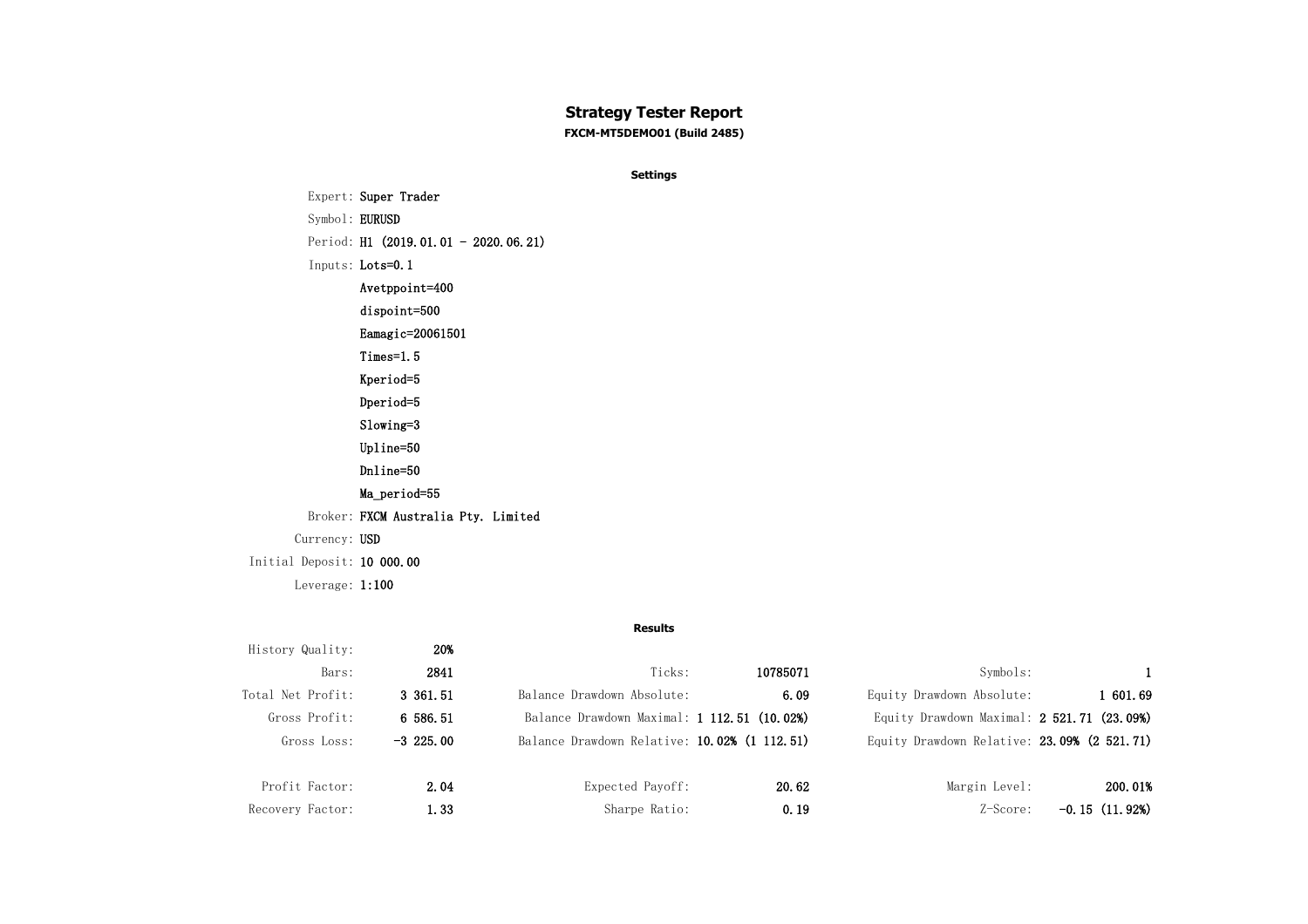|               | AHPR: 1.0018 (0.18%) | LR Correlation:                         | 0.99           | OnTester result:                               | $\bf{0}$        |
|---------------|----------------------|-----------------------------------------|----------------|------------------------------------------------|-----------------|
|               | GHPR: 1.0018 (0.18%) | LR Standard Error:                      | 168.45         |                                                |                 |
| Total Trades: | 163                  | Short Trades (won $%$ ):                | 85 (68.24%)    | Long Trades (won $\%$ ):                       | 78 (70.51%)     |
| Total Deals:  | 326                  | Profit Trades (% of total):             | 113 (69.33%)   | Loss Trades $(\% \text{ of total})$ :          | 50 (30.67%)     |
|               |                      | Largest profit trade:                   | 930.24         | Largest loss trade:                            | $-282.21$       |
|               |                      | Average profit trade:                   | 58.29          | Average loss trade:                            | $-64.50$        |
|               |                      | Maximum consecutive wins $(\text{$})$ : | 8(383, 35)     | Maximum consecutive losses $(\$)$ :            | $5(-1112.51)$   |
|               |                      | Maximal consecutive profit (count):     |                | 1 153.68 (2) Maximal consecutive loss (count): | $-1$ 112.51 (5) |
|               |                      | Average consecutive wins:               | 3 <sup>1</sup> | Average consecutive losses:                    |                 |
|               |                      |                                         |                | 13326<br>12626<br>11926<br>11226               |                 |
|               |                      |                                         |                | 10526                                          |                 |

0 8 14 21 28 35 41 48 55 62 68 75 82 89 96 102 109 116 123 129 136 143 150 156 163 9826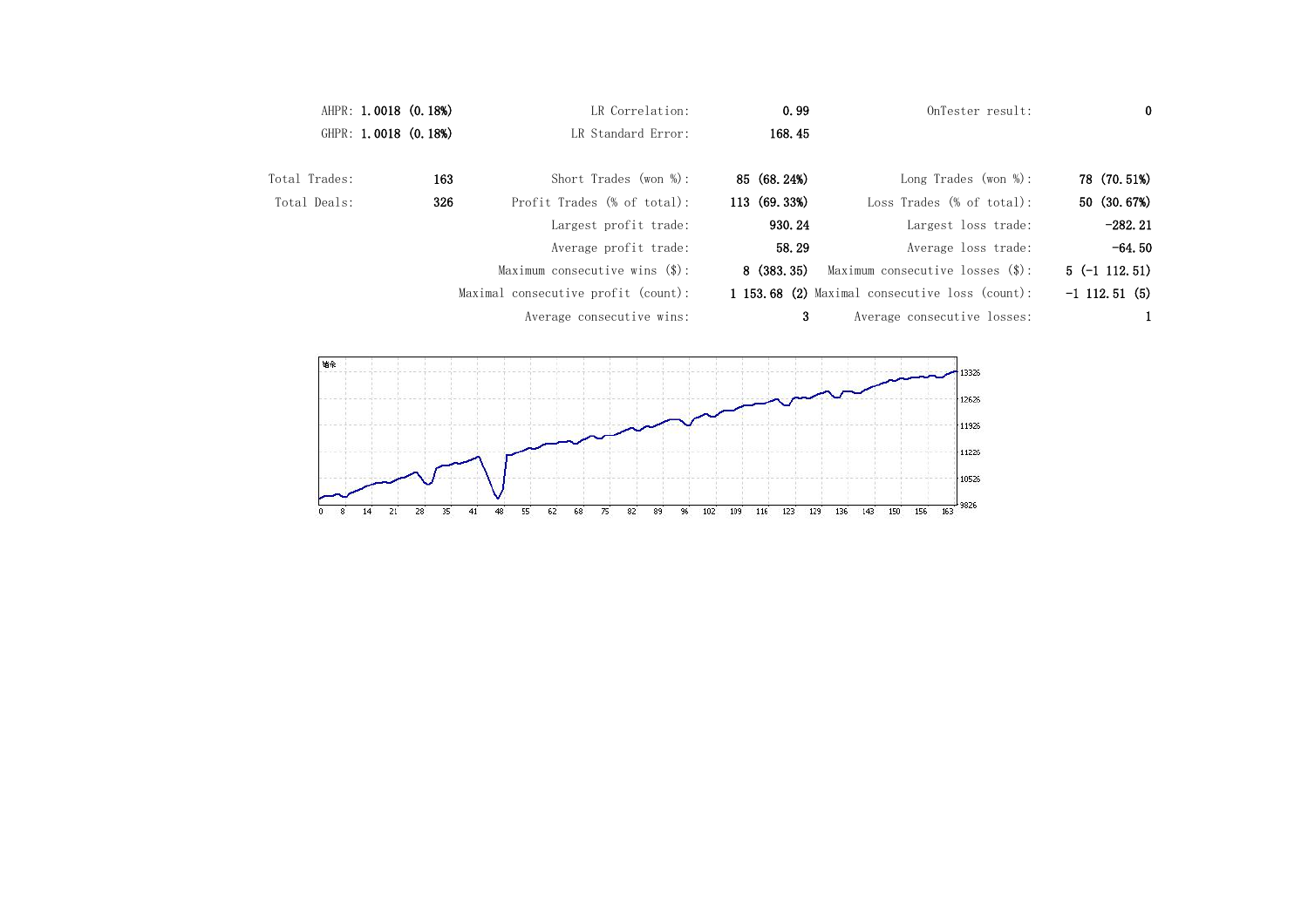

Correlation (Profits, MFE): 0.88 Correlation (Profits, MAE): 0.43 Correlation (MFE, MAE): 0.0373







|  |  | I |  |
|--|--|---|--|
|  |  |   |  |
|  |  |   |  |
|  |  |   |  |
|  |  |   |  |
|  |  |   |  |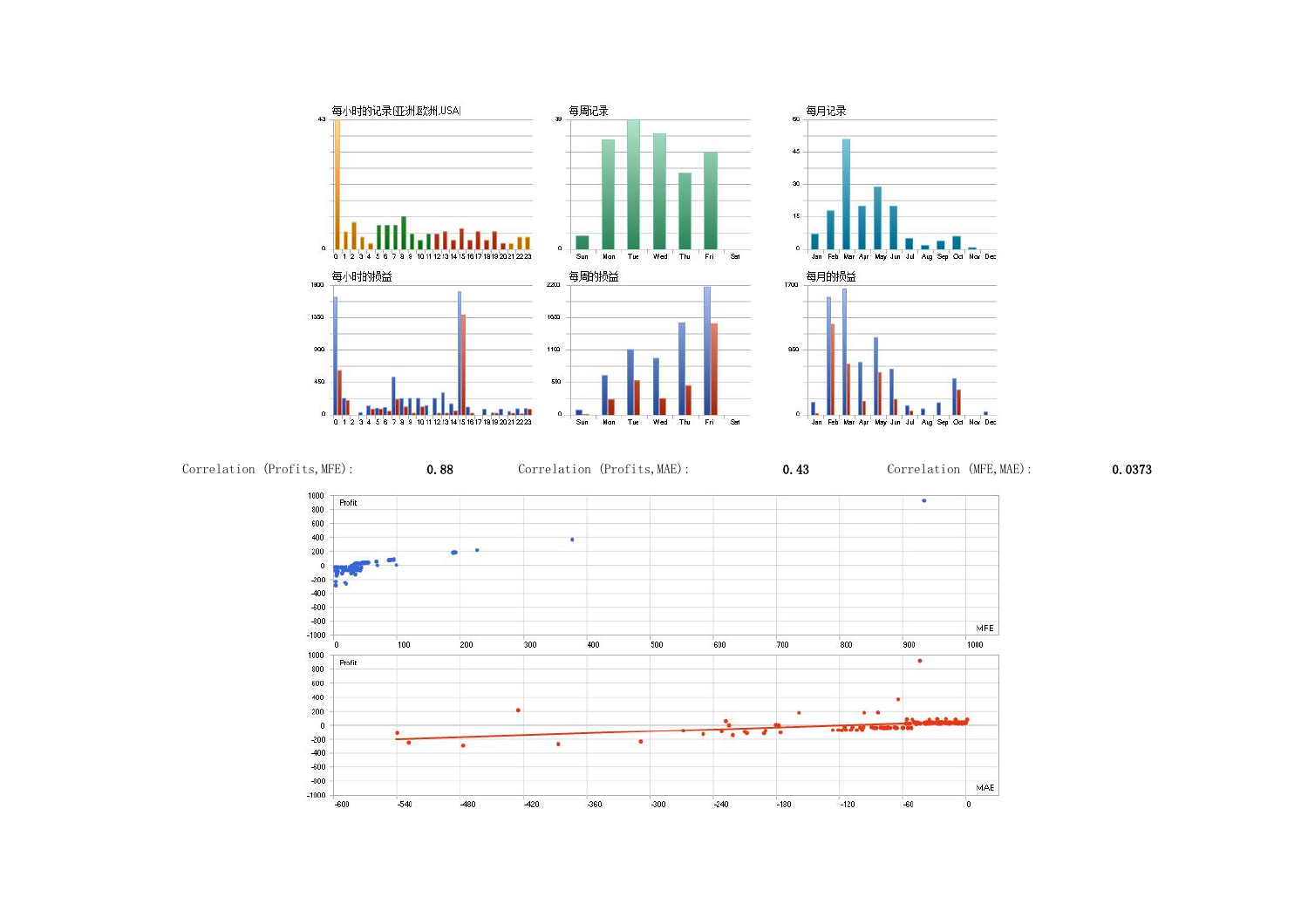

## **Orders** Open Time Order Symbol Type Volume Price S / L T / P Time State Comment 2019.01.07 00:00:00 2 EURUSD buy 0.1 / 0.1 1.14144 1.14544 2019.01.07 00:00:00 filled 2019.01.07 00:00:01 3 EURUSD sell 0.1 / 0.1 1.14544 2019.01.07 00:00:01 filled 2019.01.07 00:00:01 4 EURUSD buy 0.1 / 0.1 1.14606 1.15006 2019.01.07 00:00:01 filled 2019.01.09 00:00:00 5 EURUSD sell 0.1 / 0.1 1.15006 2019.01.09 00:00:00 filled 2019.02.24 00:00:00 6 EURUSD sell 0.1 / 0.1 1.13343 1.12943 2019.02.24 00:00:00 filled 2019.02.26 00:00:01 7 EURUSD sell 0.15 / 0.15 1.13843 2019.02.26 00:00:01 filled 2019.02.28 00:00:01 8 EURUSD buy 0.1 / 0.1 1.13643 2019.02.28 00:00:01 filled 2019.02.28 00:00:01 9 EURUSD buy 0.15 / 0.15 1.13643 2019.02.28 00:00:01 filled 2019.03.01 00:00:00 10 EURUSD sell 0.1 / 0.1 1.13732 1.13332 2019.03.01 00:00:00 filled 2019.03.04 00:00:01 11 EURUSD buy 0.1 / 0.1 1.13332 2019.03.04 00:00:01 filled 2019.03.19 00:00:00 12 EURUSD sell 0.1 / 0.1 1.13362 1.12962 2019.03.19 00:00:00 filled 2019.03.20 00:00:00 13 EURUSD sell 0.15 / 0.15 1.13862 2019.03.20 00:00:00 filled 2019.03.20 00:00:01 14 EURUSD sell 0.23 / 0.23 1.14362 2019.03.20 00:00:01 filled 2019.03.21 00:00:00 15 EURUSD buy 0.1 / 0.1 1.13997 2019.03.21 00:00:00 filled 2019.03.21 00:00:00 16 EURUSD buy 0.15 / 0.15 1.13997 2019.03.21 00:00:00 filled 2019.03.21 00:00:00 17 EURUSD buy 0.23 / 0.23 1.13997 2019.03.21 00:00:00 filled 2019.03.22 00:00:00 18 EURUSD sell 0.1 / 0.1 1.13739 1.13339 2019.03.22 00:00:00 filled

Minimal position holding time: 0:00:01 Maximal position holding time: 345:00:13 Average position holding time: 37:07:45



| Comment    |
|------------|
|            |
| tp 1.14544 |
|            |
| tp 1.15006 |
|            |
|            |
| tp 1.13643 |
| tp 1.13643 |
|            |
| tp 1.13332 |
|            |
|            |
|            |
| tp 1.13997 |
| tp 1.13997 |
| tp 1.13997 |
|            |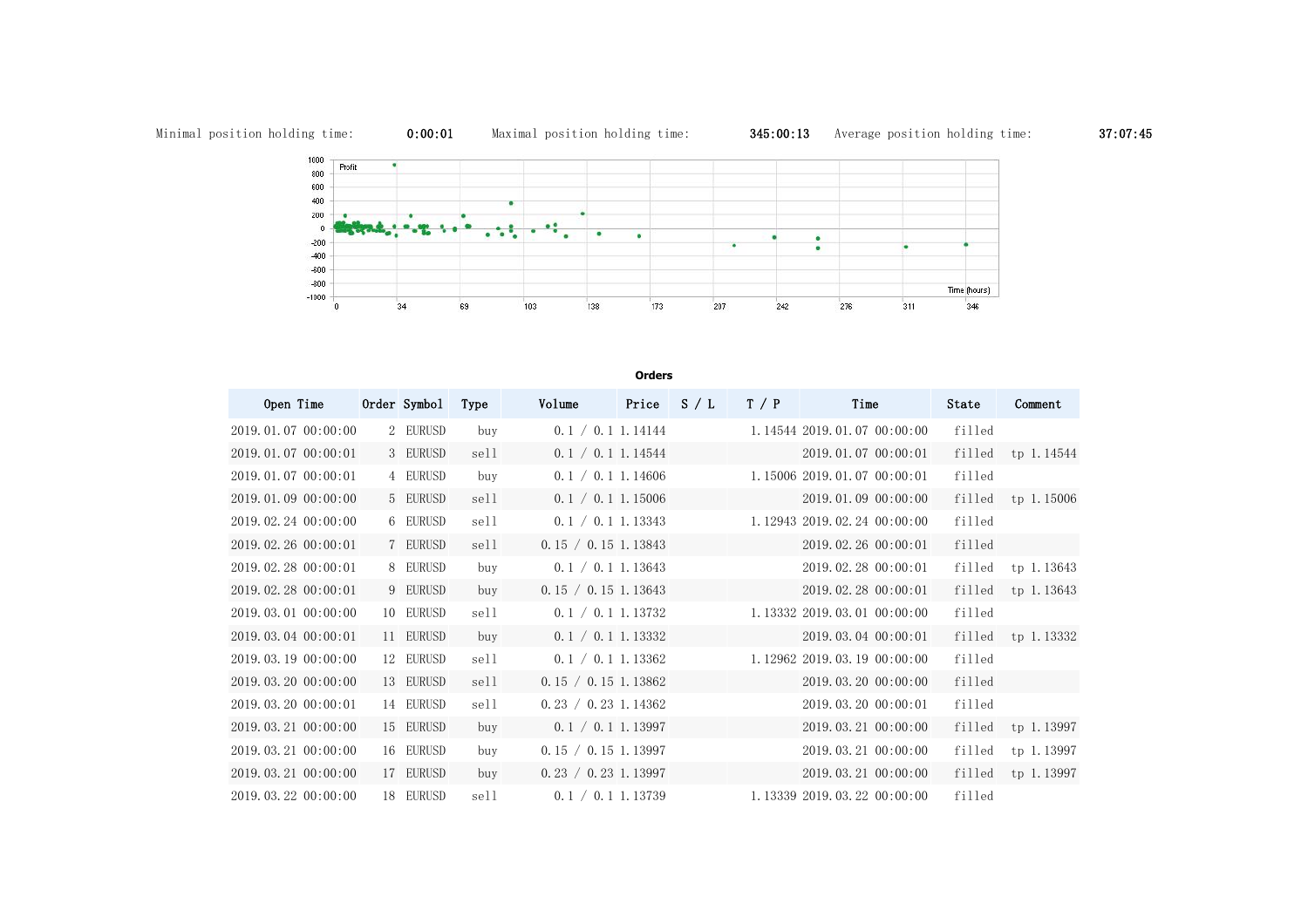| 2019.03.22 00:00:00 | 19 EURUSD | buy  | 0.1 / 0.1 1.13339   | 2019.03.22 00:00:00                               |        | filled tp 1.13339     |
|---------------------|-----------|------|---------------------|---------------------------------------------------|--------|-----------------------|
| 2019.03.22 00:00:00 | 20 EURUSD | sell | 0.1 / 0.1 1.13299   | 1.12899 2019.03.22 00:00:00                       | filled |                       |
| 2019.03.22 00:00:01 | 21 EURUSD | buy  | 0.1 / 0.1 1.12899   | 2019.03.22 00:00:01                               |        | filled tp 1.12899     |
| 2019.03.22 00:00:01 | 22 EURUSD | sell | 0.1 / 0.1 1.12859   | 1.12459 2019.03.22 00:00:01                       | filled |                       |
| 2019.03.28 00:00:00 | 23 EURUSD | buy  | 0.1 / 0.1 1.12459   | 2019.03.28 00:00:00                               |        | $filled$ tp $1.12459$ |
| 2019.04.15 00:00:00 | 24 EURUSD | sell | 0.1 / 0.1 1.13031   | 1.12631 2019.04.15 00:00:00                       | filled |                       |
| 2019.04.18 00:00:01 | 25 EURUSD | buy  | 0.1 / 0.1 1.12631   | 2019.04.18 00:00:01                               |        | filled tp 1.12631     |
| 2019.05.15 00:00:00 | 26 EURUSD | sell | 0.1 / 0.1 1.12035   | 1.11635 2019.05.15 00:00:00                       | filled |                       |
| 2019.05.17 00:00:02 | 27 EURUSD | buy  | 0.1 / 0.1 1.11635   | 2019.05.17 00:00:02                               |        | filled tp 1.11635     |
| 2019.05.29 00:00:00 | 28 EURUSD | sell |                     | $0.1 / 0.1 1.11683$ $1.11283 2019.05.29 00:00:00$ | filled |                       |
| 2019.05.30 00:00:02 | 29 EURUSD | buy  | 0.1 / 0.1 1.11283   | 2019.05.30 00:00:02                               |        | filled tp $1.11283$   |
| 2019.07.08 00:00:00 | 30 EURUSD | buy  | 0.1 / 0.1 1.12309   | 1.12709 2019.07.08 00:00:00                       | filled |                       |
| 2019.07.11 00:00:00 | 31 EURUSD | sell | 0.1 / 0.1 1.12709   | 2019.07.11 00:00:00                               |        | filled tp $1.12709$   |
| 2019.07.11 00:00:00 | 32 EURUSD | buy  | 0.1 / 0.1 1.12831   | 1.13231 2019.07.11 00:00:00                       | filled |                       |
| 2019.07.16 00:00:01 | 33 EURUSD | buy  | 0.15 / 0.15 1.12266 | 2019.07.16 00:00:01                               | filled |                       |
| 2019.07.17 00:00:00 | 34 EURUSD | sell | 0.1 / 0.1 1.12119   | 1.11719 2019.07.17 00:00:00                       | filled |                       |
| 2019.07.18 00:00:01 | 35 EURUSD | sell | 0.1 / 0.1 1.12492   | 2019.07.18 00:00:01                               |        | filled tp $1.12492$   |
| 2019.07.18 00:00:01 | 36 EURUSD | sell | 0.15 / 0.15 1.12492 | 2019.07.18 00:00:01                               | filled | tp 1.12492            |
| 2019.07.18 00:00:01 | 37 EURUSD | sell | 0.15 / 0.15 1.12619 | 2019.07.18 00:00:01                               | filled |                       |
| 2019.07.19 00:00:01 | 38 EURUSD | buy  | 0.1 / 0.1 1.12419   | 2019.07.19 00:00:01                               | filled | tp 1.12419            |
| 2019.07.19 00:00:01 | 39 EURUSD | buy  | 0.15 / 0.15 1.12419 | 2019.07.19 00:00:01                               |        | filled tp 1.12419     |
| 2019.08.09 00:00:00 | 40 EURUSD | sell |                     | $0.1 / 0.1 1.11862$ $1.11462 2019.08.09 00:00:00$ | filled |                       |
| 2019.08.14 00:00:01 | 41 EURUSD | buy  | 0.1 / 0.1 1.11462   | 2019.08.14 00:00:01                               | filled | tp 1.11462            |
| 2019.08.28 00:00:00 | 42 EURUSD | sell | 0.1 / 0.1 1.10896   | 1.10496 2019.08.28 00:00:00                       | filled |                       |
| 2019.08.29 00:00:01 | 43 EURUSD | buy  | 0.1 / 0.1 1.10496   | 2019.08.29 00:00:01                               | filled | tp 1.10496            |
| 2019.09.11 00:00:00 | 44 EURUSD | sell | 0.1 / 0.1 1.10503   | 1.10103 2019.09.11 00:00:00                       | filled |                       |
| 2019.09.11 00:00:01 | 45 EURUSD | buy  | 0.1 / 0.1 1.10103   | 2019.09.11 00:00:01                               | filled | tp 1.10103            |
| 2019.09.11 00:00:01 | 46 EURUSD | sell | 0.1 / 0.1 1.10063   | 1.09663 2019.09.11 00:00:01                       | filled |                       |
| 2019.09.12 00:00:00 | 47 EURUSD | buy  | 0.1 / 0.1 1.09663   | 2019.09.12 00:00:00                               | filled | tp 1.09663            |
| 2019.09.18 00:00:00 | 48 EURUSD | sell | 0.1 / 0.1 1.10741   | 1.10341 2019.09.18 00:00:00                       | filled |                       |
| 2019.09.18 00:00:01 | 49 EURUSD | buy  | 0.1 / 0.1 1.10341   | 2019.09.18 00:00:01                               | filled | tp 1.10341            |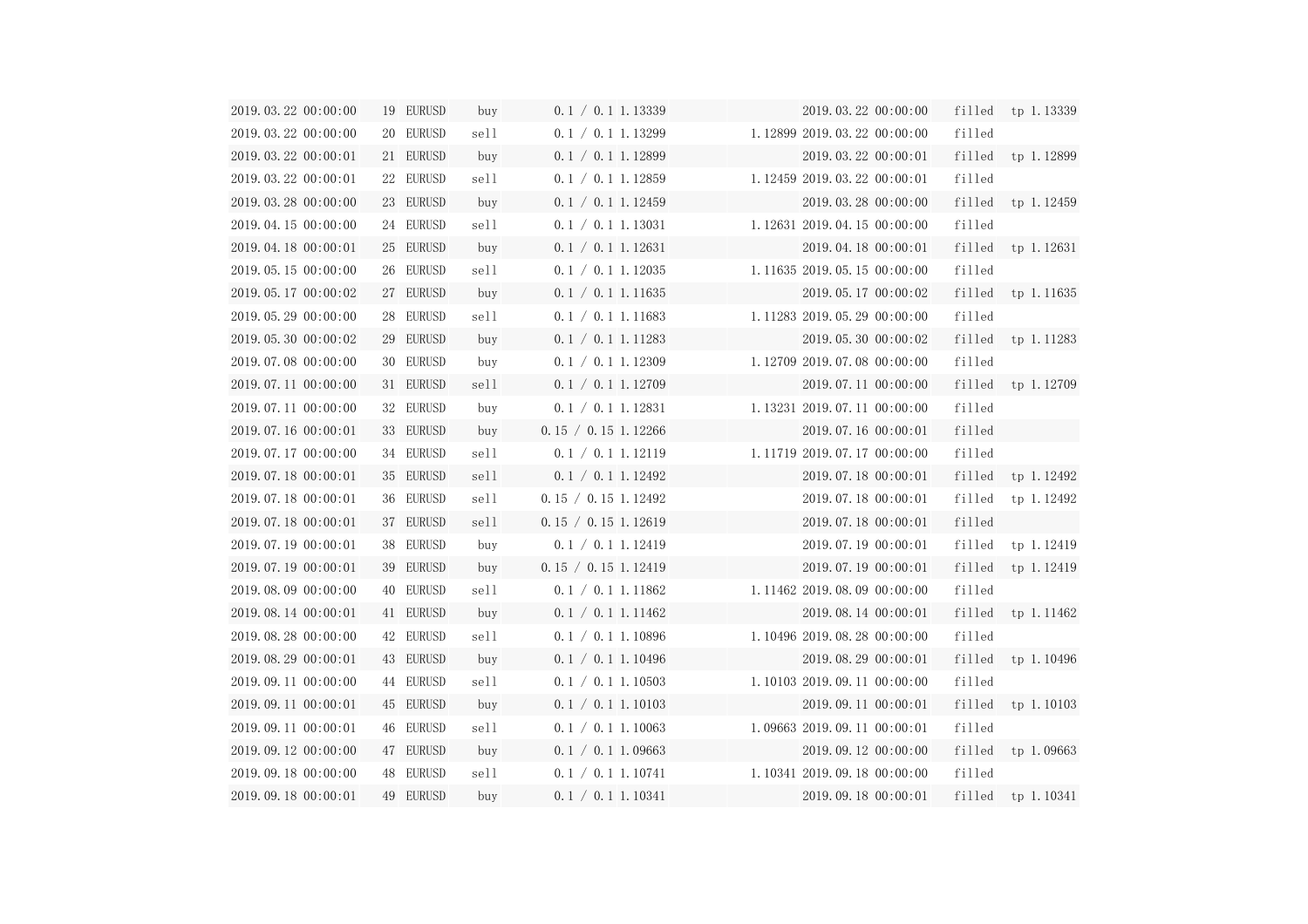| 2019.09.18 00:00:01 | 50 EURUSD | sell | 0.1 / 0.1 1.10301   | 1.09901 2019.09.18 00:00:01   | filled |                       |
|---------------------|-----------|------|---------------------|-------------------------------|--------|-----------------------|
| 2019.09.23 00:00:01 | 51 EURUSD | buy  | 0.1 / 0.1 1.09901   | 2019.09.23 00:00:01           |        | filled tp 1.09901     |
| 2019.10.09 00:00:00 | 52 EURUSD | sell | 0.1 / 0.1 1.09600   | $1.09200$ 2019.10.09 00:00:00 | filled |                       |
| 2019.10.10 00:00:01 | 53 EURUSD | sell | 0.15 / 0.15 1.10159 | 2019.10.10 00:00:01           | filled |                       |
| 2019.10.16 00:00:01 | 54 EURUSD | sell | 0.23 / 0.23 1.10659 | 2019.10.16 00:00:01           | filled |                       |
| 2019.10.17 00:00:01 | 55 EURUSD | sell | 0.34 / 0.34 1.11159 | 2019.10.17 00:00:01           | filled |                       |
| 2019.10.18 00:00:59 | 56 EURUSD | sell | 0.51 / 0.51 1.11705 | 2019.10.18 00:00:59           | filled |                       |
| 2019.10.24 00:00:01 | 57 EURUSD | buy  | 0.1 / 0.1 1.11052   | 2019.10.24 00:00:01           | filled | tp 1.11052            |
| 2019.10.24 00:00:01 | 58 EURUSD | buy  | 0.15 / 0.15 1.11052 | 2019.10.24 00:00:01           |        | filled tp 1.11052     |
| 2019.10.24 00:00:01 | 59 EURUSD | buy  | 0.23 / 0.23 1.11052 | 2019.10.24 00:00:01           | filled | tp 1.11052            |
| 2019.10.24 00:00:01 | 60 EURUSD | buy  | 0.34 / 0.34 1.11052 | 2019.10.24 00:00:01           | filled | tp 1.11052            |
| 2019.10.24 00:00:01 | 61 EURUSD | buy  | 0.51 / 0.51 1.11052 | 2019.10.24 00:00:01           |        | filled tp $1.11052$   |
| 2019.10.30 00:00:00 | 62 EURUSD | buy  | 0.1 / 0.1 1.11162   | 1.11562 2019.10.30 00:00:00   | filled |                       |
| 2019.10.31 00:00:01 | 63 EURUSD | sell | 0.1 / 0.1 1.11562   | 2019.10.31 00:00:01           |        | filled tp $1.11562$   |
| 2019.11.29 00:00:00 | 64 EURUSD | buy  | 0.1 / 0.1 1.10155   | 1.10555 2019.11.29 00:00:00   | filled |                       |
| 2019.12.02 00:00:01 | 65 EURUSD | sell | 0.1 / 0.1 1.10555   | 2019.12.02 00:00:01           |        | $filled$ tp $1.10555$ |
| 2020.01.14 00:00:00 | 66 EURUSD | buy  | 0.1 / 0.1 1.11387   | 1.11787 2020.01.14 00:00:00   | filled |                       |
| 2020.01.20 00:00:00 | 67 EURUSD | buy  | 0.15 / 0.15 1.10852 | 2020.01.20 00:00:00           | filled |                       |
| 2020.01.21 00:00:00 | 68 EURUSD | sell | 0.1 / 0.1 1.11066   | 2020.01.21 00:00:00           | filled | tp 1.11066            |
| 2020.01.21 00:00:00 | 69 EURUSD | sell | 0.15 / 0.15 1.11066 | 2020.01.21 00:00:00           |        | filled tp $1.11066$   |
| 2020.01.24 19:00:00 | 70 EURUSD | buy  | 0.1 / 0.1 1.10321   | 1.10721 2020.01.24 19:00:00   | filled |                       |
| 2020.01.28 02:00:00 | 71 EURUSD | sell | 0.1 / 0.1 1.10200   | $1.09800$ 2020.01.28 02:00:00 | filled |                       |
| 2020.01.31 15:00:16 | 72 EURUSD | sell | 0.1 / 0.1 1.10721   | 2020.01.31 15:00:16           | filled | tp 1.10721            |
| 2020.01.31 15:00:16 | 73 EURUSD | sell | 0.15 / 0.15 1.10743 | 2020.01.31 15:00:16           | filled |                       |
| 2020.02.03 06:00:00 | 74 EURUSD | buy  | 0.1 / 0.1 1.10884   | 1.11284 2020.02.03 06:00:00   | filled |                       |
| 2020.02.03 14:00:21 | 75 EURUSD | buy  | 0.1 / 0.1 1.10526   | 2020.02.03 14:00:21           | filled | tp 1.10526            |
| 2020.02.03 14:00:21 | 76 EURUSD | buy  | 0.15 / 0.15 1.10526 | 2020.02.03 14:00:21           | filled | tp 1.10526            |
| 2020.02.04 15:00:21 | 77 EURUSD | buy  | 0.15 / 0.15 1.10372 | 2020.02.04 15:00:21           | filled |                       |
| 2020.02.05 01:00:00 | 78 EURUSD | sell | 0.1 / 0.1 1.10434   | 1.10034 2020.02.05 01:00:00   | filled |                       |
| 2020.02.05 15:00:20 | 79 EURUSD | buy  | 0.1 / 0.1 1.10034   | 2020.02.05 15:00:20           | filled | tp 1.10034            |
| 2020.02.06 15:00:10 | 80 EURUSD | buy  | 0.23 / 0.23 1.09863 | 2020.02.06 15:00:10           | filled |                       |

| $\overline{a}$           | tp 1.09901 |  |
|--------------------------|------------|--|
| l                        |            |  |
|                          |            |  |
| $\overline{\phantom{a}}$ |            |  |
|                          |            |  |
| l                        |            |  |
|                          | tp 1.11052 |  |
| l                        | tp 1.11052 |  |
| $\overline{a}$           | tp 1.11052 |  |
| l                        | tp 1.11052 |  |
|                          | tp 1.11052 |  |
| $\overline{a}$           |            |  |
|                          | tp 1.11562 |  |
| l                        |            |  |
|                          | tp 1.10555 |  |
| $\overline{a}$           |            |  |
|                          |            |  |
| $\overline{\phantom{a}}$ | tp 1.11066 |  |
|                          | tp 1.11066 |  |
| $\overline{a}$           |            |  |
| $\overline{\phantom{a}}$ |            |  |
|                          | tp 1.10721 |  |
|                          |            |  |
|                          |            |  |
|                          | tp 1.10526 |  |
|                          | tp 1.10526 |  |
|                          |            |  |
|                          |            |  |
|                          | tp 1.10034 |  |
|                          |            |  |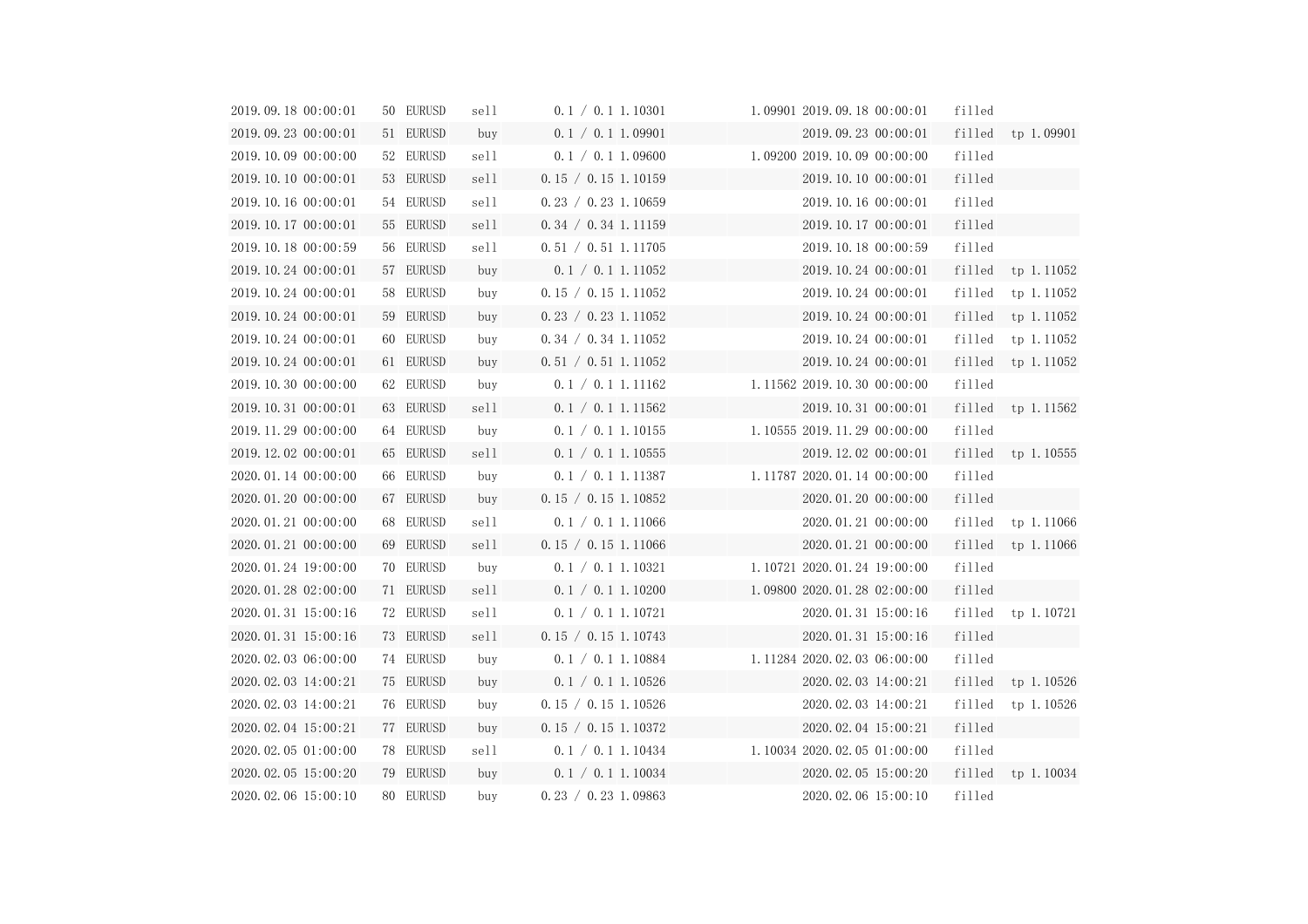| 2020.02.07 05:00:00            | 81 EURUSD  | sell | 0.1 / 0.1 1.09814   | 1.09414 2020.02.07 05:00:00                       | filled |                       |
|--------------------------------|------------|------|---------------------|---------------------------------------------------|--------|-----------------------|
| 2020.02.10 13:00:19            | 82 EURUSD  | buy  | 0.1 / 0.1 1.09414   | 2020.02.10 13:00:19                               |        | filled tp $1.09414$   |
| 2020.02.10 13:00:21            | 83 EURUSD  | buy  | 0.34 / 0.34 1.09342 | 2020.02.10 13:00:21                               | filled |                       |
| 2020.02.11 13:00:00            | 84 EURUSD  | sell | 0.1 / 0.1 1.09093   | 1.08693 2020.02.11 13:00:00                       | filled |                       |
| 2020.02.12 17:00:42            | 85 EURUSD  | buy  | 0.51 / 0.51 1.08842 | 2020.02.12 17:00:42                               | filled |                       |
| 2020.02.13 11:00:16            | 86 EURUSD  | buy  | 0.1 / 0.1 1.08693   | 2020.02.13 11:00:16                               |        | filled tp 1.08693     |
| 2020.02.13 11:00:16            | 87 EURUSD  | sell | 0.1 / 0.1 1.08627   | 1.08227 2020.02.13 11:00:16                       | filled |                       |
| 2020.02.14 00:00:42            | 88 EURUSD  | buy  | 0.76 / 0.76 1.08342 | 2020.02.14 00:00:42                               | filled |                       |
| 2020.02.18 12:00:32            | 89 EURUSD  | buy  | 0.1 / 0.1 1.08227   | 2020.02.18 12:00:32                               |        | filled tp $1.08227$   |
| 2020.02.19 05:00:00            | 90 EURUSD  | sell |                     | $0.1 / 0.1 1.07976$ $1.07576 2020.02.19 05:00:00$ | filled |                       |
| 2020.02.20 07:00:08            | 91 EURUSD  | buy  | 1.14 / 1.14 1.07820 | 2020.02.20 07:00:08                               | filled |                       |
| 2020.02.21 15:00:05            | 92 EURUSD  | sell | 0.15 / 0.15 1.08504 | 2020.02.21 15:00:05                               | filled |                       |
| 2020.02.21 15:00:13            | 93 EURUSD  | sell | 0.1 / 0.1 1.08623   | 2020.02.21 15:00:13                               |        | filled tp $1.08623$   |
| 2020.02.21 15:00:13            | 94 EURUSD  | sell | 0.15 / 0.15 1.08623 | 2020.02.21 15:00:13                               | filled | tp 1.08623            |
| 2020.02.21 15:00:13            | 95 EURUSD  | sell | 0.23 / 0.23 1.08623 | 2020.02.21 15:00:13                               | filled | tp 1.08623            |
| 2020.02.21 15:00:13            | 96 EURUSD  | sell | 0.34 / 0.34 1.08623 | 2020.02.21 15:00:13                               | filled | tp 1.08623            |
| 2020.02.21 15:00:13            | 97 EURUSD  | sell | 0.51 / 0.51 1.08623 | 2020.02.21 15:00:13                               | filled | tp 1.08623            |
| 2020.02.21 15:00:13            | 98 EURUSD  | sell | 0.76 / 0.76 1.08623 | 2020.02.21 15:00:13                               | filled | tp 1.08623            |
| 2020.02.21 15:00:13            | 99 EURUSD  | sell | 1.14 / 1.14 1.08623 | 2020.02.21 15:00:13                               | filled | tp 1.08623            |
| 2020.02.23 22:00:00            | 100 EURUSD | buy  | 0.1 / 0.1 1.08293   | 2020.02.23 22:00:00                               | filled | tp 1.08293            |
| 2020.02.23 22:00:00            | 101 EURUSD | buy  | 0.15 / 0.15 1.08293 | 2020.02.23 22:00:00                               |        | $filled$ tp $1.08293$ |
| 2020.02.24 02:00:00 102 EURUSD |            | buy  | 0.1 / 0.1 1.08324   | 1.08724 2020.02.24 02:00:00                       | filled |                       |
| 2020.02.25 16:00:10            | 103 EURUSD | sell | 0.1 / 0.1 1.08724   | 2020.02.25 16:00:10                               | filled | tp 1.08724            |
| 2020.02.26 06:00:00            | 104 EURUSD | buy  | 0.1 / 0.1 1.08802   | 1.09202 2020.02.26 06:00:00                       | filled |                       |
| 2020.02.27 07:00:21            | 105 EURUSD | sell | 0.1 / 0.1 1.09202   | 2020.02.27 07:00:21                               | filled | tp 1.09202            |
| 2020.02.28 17:00:00            | 106 EURUSD | buy  | 0.1 / 0.1 1.10043   | 1.10443 2020.02.28 17:00:00                       | filled |                       |
| 2020.02.28 20:00:14            | 107 EURUSD | sell | 0.1 / 0.1 1.10443   | 2020.02.28 20:00:14                               | filled | tp 1.10443            |
| 2020.03.03 02:00:00            | 108 EURUSD | buy  | 0.1 / 0.1 1.11363   | 1.11763 2020.03.03 02:00:00                       | filled |                       |
| 2020.03.03 15:00:03            | 109 EURUSD | sell | 0.1 / 0.1 1.11763   | 2020.03.03 15:00:03                               | filled | tp 1.11763            |
| 2020.03.04 07:00:00            | 110 EURUSD | buy  | 0.1 / 0.1 1.11575   | 1.11975 2020.03.04 07:00:00                       | filled |                       |
| 2020.03.04 14:00:10            | 111 EURUSD | buy  | 0.15 / 0.15 1.11075 | 2020.03.04 14:00:10                               | filled |                       |

| l                        |    |            |
|--------------------------|----|------------|
| l                        |    | tp 1.09414 |
| l                        |    |            |
| l                        |    |            |
| l                        |    |            |
| l                        |    | tp 1.08693 |
| l                        |    |            |
| l                        |    |            |
| l                        |    | tp 1.08227 |
| l                        |    |            |
| l                        |    |            |
| l                        |    |            |
| l                        |    | tp 1.08623 |
| l                        |    | tp 1.08623 |
| l                        |    | tp 1.08623 |
| l                        | tp | 1.08623    |
| $\overline{\phantom{a}}$ |    | tp 1.08623 |
| l                        |    | tp 1.08623 |
| l                        |    | tp 1.08623 |
| l                        |    | tp 1.08293 |
| l                        |    | tp 1.08293 |
| l                        |    |            |
| ۱                        |    | tp 1.08724 |
| l                        |    |            |
| l                        |    | tp 1.09202 |
| l                        |    |            |
| l                        |    | tp 1.10443 |
| l                        |    |            |
| l                        |    | tp 1.11763 |
| l                        |    |            |
| ۱                        |    |            |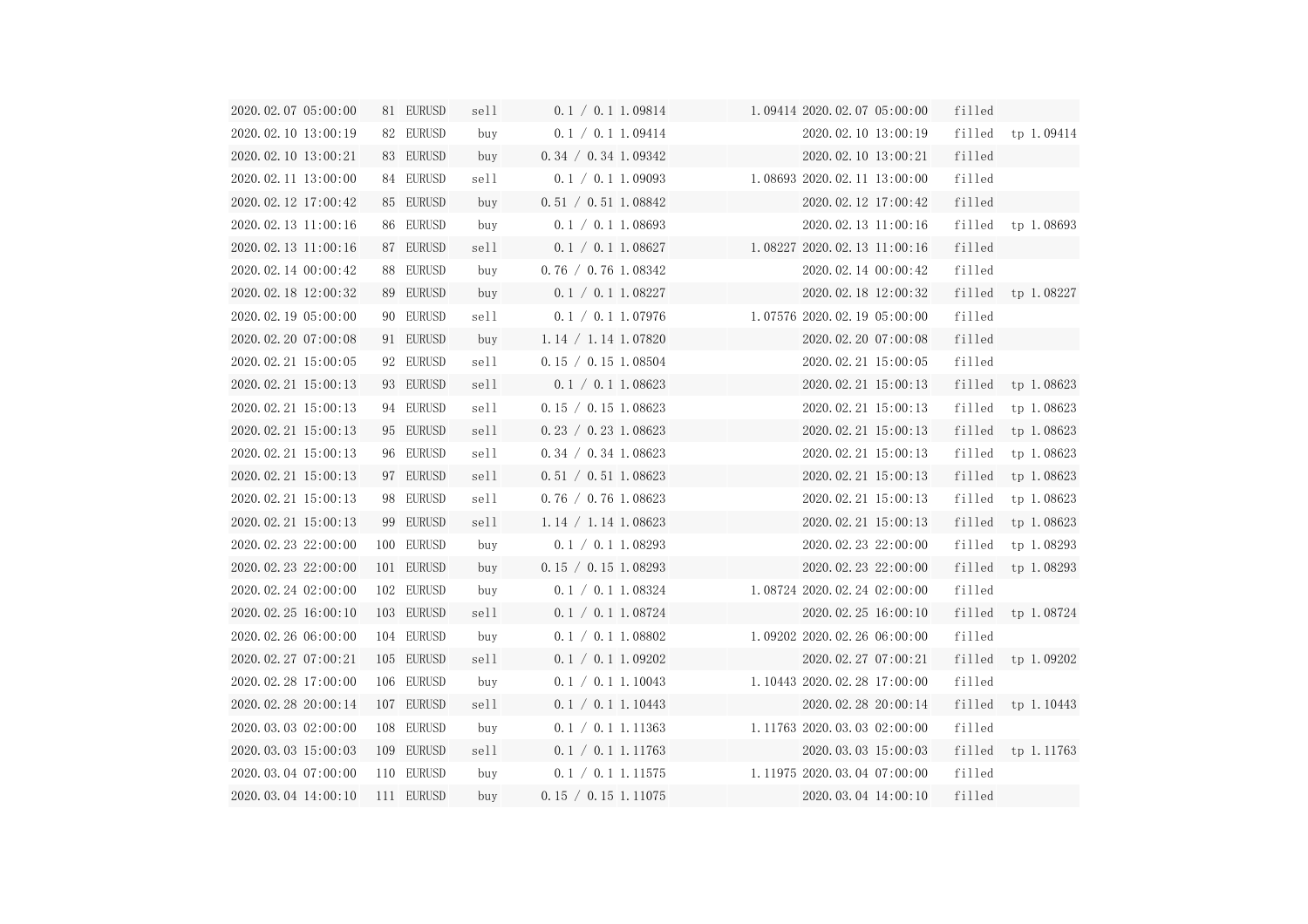| 2020.03.04 15:00:08            | 112 EURUSD |            | sell | 0.1 / 0.1 1.11275   | 2020.03.04 15:00:08         |        | filled tp $1.11275$   |
|--------------------------------|------------|------------|------|---------------------|-----------------------------|--------|-----------------------|
| 2020.03.04 15:00:08            | 113 EURUSD |            | sell | 0.15 / 0.15 1.11275 | 2020.03.04 15:00:08         |        | filled tp 1.11275     |
| 2020.03.04 15:00:08            | 114 EURUSD |            | buy  | 0.1 / 0.1 1.11325   | 1.11725 2020.03.04 15:00:08 | filled |                       |
| 2020.03.05 09:00:21            | 115 EURUSD |            | sell | 0.1 / 0.1 1.11725   | 2020.03.05 09:00:21         |        | $filled$ tp $1.11725$ |
| 2020.03.05 09:00:21            |            | 116 EURUSD | buy  | 0.1 / 0.1 1.11781   | 1.12181 2020.03.05 09:00:21 | filled |                       |
| 2020.03.05 20:00:19            |            | 117 EURUSD | sell | 0.1 / 0.1   1.12181 | 2020.03.05 20:00:19         |        | filled tp 1.12181     |
| 2020.03.08 21:00:00            |            | 118 EURUSD | buy  | 0.1 / 0.1 1.13540   | 1.13940 2020.03.08 21:00:00 | filled |                       |
| 2020.03.08 22:00:14            |            | 119 EURUSD | sell | 0.1 / 0.1 1.13940   | 2020.03.08 22:00:14         |        | filled tp 1.13940     |
| 2020.03.09 08:00:00            |            | 120 EURUSD | buy  | 0.1 / 0.1 1.14427   | 1.14827 2020.03.09 08:00:00 | filled |                       |
| 2020.03.09 09:00:07            |            | 121 EURUSD | buy  | 0.15 / 0.15 1.13927 | 2020.03.09 09:00:07         | filled |                       |
| 2020.03.09 10:00:07            |            | 122 EURUSD | sell | 0.1 / 0.1 1.14127   | 2020.03.09 10:00:07         |        | $filled$ tp $1.14127$ |
| 2020.03.09 10:00:07            |            | 123 EURUSD | sell | 0.15 / 0.15 1.14127 | 2020.03.09 10:00:07         |        | filled tp $1.14127$   |
| 2020.03.09 12:00:00            |            | 124 EURUSD | buy  | 0.1 / 0.1 1.14288   | 1.14688 2020.03.09 12:00:00 | filled |                       |
| 2020.03.09 13:00:00            |            | 125 EURUSD | sell | 0.1 / 0.1 1.14688   | 2020.03.09 13:00:00         |        | filled tp 1.14688     |
| 2020.03.10 03:00:00            |            | 126 EURUSD | buy  | 0.1 / 0.1 1.14135   | 1.14535 2020.03.10 03:00:00 | filled |                       |
| 2020.03.10 05:00:09            |            | 127 EURUSD | buy  | 0.15 / 0.15 1.13635 | 2020.03.10 05:00:09         | filled |                       |
| 2020.03.10 07:00:08            |            | 128 EURUSD | sell | 0.1 / 0.1 1.13835   | 2020.03.10 07:00:08         |        | filled tp 1.13835     |
| 2020.03.10 07:00:08            |            | 129 EURUSD | sell | 0.15 / 0.15 1.13835 | 2020.03.10 07:00:08         |        | filled tp 1.13835     |
| 2020.03.10 08:00:00            |            | 130 EURUSD | buy  | 0.1 / 0.1 1.13859   | 1.14259 2020.03.10 08:00:00 | filled |                       |
| 2020.03.10 16:00:05            |            | 131 EURUSD | buy  | 0.15 / 0.15 1.13359 | 2020.03.10 16:00:05         | filled |                       |
| 2020.03.10 19:00:01            |            | 132 EURUSD | buy  | 0.23 / 0.23 1.12840 | 2020.03.10 19:00:01         | filled |                       |
| 2020.03.10 23:00:21 133 EURUSD |            |            | sell | 0.1 / 0.1 1.13214   | 2020.03.10 23:00:21         |        | filled tp $1.13214$   |
| 2020.03.10 23:00:21            |            | 134 EURUSD | sell | 0.15 / 0.15 1.13214 | 2020.03.10 23:00:21         | filled | tp 1.13214            |
| 2020.03.10 23:00:21            |            | 135 EURUSD | sell | 0.23 / 0.23 1.13214 | 2020.03.10 23:00:21         | filled | tp 1.13214            |
| 2020.03.11 08:00:00            |            | 136 EURUSD | sell | 0.1 / 0.1 1.13289   | 1.12889 2020.03.11 08:00:00 | filled |                       |
| 2020.03.11 15:00:06            |            | 137 EURUSD | buy  | 0.1 / 0.1 1.12889   | 2020.03.11 15:00:06         | filled | tp 1.12889            |
| 2020.03.12 06:00:00            |            | 138 EURUSD | sell | 0.1 / 0.1 1.12931   | 1.12531 2020.03.12 06:00:00 | filled |                       |
| 2020.03.12 09:00:13            |            | 139 EURUSD | buy  | 0.1 / 0.1 1.12531   | 2020.03.12 09:00:13         | filled | tp 1.12531            |
| 2020.03.12 23:00:00            |            | 140 EURUSD | sell | 0.1 / 0.1 1.11757   | 1.11357 2020.03.12 23:00:00 | filled |                       |
| 2020.03.13 12:00:06            |            | 141 EURUSD | buy  | 0.1 / 0.1 1.11357   | 2020.03.13 12:00:06         | filled | tp 1.11357            |
| 2020.03.16 01:00:00            |            | 142 EURUSD | sell | 0.1 / 0.1 1.11178   | 1.10778 2020.03.16 01:00:00 | filled |                       |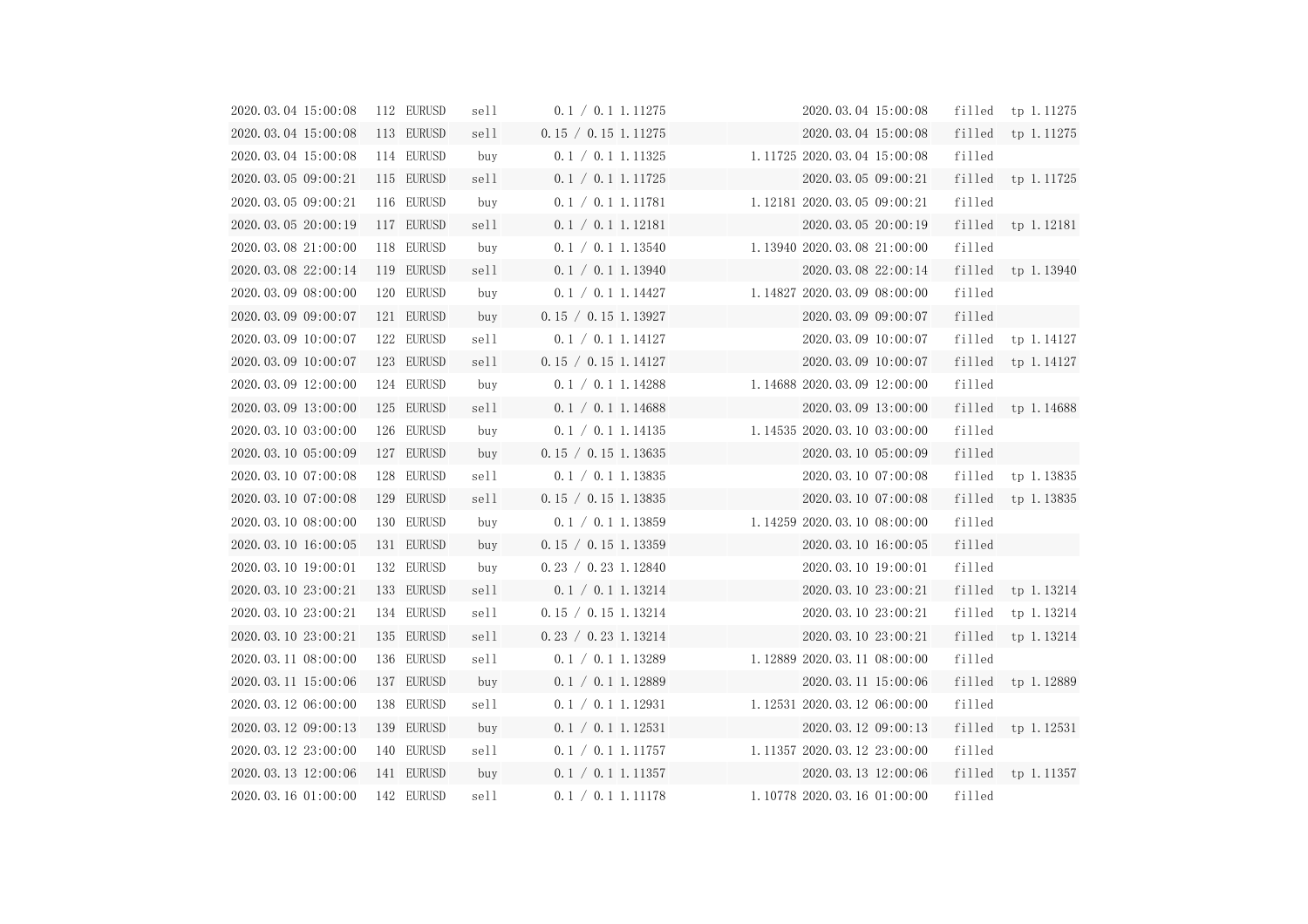| 2020.03.16 07:00:06            | 143 EURUSD | sell | 0.15 / 0.15 1.11678 | 2020.03.16 07:00:06             | filled |                       |
|--------------------------------|------------|------|---------------------|---------------------------------|--------|-----------------------|
| 2020.03.16 08:00:06            | 144 EURUSD | sell | 0.23 / 0.23 1.12178 | 2020.03.16 08:00:06             | filled |                       |
| 2020.03.16 10:00:06            | 145 EURUSD | buy  | 0.1 / 0.1 1.11813   | 2020.03.16 10:00:06             |        | filled tp 1.11813     |
| 2020.03.16 10:00:06            | 146 EURUSD | buy  | 0.15 / 0.15 1.11813 | 2020.03.16 10:00:06             | filled | tp 1.11813            |
| 2020.03.16 10:00:06            | 147 EURUSD | buy  | 0.23 / 0.23 1.11813 | 2020.03.16 10:00:06             |        | filled tp 1.11813     |
| 2020.03.16 11:00:00            | 148 EURUSD | sell | 0.1 / 0.1 1.11655   | $1.11255$ 2020.03.16 $11:00:00$ | filled |                       |
| 2020.03.16 13:00:06            | 149 EURUSD | buy  | 0.1 / 0.1 1.11255   | 2020.03.16 13:00:06             |        | filled tp 1.11255     |
| 2020.03.18 01:00:00            | 150 EURUSD | sell | 0.1 / 0.1 1.09925   | 1.09525 2020.03.18 01:00:00     | filled |                       |
| 2020.03.18 05:00:13            | 151 EURUSD | sell | 0.15 / 0.15 1.10425 | 2020.03.18 05:00:13             | filled |                       |
| 2020.03.18 06:00:08            | 152 EURUSD | buy  | 0.1 / 0.1 1.10225   | 2020.03.18 06:00:08             |        | $filled$ tp $1.10225$ |
| 2020.03.18 06:00:08            | 153 EURUSD | buy  | 0.15 / 0.15 1.10225 | 2020.03.18 06:00:08             | filled | tp 1.10225            |
| 2020.03.18 07:00:00            | 154 EURUSD | sell | 0.1 / 0.1 1.10034   | 1.09634 2020.03.18 07:00:00     | filled |                       |
| 2020.03.18 08:00:00            | 155 EURUSD | buy  | 0.1 / 0.1 1.09634   | 2020.03.18 08:00:00             |        | filled tp $1.09634$   |
| 2020.03.19 01:00:00            | 156 EURUSD | sell | 0.1 / 0.1 1.09006   | 1.08606 2020.03.19 01:00:00     | filled |                       |
| 2020.03.19 07:00:05            | 157 EURUSD | buy  | 0.1 / 0.1 1.08606   | 2020.03.19 07:00:05             | filled | tp 1.08606            |
| 2020.03.20 08:00:00            | 158 EURUSD | sell | 0.1 / 0.1 1.08141   | 1.07741 2020.03.20 08:00:00     | filled |                       |
| 2020.03.20 09:00:04            | 159 EURUSD | buy  | 0.1 / 0.1   1.07741 | 2020.03.20 09:00:04             |        | filled tp 1.07741     |
| 2020.03.23 07:00:00            | 160 EURUSD | sell | 0.1 / 0.1 1.07478   | 1.07078 2020.03.23 07:00:00     | filled |                       |
| 2020.03.23 07:00:06            | 161 EURUSD | buy  | 0.1 / 0.1 1.07078   | 2020.03.23 07:00:06             |        | filled tp 1.07078     |
| 2020.03.23 07:00:06            | 162 EURUSD | sell | 0.1 / 0.1 1.07038   | 1.06638 2020.03.23 07:00:06     | filled |                       |
| 2020.03.23 12:00:03            | 163 EURUSD | sell | 0.15 / 0.15 1.07538 | 2020.03.23 12:00:03             | filled |                       |
| 2020.03.23 13:00:05 164 EURUSD |            | sell | 0.23 / 0.23 1.08068 | 2020.03.23 13:00:05             | filled |                       |
| 2020.03.23 15:00:06            | 165 EURUSD | buy  | 0.1 / 0.1 1.07688   | 2020.03.23 15:00:06             | filled | tp 1.07688            |
| 2020.03.23 15:00:06            | 166 EURUSD | buy  | 0.15 / 0.15 1.07688 | 2020.03.23 15:00:06             | filled | tp 1.07688            |
| 2020.03.23 15:00:06            | 167 EURUSD | buy  | 0.23 / 0.23 1.07688 | 2020.03.23 15:00:06             | filled | tp 1.07688            |
| 2020.03.23 17:00:00            | 168 EURUSD | sell | 0.1 / 0.1 1.07501   | 1.07101 2020.03.23 17:00:00     | filled |                       |
| 2020.03.23 23:00:00            | 169 EURUSD | buy  | 0.1 / 0.1 1.07493   | 1.07893 2020.03.23 23:00:00     | filled |                       |
| 2020.03.24 00:00:10            | 170 EURUSD | sell | 0.1 / 0.1 1.07893   | 2020.03.24 00:00:10             | filled | tp 1.07893            |
| 2020.03.24 00:00:14            | 171 EURUSD | sell | 0.15 / 0.15 1.08001 | 2020.03.24 00:00:14             | filled |                       |
| 2020.03.24 05:00:21            | 172 EURUSD | buy  | 0.1 / 0.1 1.07801   | 2020.03.24 05:00:21             | filled | tp 1.07801            |
| 2020.03.24 05:00:21            | 173 EURUSD | buy  | 0.15 / 0.15 1.07801 | 2020.03.24 05:00:21             | filled | tp 1.07801            |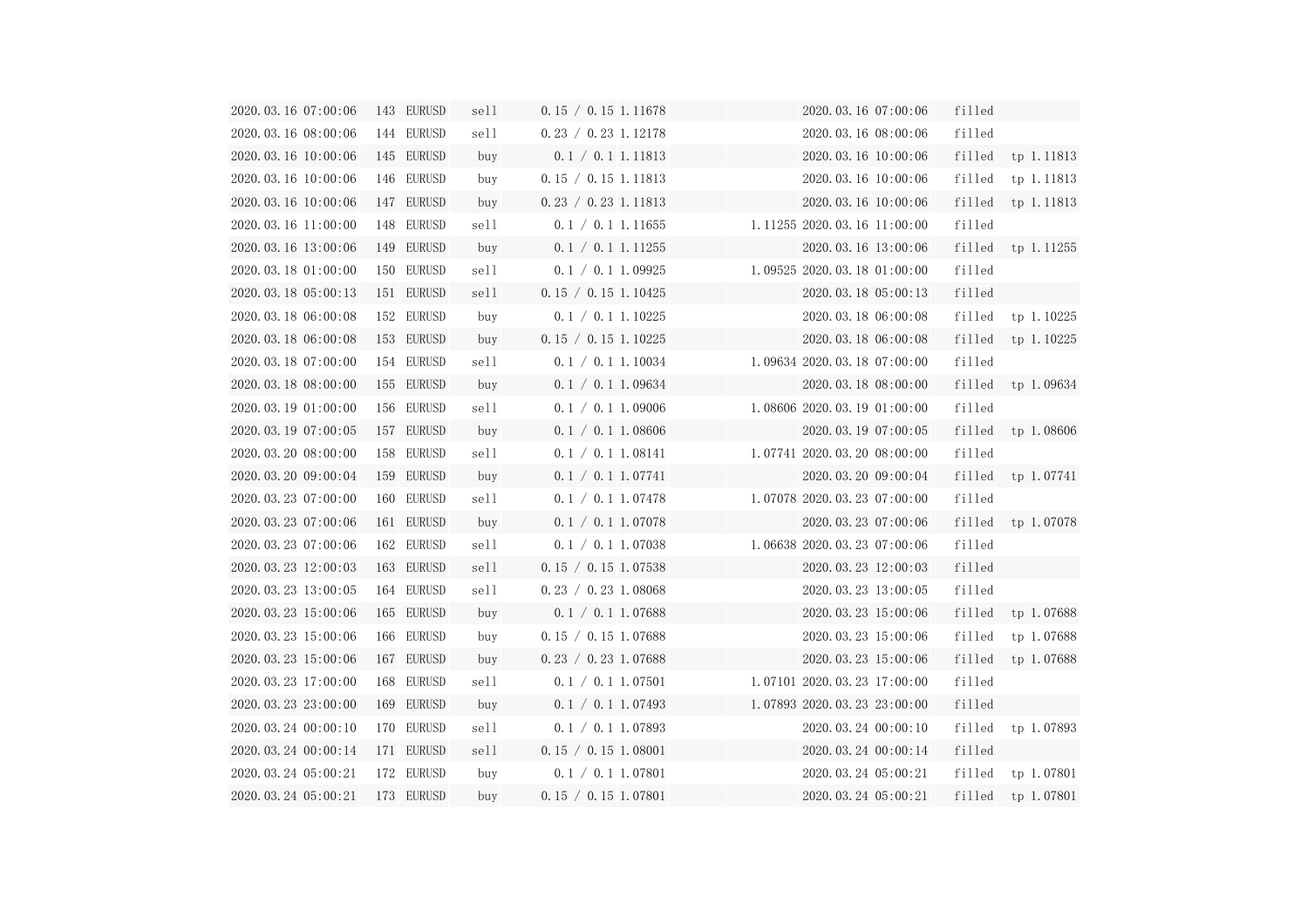| 2020.03.24 21:00:00            | 174 EURUSD | buy  | 0.1 / 0.1 1.07906   | 1.08306 2020.03.24 21:00:00   | filled |                       |
|--------------------------------|------------|------|---------------------|-------------------------------|--------|-----------------------|
| 2020.03.25 07:00:01 175 EURUSD |            | sell | 0.1 / 0.1 1.08306   | 2020.03.25 07:00:01           |        | $filled$ tp $1.08306$ |
| 2020.03.25 16:00:00            | 176 EURUSD | buy  | 0.1 / 0.1 1.08393   | 1.08793 2020.03.25 16:00:00   | filled |                       |
| 2020.03.25 18:00:14 177 EURUSD |            | sell | 0.1 / 0.1 1.08793   | 2020.03.25 18:00:14           |        | filled tp 1.08793     |
| 2020.03.27 13:00:00            | 178 EURUSD | buy  | 0.1 / 0.1 1.09901   | 1.10301 2020.03.27 13:00:00   | filled |                       |
| 2020. 03. 27 15:00:06          | 179 EURUSD | sell | 0.1 / 0.1 1.10301   | 2020.03.27 15:00:06           |        | filled tp 1.10301     |
| 2020.03.30 06:00:00            | 180 EURUSD | buy  | 0.1 / 0.1 1.11049   | 1.11449 2020.03.30 06:00:00   | filled |                       |
| 2020.03.30 11:00:14            | 181 EURUSD | buy  | 0.15 / 0.15 1.10549 | 2020.03.30 11:00:14           | filled |                       |
| 2020.03.31 00:00:00            | 182 EURUSD | sell | 0.1 / 0.1 1.10292   | 1.09892 2020.03.31 00:00:00   | filled |                       |
| 2020.03.31 00:00:19            | 183 EURUSD | buy  | 0.23 / 0.23 1.10049 | 2020.03.31 00:00:19           | filled |                       |
| 2020.03.31 00:00:21            | 184 EURUSD | buy  | 0.1 / 0.1 1.09892   | 2020.03.31 00:00:21           | filled | tp 1.09892            |
| 2020.03.31 00:00:21            | 185 EURUSD | sell | 0.1 / 0.1 1.09833   | 1.09433 2020.03.31 00:00:21   | filled |                       |
| 2020.03.31 03:00:21            | 186 EURUSD | sell | 0.15 / 0.15 1.10333 | 2020.03.31 03:00:21           | filled |                       |
| 2020.03.31 05:00:08            | 187 EURUSD | buy  | 0.1 / 0.1 1.10133   | 2020.03.31 05:00:08           |        | filled tp $1.10133$   |
| 2020.03.31 05:00:08            | 188 EURUSD | buy  | 0.15 / 0.15 1.10133 | 2020.03.31 05:00:08           |        | filled tp 1.10133     |
| 2020.03.31 10:00:14            | 189 EURUSD | buy  | 0.34 / 0.34 1.09519 | 2020.03.31 10:00:14           | filled |                       |
| 2020.03.31 15:00:05            | 190 EURUSD | sell | 0.1 / 0.1 1.10043   | 2020.03.31 15:00:05           |        | filled tp $1.10043$   |
| 2020. 03. 31 15:00:05          | 191 EURUSD | sell | 0.15 / 0.15 1.10043 | 2020.03.31 15:00:05           | filled | tp 1.10043            |
| 2020. 03. 31 15:00:05          | 192 EURUSD | sell | 0.23 / 0.23 1.10043 | 2020.03.31 15:00:05           | filled | tp 1.10043            |
| 2020.03.31 15:00:05            | 193 EURUSD | sell | 0.34 / 0.34 1.10043 | 2020.03.31 15:00:05           |        | filled tp $1.10043$   |
| 2020.03.31 23:00:00            | 194 EURUSD | sell | 0.1 / 0.1 1.10231   | 1.09831 2020.03.31 23:00:00   | filled |                       |
| 2020.04.01 07:00:07            | 195 EURUSD | buy  | 0.1 / 0.1 1.09831   | 2020.04.01 07:00:07           |        | filled tp 1.09831     |
| 2020.04.02 00:00:00            | 196 EURUSD | sell | 0.1 / 0.1 1.09515   | $1.09115$ 2020.04.02 00:00:00 | filled |                       |
| 2020.04.02 12:00:05            | 197 EURUSD | buy  | 0.1 / 0.1 1.09115   | 2020.04.02 12:00:05           | filled | tp 1.09115            |
| 2020.04.03 06:00:00            | 198 EURUSD | sell | 0.1 / 0.1 1.08476   | 1.08076 2020.04.03 06:00:00   | filled |                       |
| 2020.04.03 07:00:10            | 199 EURUSD | buy  | 0.1 / 0.1 1.08076   | 2020.04.03 07:00:10           | filled | tp 1.08076            |
| 2020.04.05 22:00:00            | 200 EURUSD | sell | 0.1 / 0.1 1.08104   | 1.07704 2020.04.05 22:00:00   | filled |                       |
| 2020.04.07 06:00:14            | 201 EURUSD | sell | 0.15 / 0.15 1.08619 | 2020.04.07 06:00:14           | filled |                       |
| 2020.04.07 12:00:14            | 202 EURUSD | sell | 0.23 / 0.23 1.09176 | 2020.04.07 12:00:14           | filled |                       |
| 2020.04.08 00:00:20            | 203 EURUSD | buy  | 0.1 / 0.1 1.08779   | 2020.04.08 00:00:20           | filled | tp 1.08779            |
| 2020.04.08 00:00:20            | 204 EURUSD | buy  | 0.15 / 0.15 1.08779 | 2020.04.08 00:00:20           | filled | tp 1.08779            |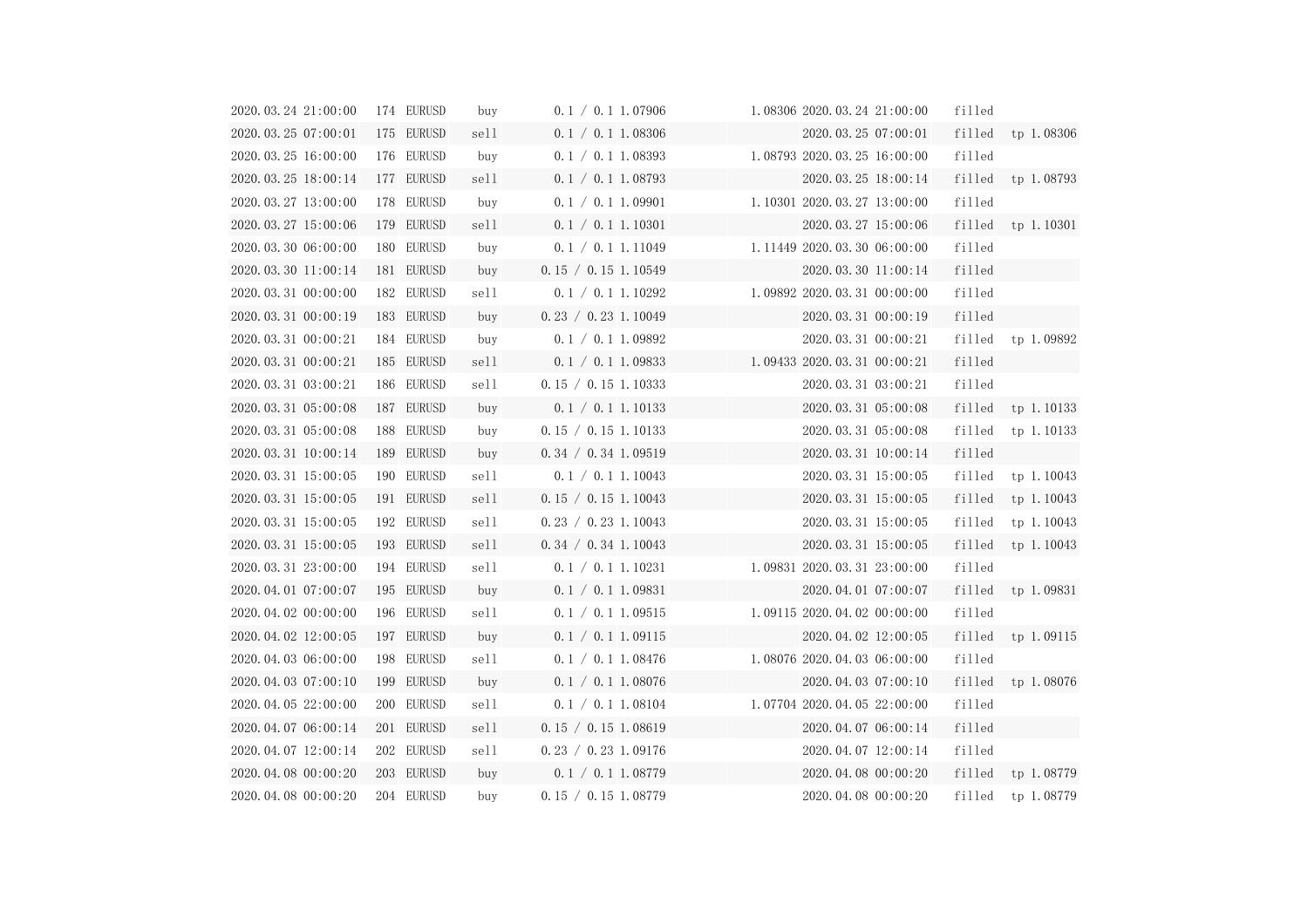| 2020.04.08 00:00:20 | 205 EURUSD | buy    | 0.23 / 0.23 1.08779 | 2020.04.08 00:00:20                                      |        | filled tp 1.08779   |
|---------------------|------------|--------|---------------------|----------------------------------------------------------|--------|---------------------|
| 2020.04.08 05:00:00 | 206 EURUSD | buy    | 0.1 / 0.1 1.08715   | 1.09115 2020.04.08 05:00:00                              | filled |                     |
| 2020.04.09 13:00:06 | 207 EURUSD | sell   | 0.1 / 0.1 1.09115   | 2020.04.09 13:00:06                                      |        | filled tp $1.09115$ |
| 2020.04.10 02:00:00 | 208 EURUSD | buy    | 0.1 / 0.1 1.09322   | $1.09722$ 2020.04.10 02:00:00                            | filled |                     |
| 2020.04.14 12:00:14 | 209 EURUSD | sell - | 0.1 / 0.1 1.09722   | 2020.04.14 12:00:14                                      |        | filled tp 1.09722   |
| 2020.04.15 09:00:00 | 210 EURUSD | buy    | 0.1 / 0.1 1.09365   | 1.09765 2020.04.15 09:00:00                              | filled |                     |
| 2020.04.15 12:00:10 | 211 EURUSD | buy    | 0.15 / 0.15 1.08808 | 2020.04.15 12:00:10                                      | filled |                     |
| 2020.04.15 14:00:14 | 212 EURUSD | sell   | 0.1 / 0.1 1.09031   | 2020.04.15 14:00:14                                      |        | filled tp 1.09031   |
| 2020.04.15 14:00:14 | 213 EURUSD | sell   | 0.15 / 0.15 1.09031 | 2020.04.15 14:00:14<br>the control of the control of the |        | filled tp $1.09031$ |
| 2020.04.15 20:00:00 | 214 EURUSD | sell   | 0.1 / 0.1 1.09137   | 1.08737 2020.04.15 20:00:00                              | filled |                     |
| 2020.04.16 04:00:05 | 215 EURUSD | buy    | 0.1 / 0.1 1.08737   | 2020.04.16 04:00:05                                      | filled | tp 1.08737          |
| 2020.04.17 04:00:00 | 216 EURUSD | sell   | 0.1 / 0.1 1.08667   | 1.08267 2020.04.17 04:00:00                              | filled |                     |
| 2020.04.17 07:00:14 | 217 EURUSD | buy    | 0.1 / 0.1 1.08267   | 2020.04.17 07:00:14                                      |        | filled tp $1.08267$ |
| 2020.04.17 17:00:00 | 218 EURUSD | sell   | 0.1 / 0.1 1.08672   | 1.08272 2020.04.17 17:00:00                              | filled |                     |
| 2020.04.20 15:00:00 | 219 EURUSD | buy    | 0.1 / 0.1 1.08851   | 1.09251 2020.04.20 15:00:00                              | filled |                     |
| 2020.04.21 02:00:20 | 220 EURUSD | buy    | 0.15 / 0.15 1.08351 | 2020.04.21 02:00:20                                      | filled |                     |
| 2020.04.21 08:00:02 | 221 EURUSD | buy    | 0.1 / 0.1 1.08272   | 2020.04.21 08:00:02                                      |        | filled tp $1.08272$ |
| 2020.04.21 13:00:10 | 222 EURUSD | sell   | 0.1 / 0.1 1.08551   | 2020.04.21 13:00:10                                      | filled | tp 1.08551          |
| 2020.04.21 13:00:10 | 223 EURUSD | sell   | 0.15 / 0.15 1.08551 | 2020.04.21 13:00:10                                      | filled | tp 1.08551          |
| 2020.04.23 00:00:00 | 224 EURUSD | sell   | 0.1 / 0.1 1.08063   | 1.07663 2020.04.23 00:00:00                              | filled |                     |
| 2020.04.23 10:00:02 | 225 EURUSD | buy    | 0.1 / 0.1 1.07663   | 2020.04.23 10:00:02                                      |        | filled tp 1.07663   |
| 2020.04.24 16:00:00 | 226 EURUSD | sell   | 0.1 / 0.1 1.07972   | 1.07572 2020.04.24 16:00:00                              | filled |                     |
| 2020.04.27 05:00:26 | 227 EURUSD | sell   | 0.15 / 0.15 1.08472 | 2020.04.27 05:00:26                                      | filled |                     |
| 2020.04.27 16:00:15 | 228 EURUSD | buy    | 0.1 / 0.1 1.08272   | 2020.04.27 16:00:15                                      | filled | tp 1.08272          |
| 2020.04.27 16:00:15 | 229 EURUSD | buy    | 0.15 / 0.15 1.08272 | 2020.04.27 16:00:15                                      | filled | tp 1.08272          |
| 2020.04.27 19:00:00 | 230 EURUSD | buy    | 0.1 / 0.1 1.08365   | 1.08765 2020.04.27 19:00:00                              | filled |                     |
| 2020.04.28 09:00:13 | 231 EURUSD | sell   | 0.1 / 0.1 1.08765   | 2020.04.28 09:00:13                                      | filled | tp 1.08765          |
| 2020.04.28 19:00:00 | 232 EURUSD | buy    | 0.1 / 0.1 1.08397   | 1.08797 2020.04.28 19:00:00                              | filled |                     |
| 2020.04.29 18:00:13 | 233 EURUSD | sell   | 0.1 / 0.1 1.08797   | 2020.04.29 18:00:13                                      | filled | tp 1.08797          |
| 2020.05.01 03:00:00 | 234 EURUSD | buy    | 0.1 / 0.1 1.09488   | 1.09888 2020.05.01 03:00:00                              | filled |                     |
| 2020.05.01 10:00:08 | 235 EURUSD | sell   | 0.1 / 0.1 1.09888   | 2020.05.01 10:00:08                                      | filled | tp 1.09888          |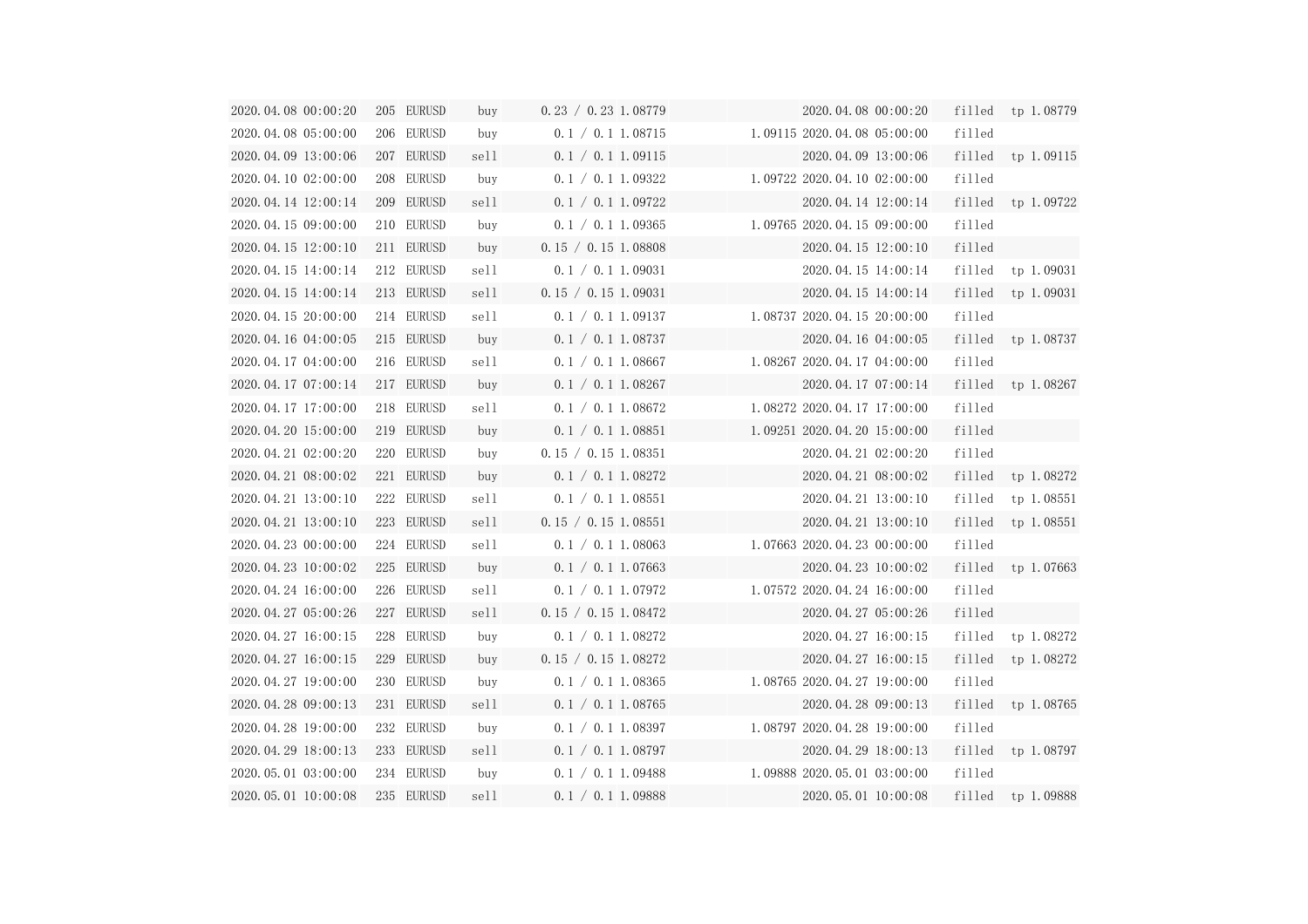| 2020.05.03 23:00:00 | 236 EURUSD    | buy  | 0.1 / 0.1 1.09605   | 1.10005 2020.05.03 23:00:00   | filled |                       |
|---------------------|---------------|------|---------------------|-------------------------------|--------|-----------------------|
| 2020.05.04 14:00:14 | 237 EURUSD    | buy  | 0.15 / 0.15 1.09079 | 2020.05.04 14:00:14           | filled |                       |
| 2020.05.05 08:00:10 | 238 EURUSD    | buy  | 0.23 / 0.23 1.08459 | 2020.05.05 08:00:10           | filled |                       |
| 2020.05.06 08:00:21 | 239 EURUSD    | buy  | 0.34 / 0.34 1.07956 | 2020.05.06 08:00:21           | filled |                       |
| 2020.05.07 22:00:00 | 240 EURUSD    | sell | 0.1 / 0.1 1.08315   | 1.07915 2020.05.07 22:00:00   | filled |                       |
| 2020.05.08 01:00:20 | 241 EURUSD    | sell | 0.1 / 0.1 1.08504   | 2020.05.08 01:00:20           |        | filled tp $1.08504$   |
| 2020.05.08 01:00:20 | 242 EURUSD    | sell | 0.15 / 0.15 1.08504 | 2020.05.08 01:00:20           | filled | tp 1.08504            |
| 2020.05.08 01:00:20 | 243 EURUSD    | sell | 0.23 / 0.23 1.08504 | 2020.05.08 01:00:20           |        | filled tp $1.08504$   |
| 2020.05.08 01:00:20 | 244 EURUSD    | sell | 0.34 / 0.34 1.08504 | 2020.05.08 01:00:20           | filled | tp 1.08504            |
| 2020.05.08 10:00:00 | 245 EURUSD    | buy  | 0.1 / 0.1 1.08458   | $1.08858$ 2020.05.08 10:00:00 | filled |                       |
| 2020.05.12 00:00:19 | 246 EURUSD    | buy  | 0.15 / 0.15 1.07958 | 2020.05.12 00:00:19           | filled |                       |
| 2020.05.12 00:00:21 | 247 EURUSD    | buy  | 0.1 / 0.1 1.07915   | 2020.05.12 00:00:21           |        | $filled$ tp $1.07915$ |
| 2020.05.12 05:00:43 | 248 EURUSD    | sell | 0.1 / 0.1 1.08158   | 2020.05.12 05:00:43           |        | filled tp $1.08158$   |
| 2020.05.12 05:00:43 | 249 EURUSD    | sell | 0.15 / 0.15 1.08158 | 2020.05.12 05:00:43           | filled | tp 1.08158            |
| 2020.05.12 09:00:00 | 250 EURUSD    | sell | 0.1 / 0.1 1.08202   | 1.07802 2020.05.12 09:00:00   | filled |                       |
| 2020.05.12 13:00:10 | 251 EURUSD    | sell | 0.15 / 0.15 1.08702 | 2020.05.12 13:00:10           | filled |                       |
| 2020.05.12 21:00:42 | 252 EURUSD    | buy  | 0.1 / 0.1 1.08502   | 2020.05.12 21:00:42           |        | $filled$ tp $1.08502$ |
| 2020.05.12 21:00:42 | 253 EURUSD    | buy  | 0.15 / 0.15 1.08502 | 2020.05.12 21:00:42           | filled | tp 1.08502            |
| 2020.05.15 02:00:00 | 254 EURUSD    | sell | 0.1 / 0.1 1.08025   | 1.07625 2020.05.15 02:00:00   | filled |                       |
| 2020.05.18 11:00:00 | 255 EURUSD    | buy  | 0.1 / 0.1 1.08159   | $1.08559$ 2020.05.18 11:00:00 | filled |                       |
| 2020.05.18 13:00:10 | 256 EURUSD    | sell | 0.1 / 0.1 1.08559   | 2020.05.18 13:00:10           |        | $filled$ tp $1.08559$ |
| 2020.05.18 13:00:10 | 257 EURUSD    | sell | 0.15 / 0.15 1.08569 | 2020.05.18 13:00:10           | filled |                       |
| 2020.05.18 15:00:10 | EURUSD<br>258 | sell | 0.23 / 0.23 1.09139 | 2020.05.18 15:00:10           | filled |                       |
| 2020.05.19 06:00:00 | 259 EURUSD    | buy  | 0.1 / 0.1 1.09197   | 1.09597 2020.05.19 06:00:00   | filled |                       |
| 2020.05.19 10:00:16 | 260 EURUSD    | sell | 0.1 / 0.1 1.09597   | 2020.05.19 10:00:16           | filled | tp 1.09597            |
| 2020.05.19 10:00:16 | 261 EURUSD    | sell | 0.34 / 0.34 1.09654 | 2020.05.19 10:00:16           | filled |                       |
| 2020.05.20 01:00:00 | 262 EURUSD    | buy  | 0.1 / 0.1 1.09423   | $1.09823$ 2020.05.20 01:00:00 | filled |                       |
| 2020.05.20 13:00:14 | 263 EURUSD    | sell | 0.1 / 0.1 1.09823   | 2020.05.20 13:00:14           | filled | tp 1.09823            |
| 2020.05.21 05:00:00 | 264 EURUSD    | buy  | 0.1 / 0.1 1.09647   | 1.10047 2020.05.21 05:00:00   | filled |                       |
| 2020.05.21 12:18:41 | 265 EURUSD    | sell | 0.1 / 0.1 1.10047   | 2020.05.21 12:18:41           | filled | tp 1.10047            |
| 2020.05.21 19:00:00 | 266 EURUSD    | buy  | 0.1 / 0.1 1.09596   | 1.09996 2020.05.21 19:00:00   | filled |                       |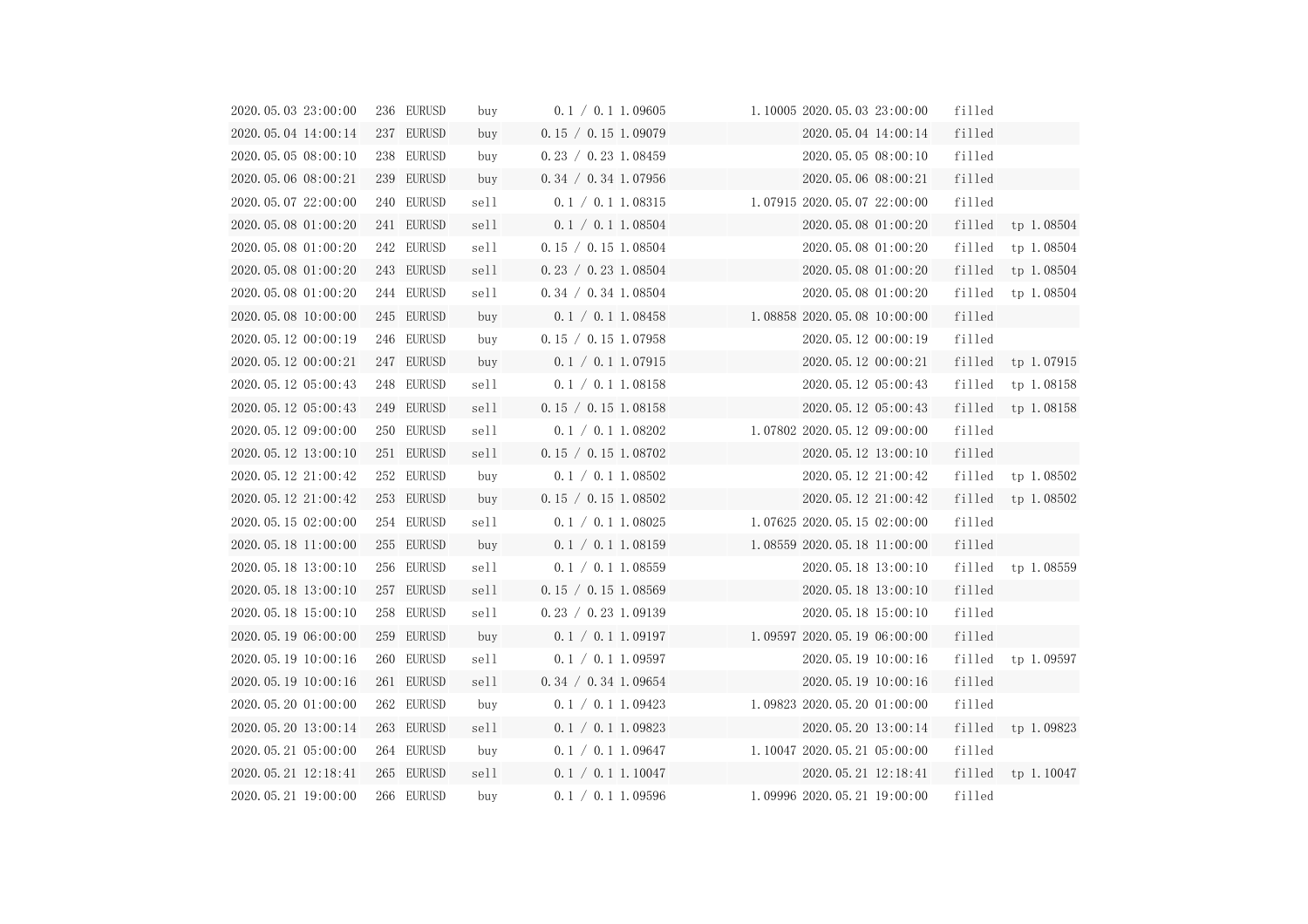| 2020.05.22 07:53:59 | 267 EURUSD | buy  | 0.1 / 0.1 1.09112   | 2020.05.22 07:53:59         |        | filled tp $1.09112$   |
|---------------------|------------|------|---------------------|-----------------------------|--------|-----------------------|
| 2020.05.22 07:53:59 | 268 EURUSD | buy  | 0.15 / 0.15 1.09112 | 2020. 05. 22 07:53:59       | filled | tp 1.09112            |
| 2020.05.22 07:53:59 | 269 EURUSD | buy  | 0.23 / 0.23 1.09112 | 2020.05.22 07:53:59         | filled | tp 1.09112            |
| 2020.05.22 07:53:59 | 270 EURUSD | buy  | 0.34 / 0.34 1.09112 | 2020.05.22 07:53:59         | filled | tp 1.09112            |
| 2020.05.22 07:58:00 | 271 EURUSD | buy  | 0.15 / 0.15 1.09096 | 2020.05.22 07:58:00         | filled |                       |
| 2020.05.25 02:00:00 | 272 EURUSD | sell | 0.1 / 0.1 1.08943   | 1.085432020.05.2502:00:00   | filled |                       |
| 2020.05.26 06:18:05 | 273 EURUSD | sell | 0.1 / 0.1 1.09296   | 2020.05.26 06:18:05         |        | $filled$ tp $1.09296$ |
| 2020.05.26 06:18:05 | 274 EURUSD | sell | 0.15 / 0.15 1.09296 | 2020.05.26 06:18:05         |        | filled tp 1.09296     |
| 2020.05.26 08:34:40 | 275 EURUSD | sell | 0.15 / 0.15 1.09444 | 2020.05.26 08:34:40         | filled |                       |
| 2020.05.26 18:59:39 | 276 EURUSD | sell | 0.23 / 0.23 1.09947 | 2020.05.26 18:59:39         | filled |                       |
| 2020.05.27 04:56:32 | 277 EURUSD | buy  | 0.1 / 0.1 1.09581   | 2020.05.27 04:56:32         |        | filled tp $1.09581$   |
| 2020.05.27 04:56:32 | 278 EURUSD | buy  | 0.15 / 0.15 1.09581 | 2020.05.27 04:56:32         | filled | tp 1.09581            |
| 2020.05.27 04:56:32 | 279 EURUSD | buy  | 0.23 / 0.23 1.09581 | 2020.05.27 04:56:32         |        | filled tp $1.09581$   |
| 2020.05.27 06:00:00 | 280 EURUSD | buy  | 0.1 / 0.1 1.09626   | 1.10026 2020.05.27 06:00:00 | filled |                       |
| 2020.05.27 09:45:42 | 281 EURUSD | sell | 0.1 / 0.1 1.10026   | 2020.05.27 09:45:42         |        | filled tp $1.10026$   |
| 2020.05.27 19:00:00 | 282 EURUSD | buy  | 0.1 / 0.1 1.09941   | 1.10341 2020.05.27 19:00:00 | filled |                       |
| 2020.05.28 01:53:36 | 283 EURUSD | sell | 0.1 / 0.1 1.10341   | 2020.05.28 01:53:36         |        | filled tp $1.10341$   |
| 2020.05.28 08:00:00 | 284 EURUSD | buy  | 0.1 / 0.1 1.10082   | 1.10482 2020.05.28 08:00:00 | filled |                       |
| 2020.05.28 14:15:21 | 285 EURUSD | sell | 0.1 / 0.1 1.10482   | 2020.05.28 14:15:21         | filled | tp 1.10482            |
| 2020.05.29 20:00:00 | 286 EURUSD | buy  | 0.1 / 0.1 1.11000   | 1.11400 2020.05.29 20:00:00 | filled |                       |
| 2020.06.01 15:02:16 | 287 EURUSD | sell | 0.1 / 0.1 1.11400   | 2020.06.01 15:02:16         |        | $filled$ tp $1.11400$ |
| 2020.06.02 05:00:00 | 288 EURUSD | buy  | 0.1 / 0.1 1.11260   | 1.11660 2020.06.02 05:00:00 | filled |                       |
| 2020.06.02 08:31:40 | 289 EURUSD | sell | 0.1 / 0.1 1.11660   | 2020.06.02 08:31:40         | filled | tp 1.11660            |
| 2020.06.02 22:00:00 | 290 EURUSD | buy  | 0.1 / 0.1 1.11683   | 1.12083 2020.06.02 22:00:00 | filled |                       |
| 2020.06.03 03:52:35 | 291 EURUSD | sell | 0.1 / 0.1 1.12083   | 2020.06.03 03:52:35         | filled | tp 1.12083            |
| 2020.06.04 02:00:00 | 292 EURUSD | buy  | 0.1 / 0.1 1.12205   | 1.12605 2020.06.04 02:00:00 | filled |                       |
| 2020.06.04 11:56:00 | 293 EURUSD | sell | 0.1 / 0.1 1.12605   | 2020.06.04 11:56:00         | filled | tp 1.12605            |
| 2020.06.04 11:56:00 | 294 EURUSD | buy  | 0.1 / 0.1 1.12696   | 1.13096 2020.06.04 11:56:00 | filled |                       |
| 2020.06.04 12:36:41 | 295 EURUSD | buy  | 0.15 / 0.15 1.12196 | 2020.06.04 12:36:41         | filled |                       |
| 2020.06.04 12:47:43 | 296 EURUSD | sell | 0.1 / 0.1 1.12396   | 2020.06.04 12:47:43         | filled | tp 1.12396            |
| 2020.06.04 12:47:43 | 297 EURUSD | sell | 0.15 / 0.15 1.12396 | 2020.06.04 12:47:43         | filled | tp 1.12396            |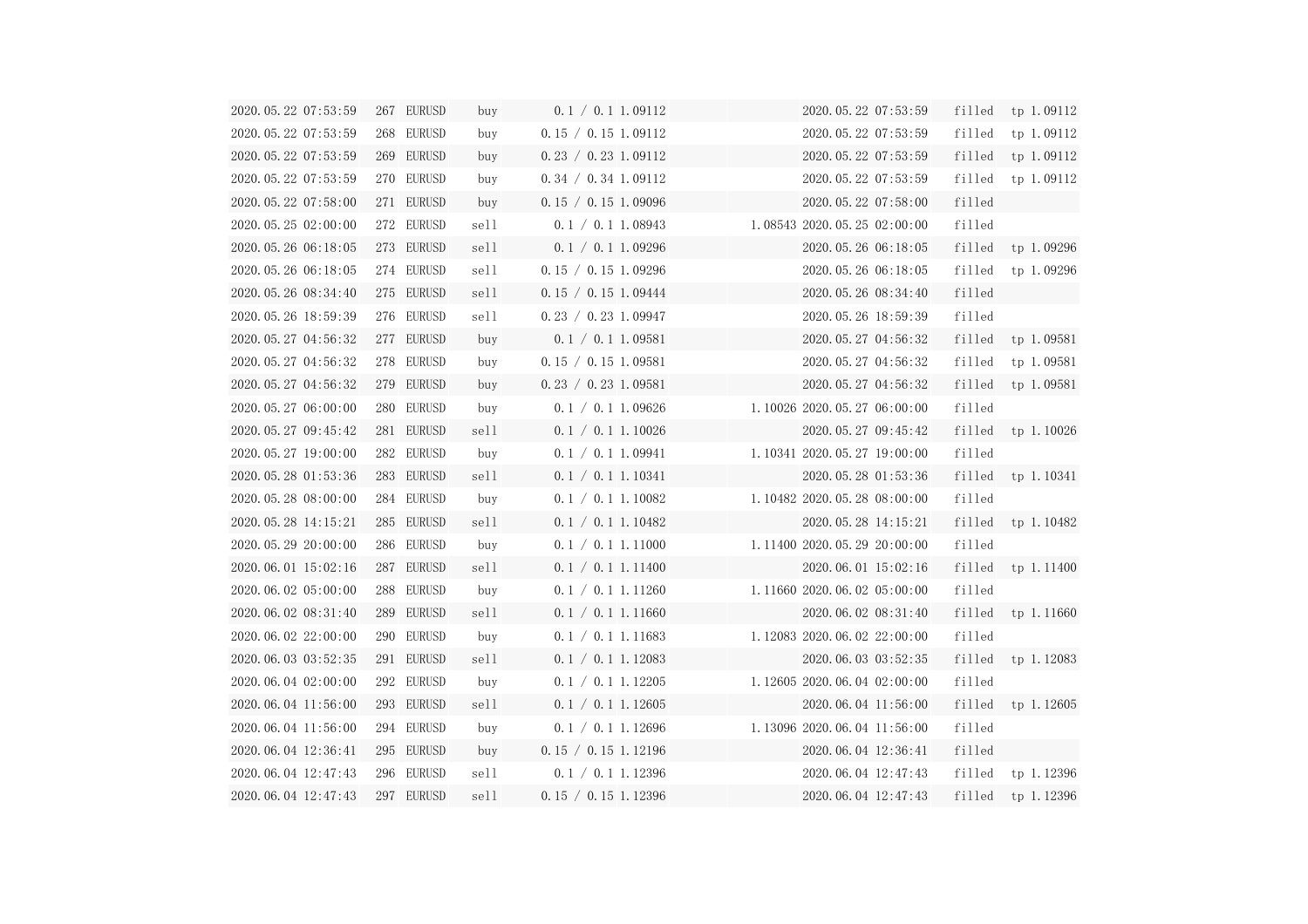| 2020.06.05 04:00:00 | 298 EURUSD    | buy  | 0.1 / 0.1 1.13395   | 1.13795 2020.06.05 04:00:00                          | filled |                       |
|---------------------|---------------|------|---------------------|------------------------------------------------------|--------|-----------------------|
| 2020.06.05 06:19:15 | 299 EURUSD    | sell | 0.1 / 0.1 1.13795   | 2020.06.05 06:19:15                                  |        | filled tp 1.13795     |
| 2020.06.05 14:00:00 | 300 EURUSD    | buy  | 0.1 / 0.1 1.12976   | 1.13376 2020.06.05 14:00:00                          | filled |                       |
| 2020.06.09 08:17:32 | 301 EURUSD    | buy  | 0.15 / 0.15 1.12467 | 2020.06.09 08:17:32                                  | filled |                       |
| 2020.06.09 09:30:39 | 302 EURUSD    | sell | 0.1 / 0.1 1.12671   | 2020.06.09 09:30:39                                  |        | filled tp 1.12671     |
| 2020.06.09 09:30:39 | 303 EURUSD    | sell | 0.15 / 0.15 1.12671 | 2020.06.09 09:30:39                                  |        | filled tp 1.12671     |
| 2020.06.09 17:00:00 | 304 EURUSD    | sell | 0.1 / 0.1 1.13416   | 1.13016 2020.06.09 17:00:00                          | filled |                       |
| 2020.06.10 01:00:00 | 305 EURUSD    | buy  | 0.1 / 0.1 1.13401   | 1.13801 2020.06.10 01:00:00                          | filled |                       |
| 2020.06.10 11:20:21 | 306 EURUSD    | sell | 0.1 / 0.1 1.13801   | 2020.06.10 11:20:21                                  |        | filled tp 1.13801     |
| 2020.06.10 18:07:59 | 307 EURUSD    | sell | 0.15 / 0.15 1.13921 | 2020.06.10 18:07:59                                  | filled |                       |
| 2020.06.10 19:03:32 | 308 EURUSD    | buy  | 0.1 / 0.1 1.13719   | 2020.06.10 19:03:32                                  |        | filled tp 1.13719     |
| 2020.06.10 19:03:32 | 309 EURUSD    | buy  | 0.15 / 0.15 1.13719 | 2020.06.10 19:03:32                                  |        | filled tp 1.13719     |
| 2020.06.11 08:00:00 | 310 EURUSD    | buy  | 0.1 / 0.1 1.13633   | 1.14033 2020.06.11 08:00:00                          | filled |                       |
| 2020.06.11 17:41:05 | 311 EURUSD    | buy  | 0.15 / 0.15 1.13131 | 2020.06.11 17:41:05                                  | filled |                       |
| 2020.06.12 08:31:42 | 312 EURUSD    | sell | 0.1 / 0.1 1.13332   | 2020.06.12 08:31:42                                  |        | filled tp 1.13332     |
| 2020.06.12 08:31:42 | 313 EURUSD    | sell | 0.15 / 0.15 1.13332 | 2020.06.12 08:31:42<br>the control of the control of |        | $filled$ tp $1.13332$ |
| 2020.06.12 09:00:00 | 314 EURUSD    | sell | 0.1 / 0.1 1.13246   | 1.12846 2020.06.12 09:00:00                          | filled |                       |
| 2020.06.12 14:32:31 | 315 EURUSD    | buy  | 0.1 / 0.1 1.12846   | 2020.06.12 14:32:31                                  |        | filled tp 1.12846     |
| 2020.06.15 03:00:00 | 316 EURUSD    | sell | 0.1 / 0.1 1.12524   | 1.12124 2020.06.15 03:00:00                          | filled |                       |
| 2020.06.15 18:00:32 | 317 EURUSD    | sell | 0.15 / 0.15 1.13024 | 2020.06.15 18:00:32                                  | filled |                       |
| 2020.06.16 07:08:42 | 318 EURUSD    | sell | 0.23 / 0.23 1.13529 | 2020.06.16 07:08:42                                  | filled |                       |
| 2020.06.16 08:01:05 | 319 EURUSD    | buy  | 0.1 / 0.1 1.13162   | 2020.06.16 08:01:05                                  |        | $filled$ tp $1.13162$ |
| 2020.06.16 08:01:05 | EURUSD<br>320 | buy  | 0.15 / 0.15 1.13162 | 2020.06.16 08:01:05                                  | filled | tp 1.13162            |
| 2020.06.16 08:01:05 | 321 EURUSD    | buy  | 0.23 / 0.23 1.13162 | 2020.06.16 08:01:05                                  | filled | tp 1.13162            |
| 2020.06.16 22:00:00 | 322 EURUSD    | sell | 0.1 / 0.1 1.12608   | 1.12208 2020.06.16 22:00:00                          | filled |                       |
| 2020.06.17 13:55:41 | 323 EURUSD    | buy  | 0.1 / 0.1 1.12208   | 2020.06.17 13:55:41                                  | filled | tp 1.12208            |
| 2020.06.18 00:00:00 | 324 EURUSD    | sell | 0.1 / 0.1 1.12405   | 1.12005 2020.06.18 00:00:00                          | filled |                       |
| 2020.06.18 16:38:42 | 325 EURUSD    | buy  | 0.1 / 0.1 1.12005   | 2020.06.18 16:38:42                                  | filled | tp 1.12005            |
| 2020.06.19 02:00:00 | 326 EURUSD    | sell | 0.1 / 0.1 1.12055   | 1.11655 2020.06.19 02:00:00                          | filled |                       |
| 2020.06.19 21:01:30 | 327 EURUSD    | buy  | 0.1 / 0.1 1.11818   | 2020.06.19 21:01:30                                  |        | filled end of test    |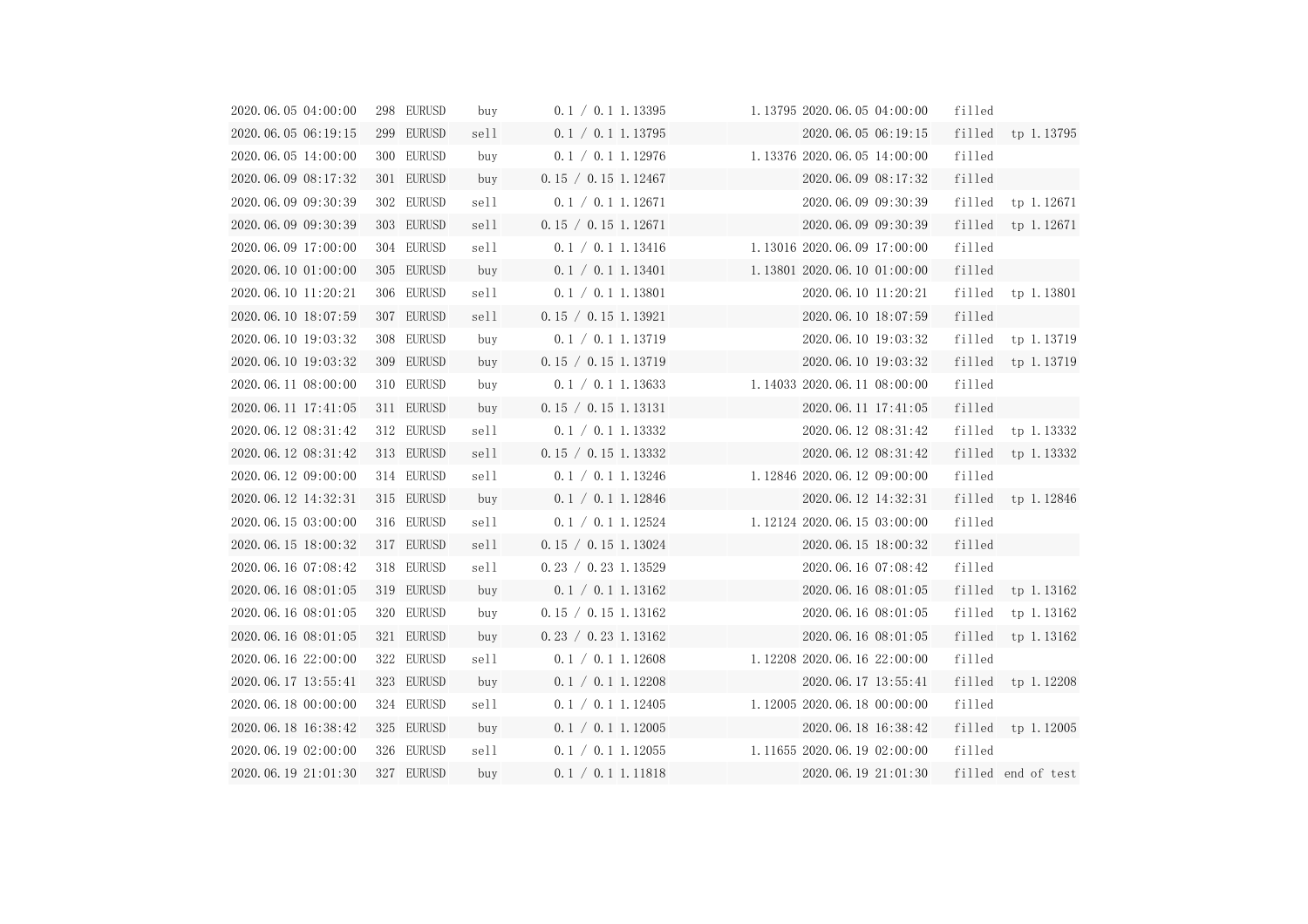|                     |           |         |     | <b>Deals</b>    |                 |                                                               |      |                     |                    |                               |
|---------------------|-----------|---------|-----|-----------------|-----------------|---------------------------------------------------------------|------|---------------------|--------------------|-------------------------------|
| Time                |           |         |     |                 |                 | Deal Symbol Type Direction Volume Price Order Commission Swap |      | Profit              | Balance            | Comment                       |
| 2019.01.01 00:00:00 | 1         | balance |     |                 |                 | 0.00                                                          | 0.00 | 10 000.00 10 000.00 |                    |                               |
| 2019.01.07 00:00:00 | 2 EURUSD  | buy     | in  | 0.1 1.14144     | $2\overline{ }$ | 0.00                                                          | 0.00 |                     | 0.00 10 000.00     |                               |
| 2019.01.07 00:00:01 | 3 EURUSD  | sell    | out | 0.11.14566      | 3               | 0.00                                                          | 0.00 |                     | 42.20 10 042.20    | tp 1.14544                    |
| 2019.01.07 00:00:01 | 4 EURUSD  | buy     | in  | 0.1 1.14606     | $4\overline{ }$ | 0.00                                                          | 0.00 |                     | 0.00 10 042.20     |                               |
| 2019.01.09 00:00:00 | 5 EURUSD  | sell    | out | $0.1$ 1.15006   | 5               | 0.00                                                          | 0.00 |                     |                    | 40.00 10 082.20 tp 1.15006    |
| 2019.02.24 00:00:00 | 6 EURUSD  | sell    | in  | 0.1 1.13343     | 6 <sup>1</sup>  | 0.00                                                          | 0.00 |                     | 0.00 10 082.20     |                               |
| 2019.02.26 00:00:01 | 7 EURUSD  | sell    | in  | 0.15 1.13843    | 7 <sup>1</sup>  | 0.00                                                          | 0.00 |                     | 0.00 10 082.20     |                               |
| 2019.02.28 00:00:01 | 8 EURUSD  | buy     | out | 0.1 1.13635     | 8               | 0.00                                                          | 0.00 |                     |                    | $-29.20$ 10 053.00 tp 1.13643 |
| 2019.02.28 00:00:01 | 9 EURUSD  | buy     | out | 0.15 1.13635    | 9               | 0.00                                                          | 0.00 |                     |                    | 31.20 10 084.20 tp 1.13643    |
| 2019.03.01 00:00:00 | 10 EURUSD | sell    | in  | $0.1 \ 1.13732$ | 10              | 0.00                                                          | 0.00 |                     | 0.00 10 084.20     |                               |
| 2019.03.04 00:00:01 | 11 EURUSD | buy     | out | 0.1 1.13298     | 11              | 0.00                                                          | 0.00 |                     |                    | 43.40 10 127.60 tp 1.13332    |
| 2019.03.19 00:00:00 | 12 EURUSD | sell    | in  | $0.1\ 1.13362$  | 12              | 0.00                                                          | 0.00 |                     | 0.00 10 127.60     |                               |
| 2019.03.20 00:00:00 | 13 EURUSD | sell    | in  | 0.15 1.13862    | 13              | 0.00                                                          | 0.00 |                     | 0.00 10 127.60     |                               |
| 2019.03.20 00:00:01 | 14 EURUSD | sell    | in  | $0.23$ 1.14362  | 14              | 0.00                                                          | 0.00 |                     | 0.00 10 127.60     |                               |
| 2019.03.21 00:00:00 | 15 EURUSD | buy     | out | 0.1 1.13997     | 15              | 0.00                                                          | 0.00 |                     | $-63.50$ 10 064.10 | tp 1.13997                    |
| 2019.03.21 00:00:00 | 16 EURUSD | buy     | out | 0.15 1.13997    | 16              | 0.00                                                          | 0.00 |                     | $-20.25$ 10 043.85 | tp 1.13997                    |
| 2019.03.21 00:00:00 | 17 EURUSD | buy     | out | 0.23 1.13997    | 17              | 0.00                                                          | 0.00 |                     |                    | 83.95 10 127.80 tp 1.13997    |
| 2019.03.22 00:00:00 | 18 EURUSD | sell    | in  | 0.1 1.13739     | 18              | 0.00                                                          | 0.00 |                     | 0.00 10 127.80     |                               |
| 2019.03.22 00:00:00 | 19 EURUSD | buy     | out | 0.1 1.13339     | 19              | 0.00                                                          | 0.00 |                     |                    | 40.00 10 167.80 tp 1.13339    |
| 2019.03.22 00:00:00 | 20 EURUSD | sell    | in  | 0.1 1.13299     | 20              | 0.00                                                          | 0.00 |                     | 0.00 10 167.80     |                               |
| 2019.03.22 00:00:01 | 21 EURUSD | buy     | out | 0.1 1.12899     | 21              | 0.00                                                          | 0.00 |                     | 40.00 10 207.80    | tp 1.12899                    |
| 2019.03.22 00:00:01 | 22 EURUSD | sell    | in  | 0.1 1.12859     | 22              | 0.00                                                          | 0.00 |                     | 0.00 10 207.80     |                               |
| 2019.03.28 00:00:00 | 23 EURUSD | buy     | out | 0.1 1.12459     | 23              | 0.00                                                          | 0.00 |                     | 40.00 10 247.80    | tp 1.12459                    |
| 2019.04.15 00:00:00 | 24 EURUSD | sell    | in  | 0.1 1.13031     | 24              | 0.00                                                          | 0.00 |                     | 0.00 10 247.80     |                               |
| 2019.04.18 00:00:01 | 25 EURUSD | buy     | out | $0.1$ 1.12562   | 25              | 0.00                                                          | 0.00 |                     | 46.90 10 294.70    | tp 1.12631                    |
| 2019.05.15 00:00:00 | 26 EURUSD | sell    | in  | $0.1\ 1.12035$  | 26              | 0.00                                                          | 0.00 |                     | 0.00 10 294.70     |                               |
| 2019.05.17 00:00:02 | 27 EURUSD | buy     | out | $0.1$ 1.11592   | 27              | 0.00                                                          | 0.00 |                     | 44.30 10 339.00    | tp 1.11635                    |
| 2019.05.29 00:00:00 | 28 EURUSD | sell    | in  | 0.1 1.11683     | 28              | 0.00                                                          | 0.00 |                     | 0.00 10 339.00     |                               |
| 2019.05.30 00:00:02 | 29 EURUSD | buy     | out | 0.1 1.11283     | 29              | 0.00                                                          | 0.00 |                     |                    | 40.00 10 379.00 tp 1.11283    |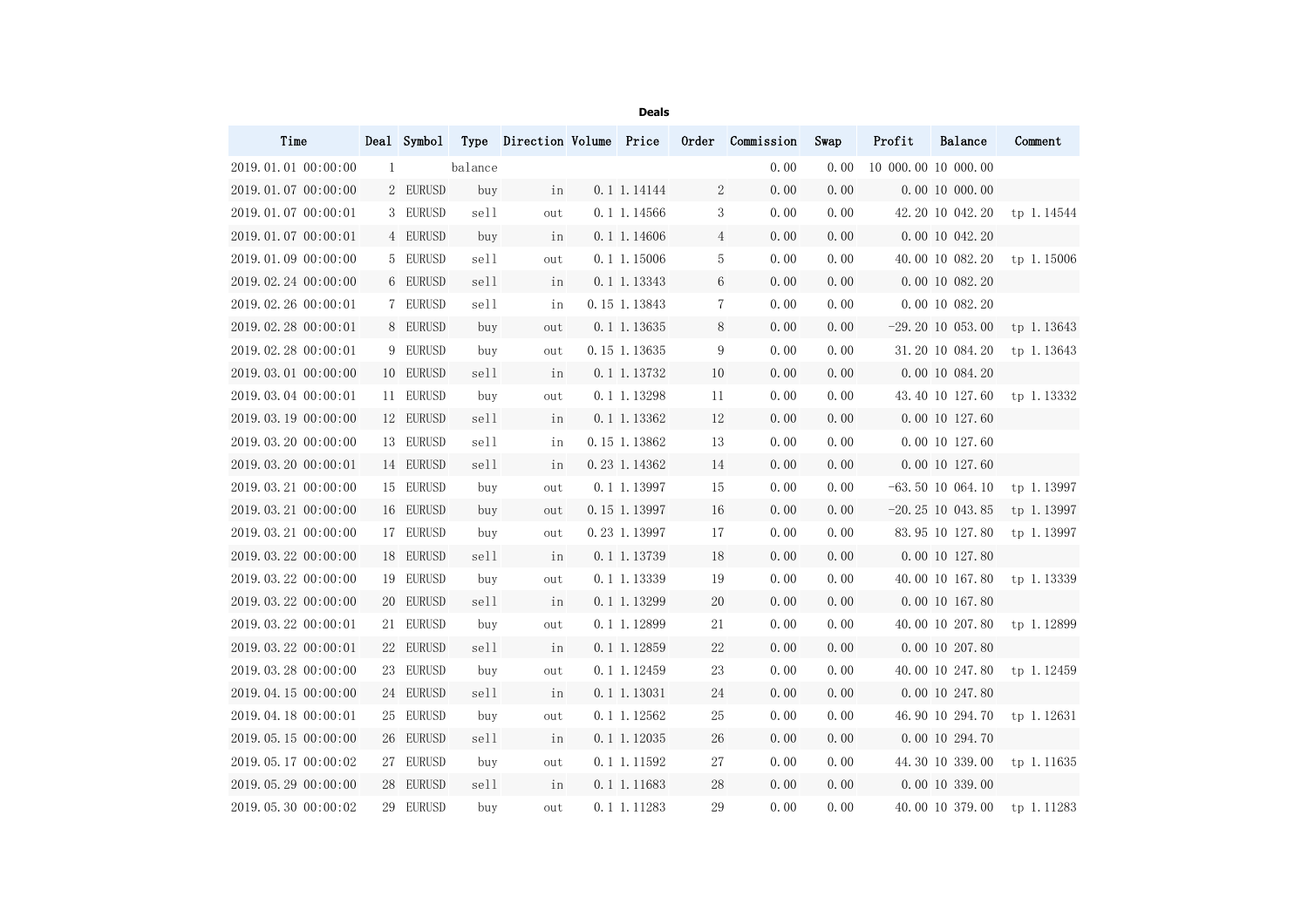| 2019.07.08 00:00:00 | 30 EURUSD | buy  | in  | $0.1\ 1.12309$   | 30 | 0.00 | 0.00 | 0.00 10 379.00                |            |
|---------------------|-----------|------|-----|------------------|----|------|------|-------------------------------|------------|
| 2019.07.11 00:00:00 | 31 EURUSD | sell | out | 0.1 1.12791      | 31 | 0.00 | 0.00 | 48.20 10 427.20 tp 1.12709    |            |
| 2019.07.11 00:00:00 | 32 EURUSD | buy  | in  | $0.1 \ 1.12831$  | 32 | 0.00 | 0.00 | 0.00 10 427.20                |            |
| 2019.07.16 00:00:01 | 33 EURUSD | buy  | in  | 0.15 1.12266     | 33 | 0.00 | 0.00 | 0.00 10 427.20                |            |
| 2019.07.17 00:00:00 | 34 EURUSD | sell | in  | $0.1 \ 1.12119$  | 34 | 0.00 | 0.00 | 0.00 10 427.20                |            |
| 2019.07.18 00:00:01 | 35 EURUSD | sell | out | $0.1$ 1.12563    | 35 | 0.00 | 0.00 | $-26.80$ 10 400.40 tp 1.12492 |            |
| 2019.07.18 00:00:01 | 36 EURUSD | sell | out | $0.15$ 1.12563   | 36 | 0.00 | 0.00 | 44.55 10 444.95 tp 1.12492    |            |
| 2019.07.18 00:00:01 | 37 EURUSD | sell | in  | 0.15 1.12619     | 37 | 0.00 | 0.00 | 0.00 10 444.95                |            |
| 2019.07.19 00:00:01 | 38 EURUSD | buy  | out | $0.1 \ 1.12419$  | 38 | 0.00 | 0.00 | $-30.00$ 10 414.95 tp 1.12419 |            |
| 2019.07.19 00:00:01 | 39 EURUSD | buy  | out | 0.15 1.12419     | 39 | 0.00 | 0.00 | 30.00 10 444.95 tp 1.12419    |            |
| 2019.08.09 00:00:00 | 40 EURUSD | sell | in  | $0.1 \ 1.11862$  | 40 | 0.00 | 0.00 | 0.00 10 444.95                |            |
| 2019.08.14 00:00:01 | 41 EURUSD | buy  | out | 0.1 1.11462      | 41 | 0.00 | 0.00 | 40.00 10 484.95 tp 1.11462    |            |
| 2019.08.28 00:00:00 | 42 EURUSD | sell | in  | 0.1 1.10896      | 42 | 0.00 | 0.00 | 0.00 10 484.95                |            |
| 2019.08.29 00:00:01 | 43 EURUSD | buy  | out | $0.1$ 1.10462    | 43 | 0.00 | 0.00 | 43.40 10 528.35 tp 1.10496    |            |
| 2019.09.11 00:00:00 | 44 EURUSD | sell | in  | $0.1 \ 1.10503$  | 44 | 0.00 | 0.00 | 0.00 10 528.35                |            |
| 2019.09.11 00:00:01 | 45 EURUSD | buy  | out | 0.1 1.10103      | 45 | 0.00 | 0.00 | 40.00 10 568.35 tp 1.10103    |            |
| 2019.09.11 00:00:01 | 46 EURUSD | sell | in  | $0.1 \ 1.10063$  | 46 | 0.00 | 0.00 | 0.00 10 568.35                |            |
| 2019.09.12 00:00:00 | 47 EURUSD | buy  | out | $0.1$ 1.09663    | 47 | 0.00 | 0.00 | 40.00 10 608.35 tp 1.09663    |            |
| 2019.09.18 00:00:00 | 48 EURUSD | sell | in  | $0.1 \, 1.10741$ | 48 | 0.00 | 0.00 | 0.00 10 608.35                |            |
| 2019.09.18 00:00:01 | 49 EURUSD | buy  | out | 0.1 1.10341      | 49 | 0.00 | 0.00 | 40.00 10 648.35 tp 1.10341    |            |
| 2019.09.18 00:00:01 | 50 EURUSD | sell | in  | $0.1 \; 1.10301$ | 50 | 0.00 | 0.00 | 0.00 10 648.35                |            |
| 2019.09.23 00:00:01 | 51 EURUSD | buy  | out | 0.1 1.09901      | 51 | 0.00 | 0.00 | 40.00 10 688.35 tp 1.09901    |            |
| 2019.10.09 00:00:00 | 52 EURUSD | sell | in  | 0.1 1.09600      | 52 | 0.00 | 0.00 | 0.00 10 688.35                |            |
| 2019.10.10 00:00:01 | 53 EURUSD | sell | in  | 0.15 1.10159     | 53 | 0.00 | 0.00 | 0.00 10 688.35                |            |
| 2019.10.16 00:00:01 | 54 EURUSD | sell | in  | 0.23 1.10659     | 54 | 0.00 | 0.00 | 0.00 10 688.35                |            |
| 2019.10.17 00:00:01 | 55 EURUSD | sell | in  | 0.34 1.11159     | 55 | 0.00 | 0.00 | 0.00 10 688.35                |            |
| 2019.10.18 00:00:59 | 56 EURUSD | sell | in  | 0.51 1.11705     | 56 | 0.00 | 0.00 | 0.00 10 688.35                |            |
| 2019.10.24 00:00:01 | 57 EURUSD | buy  | out | 0.1 1.10972      | 57 | 0.00 | 0.00 | $-137.20$ 10 551.15           | tp 1.11052 |
| 2019.10.24 00:00:01 | 58 EURUSD | buy  | out | 0.15 1.10972     | 58 | 0.00 | 0.00 | $-121.95$ 10 429.20           | tp 1.11052 |
| 2019.10.24 00:00:01 | 59 EURUSD | buy  | out | 0.23 1.10972     | 59 | 0.00 | 0.00 | $-71.99$ 10 357.21            | tp 1.11052 |
| 2019.10.24 00:00:01 | 60 EURUSD | buy  | out | 0.34 1.10972     | 60 | 0.00 | 0.00 | 63.58 10 420.79               | tp 1.11052 |

| $\overline{\phantom{a}}$ |    |            |
|--------------------------|----|------------|
| $\overline{\phantom{a}}$ |    | tp 1.12709 |
| $\overline{\phantom{a}}$ |    |            |
| )                        |    |            |
| $\overline{\phantom{a}}$ |    |            |
| $\overline{\phantom{a}}$ |    | tp 1.12492 |
|                          |    | tp 1.12492 |
| ;                        |    |            |
| ,                        |    | tp 1.12419 |
| ;                        |    | tp 1.12419 |
|                          |    |            |
| ;                        |    | tp 1.11462 |
|                          |    |            |
|                          |    | tp 1.10496 |
|                          |    |            |
| .<br>                    |    | tp 1.10103 |
|                          |    |            |
| ;                        |    | tp 1.09663 |
|                          |    |            |
| .<br>ו                   |    | tp 1.10341 |
|                          |    |            |
|                          |    | tp 1.09901 |
|                          |    |            |
|                          |    |            |
|                          |    |            |
|                          |    |            |
|                          |    |            |
|                          | tp | 1.11052    |
|                          | tp | 1.11052    |
|                          |    | tp 1.11052 |
|                          | tp | 1.11052    |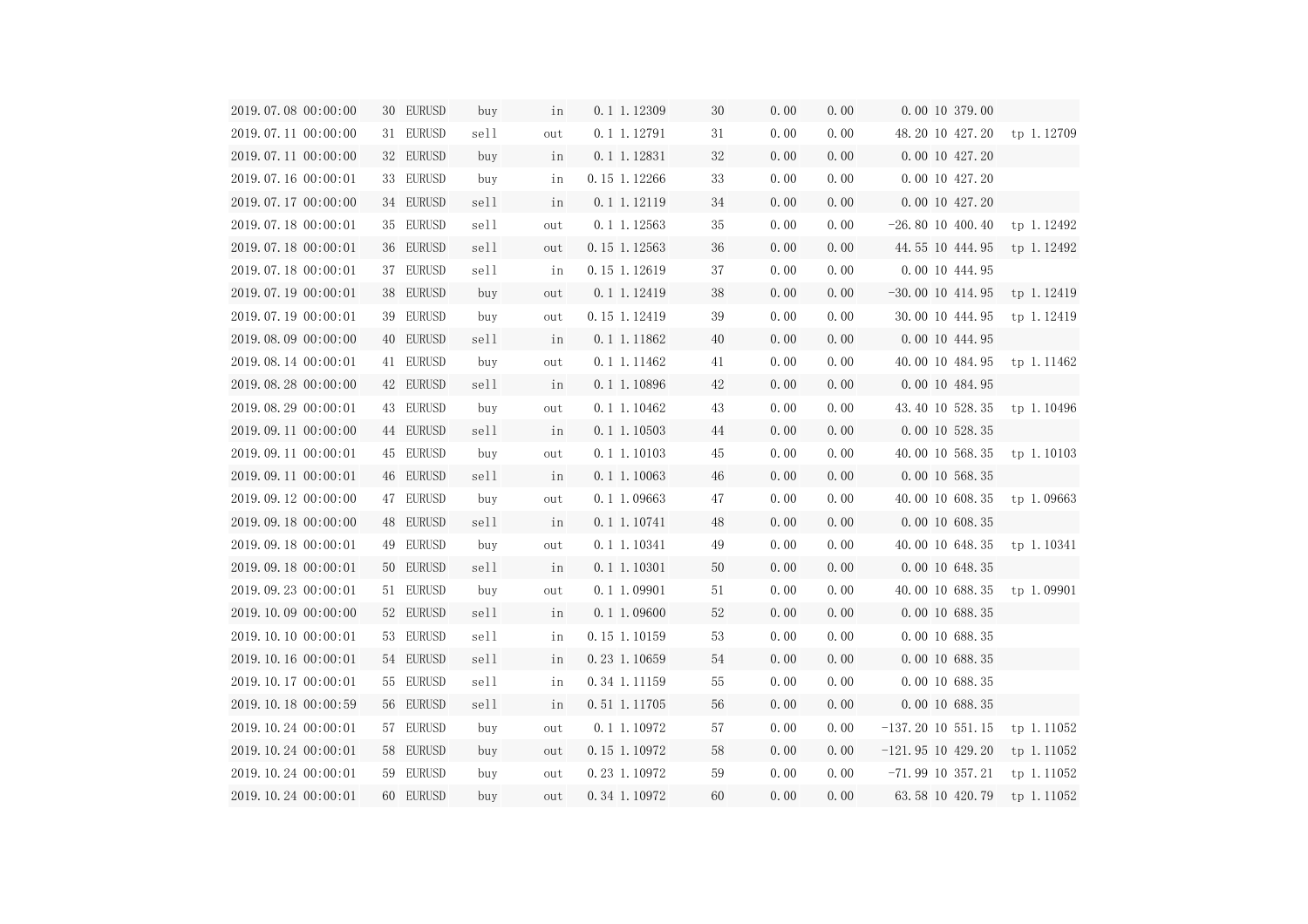| 2019.10.24 00:00:01 | 61 EURUSD | buy  | out | 0.51 1.10972     | 61 | 0.00 | 0.00 | 373.83 10 794.62 tp 1.11052   |            |
|---------------------|-----------|------|-----|------------------|----|------|------|-------------------------------|------------|
| 2019.10.30 00:00:00 | 62 EURUSD | buy  | in  | $0.1 \ 1.11162$  | 62 | 0.00 | 0.00 | 0.00 10 794.62                |            |
| 2019.10.31 00:00:01 | 63 EURUSD | sell | out | 0.1 1.11611      | 63 | 0.00 | 0.00 | 44.90 10 839.52 tp 1.11562    |            |
| 2019.11.29 00:00:00 | 64 EURUSD | buy  | in  | $0.1 \ 1.10155$  | 64 | 0.00 | 0.00 | 0.00 10 839.52                |            |
| 2019.12.02 00:00:01 | 65 EURUSD | sell | out | $0.1$ 1.10610    | 65 | 0.00 | 0.00 | 45.50 10 885.02 tp 1.10555    |            |
| 2020.01.14 00:00:00 | 66 EURUSD | buy  | in  | $0.1 \ 1.11387$  | 66 | 0.00 | 0.00 | 0.00 10 885.02                |            |
| 2020.01.20 00:00:00 | 67 EURUSD | buy  | in  | 0.15 1.10852     | 67 | 0.00 | 0.00 | 0.00 10 885.02                |            |
| 2020.01.21 00:00:00 | 68 EURUSD | sell | out | $0.1\ 1.11125$   | 68 | 0.00 | 0.00 | $-26.20$ 10 858.82 tp 1.11066 |            |
| 2020.01.21 00:00:00 | 69 EURUSD | sell | out | 0.15 1.11125     | 69 | 0.00 | 0.00 | 40.95 10 899.77 tp 1.11066    |            |
| 2020.01.24 19:00:00 | 70 EURUSD | buy  | in  | $0.1\ 1.10321$   | 70 | 0.00 | 0.00 | 0.00 10 899.77                |            |
| 2020.01.28 02:00:00 | 71 EURUSD | sell | in  | 0.1 1.10200      | 71 | 0.00 | 0.00 | 0.00 10 899.77                |            |
| 2020.01.31 15:00:16 | 72 EURUSD | sell | out | $0.1 \, 1.10743$ | 72 | 0.00 | 0.00 | 42.20 10 941.97 tp 1.10721    |            |
| 2020.01.31 15:00:16 | 73 EURUSD | sell | in  | 0.15 1.10743     | 73 | 0.00 | 0.00 | 0.00 10 941.97                |            |
| 2020.02.03 06:00:00 | 74 EURUSD | buy  | in  | 0.1 1.10884      | 74 | 0.00 | 0.00 | 0.00 10 941.97                |            |
| 2020.02.03 14:00:21 | 75 EURUSD | buy  | out | 0.1 1.10526      | 75 | 0.00 | 0.00 | $-32.60$ 10 909.37            | tp 1.10526 |
| 2020.02.03 14:00:21 | 76 EURUSD | buy  | out | 0.15 1.10526     | 76 | 0.00 | 0.00 | 32.55 10 941.92 tp 1.10526    |            |
| 2020.02.04 15:00:21 | 77 EURUSD | buy  | in  | 0.15 1.10372     | 77 | 0.00 | 0.00 | 0.00 10 941.92                |            |
| 2020.02.05 01:00:00 | 78 EURUSD | sell | in  | $0.1 \ 1.10434$  | 78 | 0.00 | 0.00 | 0.00 10 941.92                |            |
| 2020.02.05 15:00:20 | 79 EURUSD | buy  | out | 0.1 1.10034      | 79 | 0.00 | 0.00 | 40.00 10 981.92 tp 1.10034    |            |
| 2020.02.06 15:00:10 | 80 EURUSD | buy  | in  | 0.23 1.09863     | 80 | 0.00 | 0.00 | 0.00 10 981.92                |            |
| 2020.02.07 05:00:00 | 81 EURUSD | sell | in  | 0.1 1.09814      | 81 | 0.00 | 0.00 | 0.00 10 981.92                |            |
| 2020.02.10 13:00:19 | 82 EURUSD | buy  | out | $0.1 \, 1.09414$ | 82 | 0.00 | 0.00 | 40.00 11 021.92 tp 1.09414    |            |
| 2020.02.10 13:00:21 | 83 EURUSD | buy  | in  | 0.34 1.09342     | 83 | 0.00 | 0.00 | 0.00 11 021.92                |            |
| 2020.02.11 13:00:00 | 84 EURUSD | sell | in  | 0.1 1.09093      | 84 | 0.00 | 0.00 | 0.00 11 021.92                |            |
| 2020.02.12 17:00:42 | 85 EURUSD | buy  | in  | 0.51 1.08842     | 85 | 0.00 | 0.00 | 0.00 11 021.92                |            |
| 2020.02.13 11:00:16 | 86 EURUSD | buy  | out | 0.1 1.08667      | 86 | 0.00 | 0.00 | 42.60 11 064.52               | tp 1.08693 |
| 2020.02.13 11:00:16 | 87 EURUSD | sell | in  | 0.1 1.08627      | 87 | 0.00 | 0.00 | 0.00 11 064.52                |            |
| 2020.02.14 00:00:42 | 88 EURUSD | buy  | in  | 0.76 1.08342     | 88 | 0.00 | 0.00 | 0.00 11 064.52                |            |
| 2020.02.18 12:00:32 | 89 EURUSD | buy  | out | 0.1 1.08208      | 89 | 0.00 | 0.00 | 41.90 11 106.42               | tp 1.08227 |
| 2020.02.19 05:00:00 | 90 EURUSD | sell | in  | 0.1 1.07976      | 90 | 0.00 | 0.00 | 0.00 11 106.42                |            |
| 2020.02.20 07:00:08 | 91 EURUSD | buy  | in  | 1.14 1.07820     | 91 | 0.00 | 0.00 | 0.00 11 106.42                |            |

|                          | tp 1.11052 |
|--------------------------|------------|
|                          |            |
|                          | tp 1.11562 |
|                          |            |
| $\frac{1}{2}$            | tp 1.10555 |
| $\frac{1}{2}$            |            |
| $\frac{1}{2}$            |            |
| $\overline{\phantom{a}}$ | tp 1.11066 |
| i                        | tp 1.11066 |
| ֧֦֧֝ <u>֚</u>            |            |
| i                        |            |
| <b>.</b>                 | tp 1.10721 |
| i                        |            |
| ֖֚֓                      |            |
| i                        | tp 1.10526 |
|                          | tp 1.10526 |
| $\ddot{\phantom{0}}$     |            |
| $\ddot{\phantom{0}}$     |            |
| ,<br>,                   | tp 1.10034 |
| $\frac{1}{2}$            |            |
| ,<br>,                   |            |
| $\ddot{\phantom{0}}$     | tp 1.09414 |
|                          |            |
|                          |            |
|                          |            |
|                          | tp 1.08693 |
|                          |            |
|                          |            |
|                          | tp 1.08227 |
|                          |            |
|                          |            |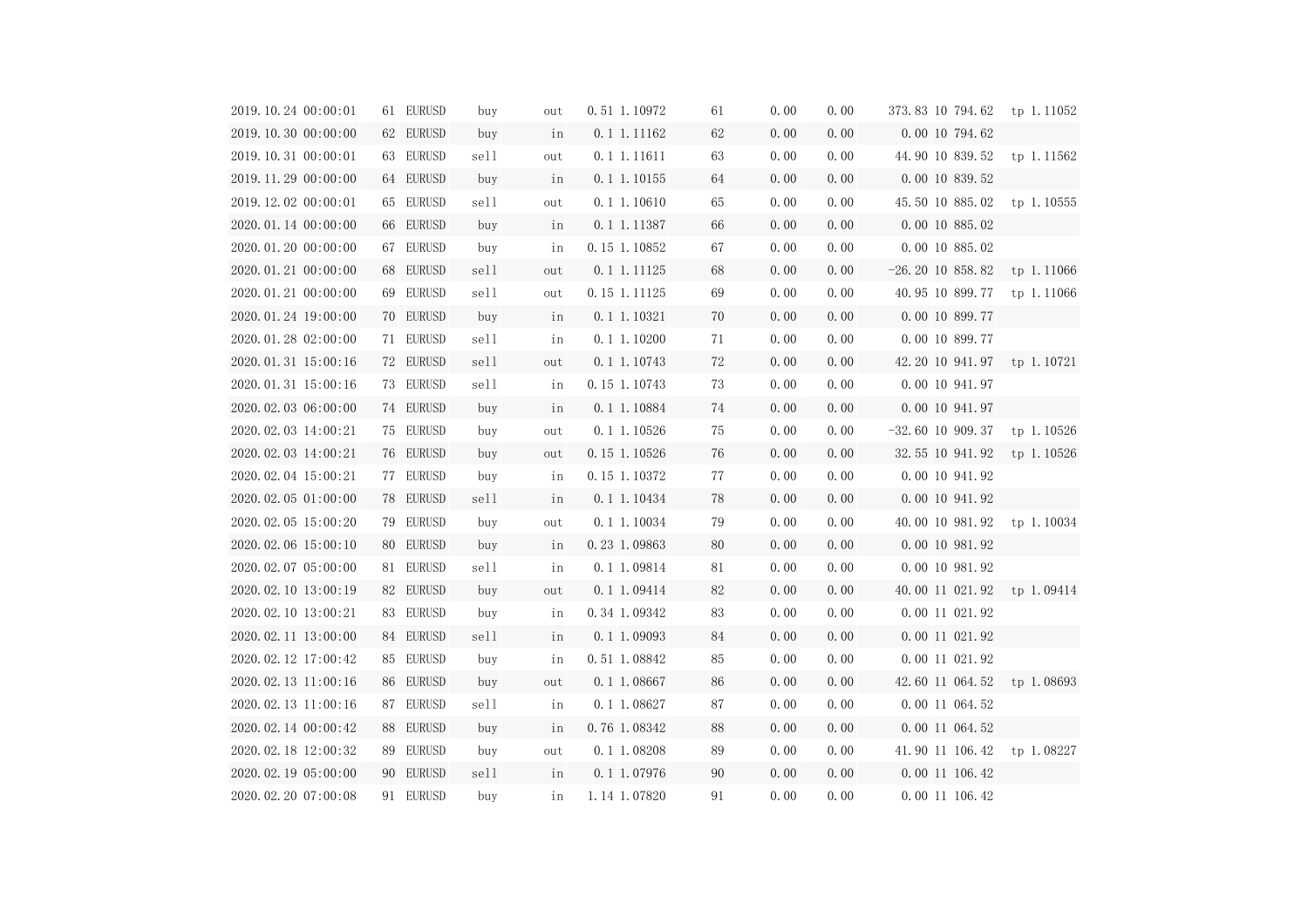| 2020.02.21 15:00:05            | 92 EURUSD  | sell | in  | 0.15 1.08504     | 92  | 0.00 | 0.00 | 0.00 11 106.42                |            |
|--------------------------------|------------|------|-----|------------------|-----|------|------|-------------------------------|------------|
| 2020.02.21 15:00:13            | 93 EURUSD  | sell | out | 0.1 1.08636      | 93  | 0.00 | 0.00 | $-224.80$ 10 881.62           | tp 1.08623 |
| 2020.02.21 15:00:13            | 94 EURUSD  | sell | out | 0.15 1.08636     | 94  | 0.00 | 0.00 | $-260.40$ 10 621.22           | tp 1.08623 |
| 2020.02.21 15:00:13            | 95 EURUSD  | sell | out | 0.23 1.08636     | 95  | 0.00 | 0.00 | $-282.21$ 10 339.01           | tp 1.08623 |
| 2020.02.21 15:00:13            | 96 EURUSD  | sell | out | 0.34 1.08636     | 96  | 0.00 | 0.00 | $-240.04$ 10 098.97           | tp 1.08623 |
| 2020.02.21 15:00:13            | 97 EURUSD  | sell | out | 0.51 1.08636     | 97  | 0.00 | 0.00 | $-105.06$ 9 993.91            | tp 1.08623 |
| 2020.02.21 15:00:13            | 98 EURUSD  | sell | out | 0.76 1.08636     | 98  | 0.00 | 0.00 | 223.44 10 217.35              | tp 1.08623 |
| 2020.02.21 15:00:13            | 99 EURUSD  | sell | out | 1.14 1.08636     | 99  | 0.00 | 0.00 | 930.24 11 147.59              | tp 1.08623 |
| 2020.02.23 22:00:00            | 100 EURUSD | buy  | out | 0.1 1.08182      | 100 | 0.00 | 0.00 | $-20.60$ 11 126.99            | tp 1.08293 |
| 2020.02.23 22:00:00            | 101 EURUSD | buy  | out | 0.15 1.08182     | 101 | 0.00 | 0.00 | 48.30 11 175.29               | tp 1.08293 |
| 2020.02.24 02:00:00            | 102 EURUSD | buy  | in  | $0.1 \ 1.08324$  | 102 | 0.00 | 0.00 | 0.00 11 175.29                |            |
| 2020.02.25 16:00:10            | 103 EURUSD | sell | out | 0.1 1.08724      | 103 | 0.00 | 0.00 | 40.00 11 215.29 tp 1.08724    |            |
| 2020.02.26 06:00:00            | 104 EURUSD | buy  | in  | $0.1 \ 1.08802$  | 104 | 0.00 | 0.00 | 0.00 11 215.29                |            |
| 2020.02.27 07:00:21            | 105 EURUSD | sell | out | 0.11.09224       | 105 | 0.00 | 0.00 | 42.20 11 257.49 tp 1.09202    |            |
| 2020.02.28 17:00:00            | 106 EURUSD | buy  | in  | $0.1 \, 1.10043$ | 106 | 0.00 | 0.00 | 0.00 11 257.49                |            |
| 2020.02.28 20:00:14            | 107 EURUSD | sell | out | 0.1 1.10464      | 107 | 0.00 | 0.00 | 42.10 11 299.59               | tp 1.10443 |
| 2020.03.03 02:00:00            | 108 EURUSD | buy  | in  | $0.1 \; 1.11363$ | 108 | 0.00 | 0.00 | 0.00 11 299.59                |            |
| 2020.03.03 15:00:03            | 109 EURUSD | sell | out | 0.1 1.11763      | 109 | 0.00 | 0.00 | 40.00 11 339.59 tp 1.11763    |            |
| 2020.03.04 07:00:00            | 110 EURUSD | buy  | in  | $0.1 \, 1.11575$ | 110 | 0.00 | 0.00 | 0.00 11 339.59                |            |
| 2020.03.04 14:00:10            | 111 EURUSD | buy  | in  | 0.15 1.11075     | 111 | 0.00 | 0.00 | 0.00 11 339.59                |            |
| 2020.03.04 15:00:08            | 112 EURUSD | sell | out | 0.1 1.11285      | 112 | 0.00 | 0.00 | $-29.00$ 11 310.59 tp 1.11275 |            |
| 2020.03.04 15:00:08 113 EURUSD |            | sell | out | 0.15 1.11285     | 113 | 0.00 | 0.00 | 31.50 11 342.09 tp 1.11275    |            |
| 2020.03.04 15:00:08            | 114 EURUSD | buy  | in  | 0.1 1.11325      | 114 | 0.00 | 0.00 | 0.00 11 342.09                |            |
| 2020.03.05 09:00:21            | 115 EURUSD | sell | out | 0.1 1.11741      | 115 | 0.00 | 0.00 | 41.60 11 383.69               | tp 1.11725 |
| 2020.03.05 09:00:21            | 116 EURUSD | buy  | in  | 0.1 1.11781      | 116 | 0.00 | 0.00 | 0.00 11 383.69                |            |
| 2020.03.05 20:00:19            | 117 EURUSD | sell | out | 0.1 1.12181      | 117 | 0.00 | 0.00 | 40.00 11 423.69               | tp 1.12181 |
| 2020.03.08 21:00:00            | 118 EURUSD | buy  | in  | 0.1 1.13540      | 118 | 0.00 | 0.00 | 0.00 11 423.69                |            |
| 2020.03.08 22:00:14            | 119 EURUSD | sell | out | 0.1 1.13948      | 119 | 0.00 | 0.00 | 40.80 11 464.49               | tp 1.13940 |
| 2020.03.09 08:00:00            | 120 EURUSD | buy  | in  | $0.1 \ 1.14427$  | 120 | 0.00 | 0.00 | 0.00 11 464.49                |            |
| 2020.03.09 09:00:07            | 121 EURUSD | buy  | in  | 0.15 1.13927     | 121 | 0.00 | 0.00 | 0.00 11 464.49                |            |
| 2020.03.09 10:00:07            | 122 EURUSD | sell | out | 0.1 1.14127      | 122 | 0.00 | 0.00 | $-30.00$ 11 434.49 tp 1.14127 |            |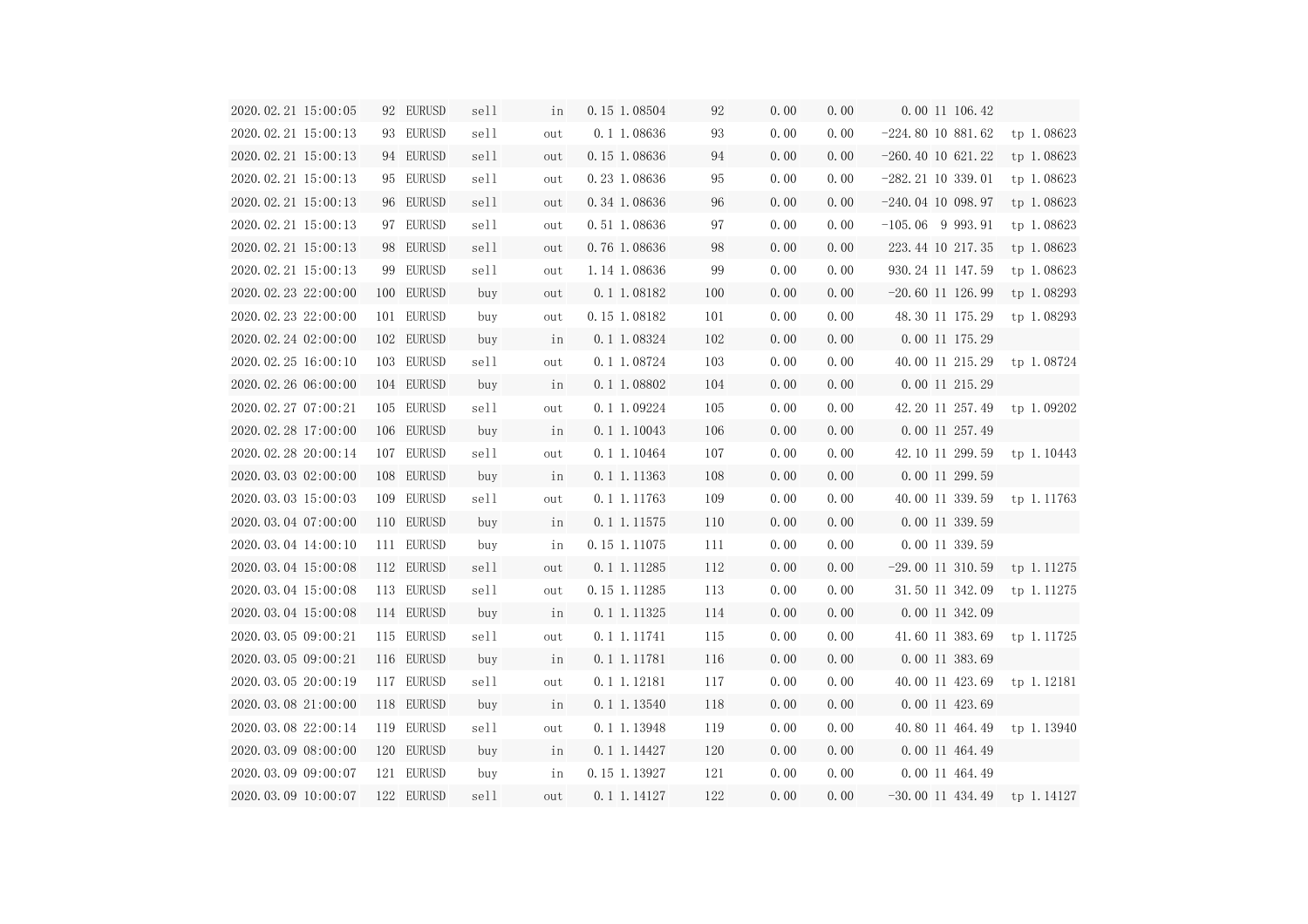| 2020.03.09 10:00:07 | 123 EURUSD | sell | out | 0.15 1.14127     | 123 | 0.00 | 0.00 | 30.00 11 464.49               | tp 1.14127 |
|---------------------|------------|------|-----|------------------|-----|------|------|-------------------------------|------------|
| 2020.03.09 12:00:00 | 124 EURUSD | buy  | in  | 0.1 1.14288      | 124 | 0.00 | 0.00 | 0.00 11 464.49                |            |
| 2020.03.09 13:00:00 | 125 EURUSD | sell | out | 0.1 1.14688      | 125 | 0.00 | 0.00 | 40.00 11 504.49 tp 1.14688    |            |
| 2020.03.10 03:00:00 | 126 EURUSD | buy  | in  | 0.1 1.14135      | 126 | 0.00 | 0.00 | 0.00 11 504.49                |            |
| 2020.03.10 05:00:09 | 127 EURUSD | buy  | in  | 0.15 1.13635     | 127 | 0.00 | 0.00 | 0.00 11 504.49                |            |
| 2020.03.10 07:00:08 | 128 EURUSD | sell | out | 0.1 1.13871      | 128 | 0.00 | 0.00 | $-26.40$ 11 478.09 tp 1.13835 |            |
| 2020.03.10 07:00:08 | 129 EURUSD | sell | out | 0.15 1.13871     | 129 | 0.00 | 0.00 | 35.40 11 513.49               | tp 1.13835 |
| 2020.03.10 08:00:00 | 130 EURUSD | buy  | in  | 0.1 1.13859      | 130 | 0.00 | 0.00 | 0.00 11 513.49                |            |
| 2020.03.10 16:00:05 | 131 EURUSD | buy  | in  | 0.15 1.13359     | 131 | 0.00 | 0.00 | 0.00 11 513.49                |            |
| 2020.03.10 19:00:01 | 132 EURUSD | buy  | in  | 0.23 1.12840     | 132 | 0.00 | 0.00 | 0.00 11 513.49                |            |
| 2020.03.10 23:00:21 | 133 EURUSD | sell | out | 0.1 1.13235      | 133 | 0.00 | 0.00 | $-62.40$ 11 451.09            | tp 1.13214 |
| 2020.03.10 23:00:21 | 134 EURUSD | sell | out | 0.15 1.13235     | 134 | 0.00 | 0.00 | $-18.60$ 11 432.49 tp 1.13214 |            |
| 2020.03.10 23:00:21 | 135 EURUSD | sell | out | 0.23 1.13235     | 135 | 0.00 | 0.00 | 90.85 11 523.34 tp 1.13214    |            |
| 2020.03.11 08:00:00 | 136 EURUSD | sell | in  | $0.1 \ 1.13289$  | 136 | 0.00 | 0.00 | 0.00 11 523.34                |            |
| 2020.03.11 15:00:06 | 137 EURUSD | buy  | out | 0.1 1.12889      | 137 | 0.00 | 0.00 | 40.00 11 563.34 tp 1.12889    |            |
| 2020.03.12 06:00:00 | 138 EURUSD | sell | in  | $0.1 \ 1.12931$  | 138 | 0.00 | 0.00 | 0.00 11 563.34                |            |
| 2020.03.12 09:00:13 | 139 EURUSD | buy  | out | $0.1$ 1.12531    | 139 | 0.00 | 0.00 | 40.00 11 603.34 tp 1.12531    |            |
| 2020.03.12 23:00:00 | 140 EURUSD | sell | in  | $0.1 \, 1.11757$ | 140 | 0.00 | 0.00 | 0.00 11 603.34                |            |
| 2020.03.13 12:00:06 | 141 EURUSD | buy  | out | 0.1 1.11357      | 141 | 0.00 | 0.00 | 40.00 11 643.34 tp 1.11357    |            |
| 2020.03.16 01:00:00 | 142 EURUSD | sell | in  | $0.1 \ 1.11178$  | 142 | 0.00 | 0.00 | 0.00 11 643.34                |            |
| 2020.03.16 07:00:06 | 143 EURUSD | sell | in  | 0.15 1.11678     | 143 | 0.00 | 0.00 | 0.00 11 643.34                |            |
| 2020.03.16 08:00:06 | 144 EURUSD | sell | in  | 0.23 1.12178     | 144 | 0.00 | 0.00 | 0.00 11 643.34                |            |
| 2020.03.16 10:00:06 | 145 EURUSD | buy  | out | 0.1 1.11813      | 145 | 0.00 | 0.00 | $-63.50$ 11 579.84            | tp 1.11813 |
| 2020.03.16 10:00:06 | 146 EURUSD | buy  | out | 0.15 1.11813     | 146 | 0.00 | 0.00 | $-20.25$ 11 559.59            | tp 1.11813 |
| 2020.03.16 10:00:06 | 147 EURUSD | buy  | out | 0.23 1.11813     | 147 | 0.00 | 0.00 | 83.95 11 643.54               | tp 1.11813 |
| 2020.03.16 11:00:00 | 148 EURUSD | sell | in  | $0.1 \ 1.11655$  | 148 | 0.00 | 0.00 | 0.00 11 643.54                |            |
| 2020.03.16 13:00:06 | 149 EURUSD | buy  | out | $0.1$ 1.11255    | 149 | 0.00 | 0.00 | 40.00 11 683.54               | tp 1.11255 |
| 2020.03.18 01:00:00 | 150 EURUSD | sell | in  | $0.1 \ 1.09925$  | 150 | 0.00 | 0.00 | 0.00 11 683.54                |            |
| 2020.03.18 05:00:13 | 151 EURUSD | sell | in  | 0.15 1.10425     | 151 | 0.00 | 0.00 | 0.00 11 683.54                |            |
| 2020.03.18 06:00:08 | 152 EURUSD | buy  | out | $0.1 \ 1.10190$  | 152 | 0.00 | 0.00 | $-26.50$ 11 657.04            | tp 1.10225 |
| 2020.03.18 06:00:08 | 153 EURUSD | buy  | out | 0.15 1.10190     | 153 | 0.00 | 0.00 | 35.25 11 692.29               | tp 1.10225 |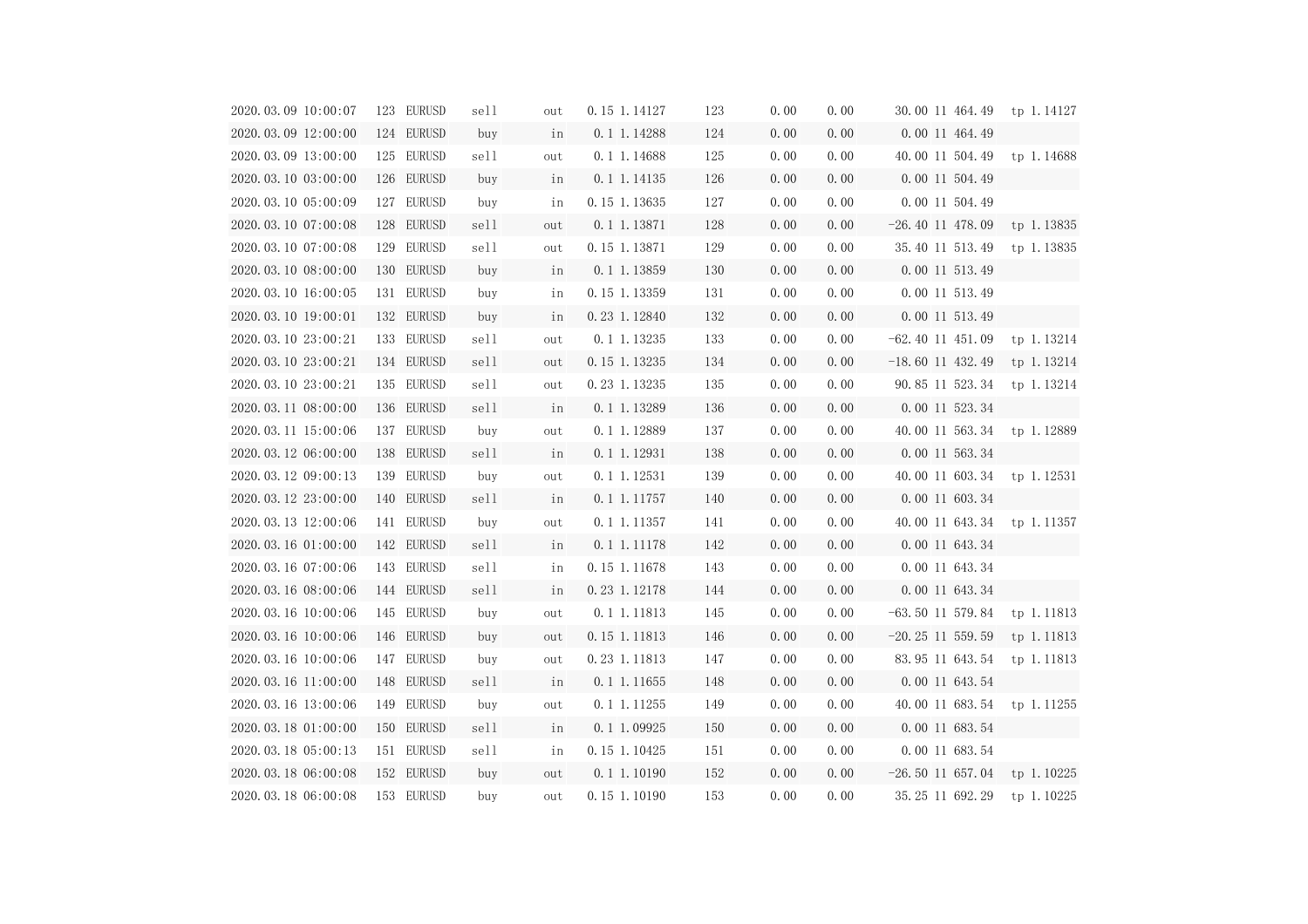| 2020.03.18 07:00:00            | 154 EURUSD | sell | in  | $0.1$ 1.10034   | 154 | 0.00 | 0.00 | 0.00 11 692.29             |            |
|--------------------------------|------------|------|-----|-----------------|-----|------|------|----------------------------|------------|
| 2020.03.18 08:00:00            | 155 EURUSD | buy  | out | 0.1 1.09628     | 155 | 0.00 | 0.00 | 40.60 11 732.89 tp 1.09634 |            |
| 2020.03.19 01:00:00            | 156 EURUSD | sell | in  | $0.1\ 1.09006$  | 156 | 0.00 | 0.00 | 0.00 11 732.89             |            |
| 2020.03.19 07:00:05            | 157 EURUSD | buy  | out | 0.1 1.08492     | 157 | 0.00 | 0.00 | 51.40 11 784.29 tp 1.08606 |            |
| 2020.03.20 08:00:00            | 158 EURUSD | sell | in  | $0.1 \ 1.08141$ | 158 | 0.00 | 0.00 | 0.00 11 784.29             |            |
| 2020.03.20 09:00:04            | 159 EURUSD | buy  | out | 0.1 1.07694     | 159 | 0.00 | 0.00 | 44.70 11 828.99 tp 1.07741 |            |
| 2020.03.23 07:00:00            | 160 EURUSD | sell | in  | $0.1 \ 1.07478$ | 160 | 0.00 | 0.00 | 0.00 11 828.99             |            |
| 2020.03.23 07:00:06            | 161 EURUSD | buy  | out | 0.1 1.07078     | 161 | 0.00 | 0.00 | 40.00 11 868.99 tp 1.07078 |            |
| 2020.03.23 07:00:06            | 162 EURUSD | sell | in  | 0.1 1.07038     | 162 | 0.00 | 0.00 | 0.00 11 868.99             |            |
| 2020.03.23 12:00:03            | 163 EURUSD | sell | in  | 0.15 1.07538    | 163 | 0.00 | 0.00 | 0.00 11 868.99             |            |
| 2020.03.23 13:00:05            | 164 EURUSD | sell | in  | 0.23 1.08068    | 164 | 0.00 | 0.00 | 0.00 11 868.99             |            |
| 2020.03.23 15:00:06            | 165 EURUSD | buy  | out | 0.1 1.07688     | 165 | 0.00 | 0.00 | $-65.00$ 11 803.99         | tp 1.07688 |
| 2020.03.23 15:00:06            | 166 EURUSD | buy  | out | 0.15 1.07688    | 166 | 0.00 | 0.00 | $-22.50$ 11 781.49         | tp 1.07688 |
| 2020.03.23 15:00:06            | 167 EURUSD | buy  | out | 0.23 1.07688    | 167 | 0.00 | 0.00 | 87.40 11 868.89            | tp 1.07688 |
| 2020. 03. 23 17:00:00          | 168 EURUSD | sell | in  | $0.1 \ 1.07501$ | 168 | 0.00 | 0.00 | 0.00 11 868.89             |            |
| 2020.03.23 23:00:00            | 169 EURUSD | buy  | in  | 0.1 1.07493     | 169 | 0.00 | 0.00 | 0.00 11 868.89             |            |
| 2020.03.24 00:00:10            | 170 EURUSD | sell | out | $0.1 \ 1.07911$ | 170 | 0.00 | 0.00 | 41.80 11 910.69 tp 1.07893 |            |
| 2020.03.24 00:00:14            | 171 EURUSD | sell | in  | $0.15$ 1.08001  | 171 | 0.00 | 0.00 | 0.00 11 910.69             |            |
| 2020.03.24 05:00:21            | 172 EURUSD | buy  | out | 0.1 1.07797     | 172 | 0.00 | 0.00 | $-29.60$ 11 881.09         | tp 1.07801 |
| 2020.03.24 05:00:21            | 173 EURUSD | buy  | out | 0.15 1.07797    | 173 | 0.00 | 0.00 | 30.60 11 911.69 tp 1.07801 |            |
| 2020. 03. 24 21:00:00          | 174 EURUSD | buy  | in  | $0.1 \ 1.07906$ | 174 | 0.00 | 0.00 | 0.00 11 911.69             |            |
| 2020.03.25 07:00:01 175 EURUSD |            | sell | out | 0.1 1.08343     | 175 | 0.00 | 0.00 | 43.70 11 955.39 tp 1.08306 |            |
| 2020.03.25 16:00:00            | 176 EURUSD | buy  | in  | $0.1 \ 1.08393$ | 176 | 0.00 | 0.00 | 0.00 11 955.39             |            |
| 2020.03.25 18:00:14            | 177 EURUSD | sell | out | 0.1 1.08815     | 177 | 0.00 | 0.00 | 42.20 11 997.59            | tp 1.08793 |
| 2020.03.27 13:00:00            | 178 EURUSD | buy  | in  | $0.1 \ 1.09901$ | 178 | 0.00 | 0.00 | 0.00 11 997.59             |            |
| 2020.03.27 15:00:06            | 179 EURUSD | sell | out | $0.1$ 1.10399   | 179 | 0.00 | 0.00 | 49.80 12 047.39            | tp 1.10301 |
| 2020.03.30 06:00:00            | 180 EURUSD | buy  | in  | $0.1 \ 1.11049$ | 180 | 0.00 | 0.00 | 0.00 12 047.39             |            |
| 2020.03.30 11:00:14            | 181 EURUSD | buy  | in  | 0.15 1.10549    | 181 | 0.00 | 0.00 | 0.00 12 047.39             |            |
| 2020.03.31 00:00:00            | 182 EURUSD | sell | in  | $0.1 \ 1.10292$ | 182 | 0.00 | 0.00 | 0.00 12 047.39             |            |
| 2020.03.31 00:00:19            | 183 EURUSD | buy  | in  | 0.23 1.10049    | 183 | 0.00 | 0.00 | 0.00 12 047.39             |            |
| 2020.03.31 00:00:21            | 184 EURUSD | buy  | out | 0.1 1.09873     | 184 | 0.00 | 0.00 | 41.90 12 089.29            | tp 1.09892 |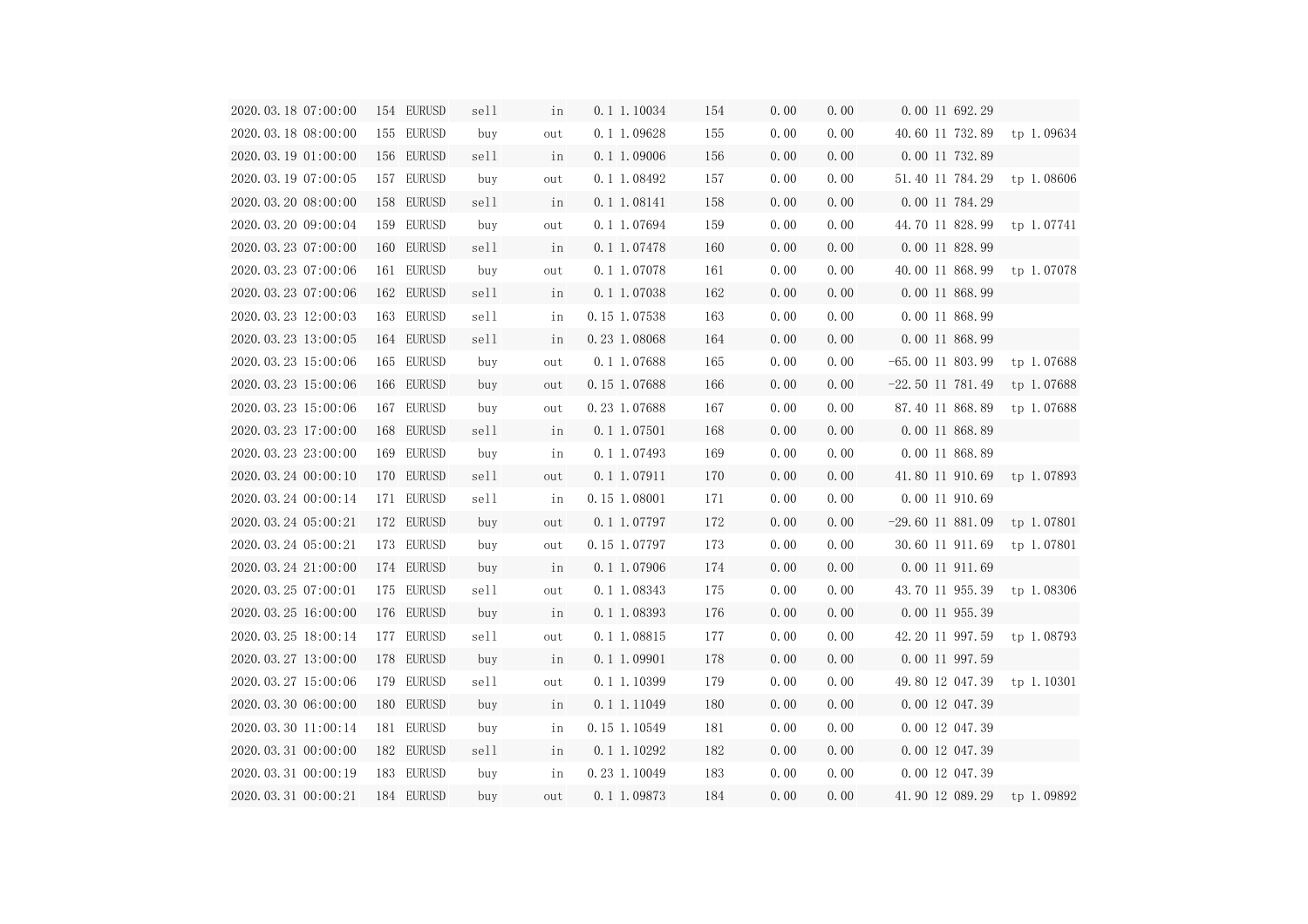| 2020.03.31 00:00:21 | 185 EURUSD | sell | in  | 0.1 1.09833     | 185 | 0.00 | 0.00 | 0.00 12 089.29             |            |
|---------------------|------------|------|-----|-----------------|-----|------|------|----------------------------|------------|
| 2020.03.31 03:00:21 | 186 EURUSD | sell | in  | 0.15 1.10333    | 186 | 0.00 | 0.00 | 0.00 12 089.29             |            |
| 2020.03.31 05:00:08 | 187 EURUSD | buy  | out | 0.1 1.10117     | 187 | 0.00 | 0.00 | $-28.40$ 12 060.89         | tp 1.10133 |
| 2020.03.31 05:00:08 | 188 EURUSD | buy  | out | 0.15 1.10117    | 188 | 0.00 | 0.00 | 32.40 12 093.29            | tp 1.10133 |
| 2020.03.31 10:00:14 | 189 EURUSD | buy  | in  | 0.34 1.09519    | 189 | 0.00 | 0.00 | 0.00 12 093.29             |            |
| 2020.03.31 15:00:05 | 190 EURUSD | sell | out | 0.1 1.10074     | 190 | 0.00 | 0.00 | $-97.50$ 11 995.79         | tp 1.10043 |
| 2020.03.31 15:00:05 | 191 EURUSD | sell | out | 0.15 1.10074    | 191 | 0.00 | 0.00 | $-71.25$ 11 924.54         | tp 1.10043 |
| 2020.03.31 15:00:05 | 192 EURUSD | sell | out | 0.23 1.10074    | 192 | 0.00 | 0.00 | 5.75 11 930.29             | tp 1.10043 |
| 2020.03.31 15:00:05 | 193 EURUSD | sell | out | 0.34 1.10074    | 193 | 0.00 | 0.00 | 188.70 12 118.99           | tp 1.10043 |
| 2020.03.31 23:00:00 | 194 EURUSD | sell | in  | $0.1\ 1.10231$  | 194 | 0.00 | 0.00 | 0.00 12 118.99             |            |
| 2020.04.01 07:00:07 | 195 EURUSD | buy  | out | 0.1 1.09831     | 195 | 0.00 | 0.00 | 40.00 12 158.99 tp 1.09831 |            |
| 2020.04.02 00:00:00 | 196 EURUSD | sell | in  | $0.1 \ 1.09515$ | 196 | 0.00 | 0.00 | 0.00 12 158.99             |            |
| 2020.04.02 12:00:05 | 197 EURUSD | buy  | out | 0.1 1.09059     | 197 | 0.00 | 0.00 | 45.60 12 204.59 tp 1.09115 |            |
| 2020.04.03 06:00:00 | 198 EURUSD | sell | in  | $0.1 \ 1.08476$ | 198 | 0.00 | 0.00 | 0.00 12 204.59             |            |
| 2020.04.03 07:00:10 | 199 EURUSD | buy  | out | 0.1 1.08062     | 199 | 0.00 | 0.00 | 41.40 12 245.99 tp 1.08076 |            |
| 2020.04.05 22:00:00 | 200 EURUSD | sell | in  | $0.1 \ 1.08104$ | 200 | 0.00 | 0.00 | 0.00 12 245.99             |            |
| 2020.04.07 06:00:14 | 201 EURUSD | sell | in  | 0.15 1.08619    | 201 | 0.00 | 0.00 | 0.00 12 245.99             |            |
| 2020.04.07 12:00:14 | 202 EURUSD | sell | in  | 0.23 1.09176    | 202 | 0.00 | 0.00 | 0.00 12 245.99             |            |
| 2020.04.08 00:00:20 | 203 EURUSD | buy  | out | 0.1 1.08779     | 203 | 0.00 | 0.00 | $-67.50$ 12 178.49         | tp 1.08779 |
| 2020.04.08 00:00:20 | 204 EURUSD | buy  | out | 0.15 1.08779    | 204 | 0.00 | 0.00 | $-24.00$ 12 154.49         | tp 1.08779 |
| 2020.04.08 00:00:20 | 205 EURUSD | buy  | out | 0.23 1.08779    | 205 | 0.00 | 0.00 | 91.31 12 245.80            | tp 1.08779 |
| 2020.04.08 05:00:00 | 206 EURUSD | buy  | in  | 0.1 1.08715     | 206 | 0.00 | 0.00 | 0.00 12 245.80             |            |
| 2020.04.09 13:00:06 | 207 EURUSD | sell | out | 0.11.09115      | 207 | 0.00 | 0.00 | 40.00 12 285.80            | tp 1.09115 |
| 2020.04.10 02:00:00 | 208 EURUSD | buy  | in  | 0.1 1.09322     | 208 | 0.00 | 0.00 | 0.00 12 285.80             |            |
| 2020.04.14 12:00:14 | 209 EURUSD | sell | out | 0.1 1.09722     | 209 | 0.00 | 0.00 | 40.00 12 325.80            | tp 1.09722 |
| 2020.04.15 09:00:00 | 210 EURUSD | buy  | in  | 0.1 1.09365     | 210 | 0.00 | 0.00 | 0.00 12 325.80             |            |
| 2020.04.15 12:00:10 | 211 EURUSD | buy  | in  | 0.15 1.08808    | 211 | 0.00 | 0.00 | 0.00 12 325.80             |            |
| 2020.04.15 14:00:14 | 212 EURUSD | sell | out | 0.1 1.09090     | 212 | 0.00 | 0.00 | $-27.50$ 12 298.30         | tp 1.09031 |
| 2020.04.15 14:00:14 | 213 EURUSD | sell | out | 0.15 1.09090    | 213 | 0.00 | 0.00 | 42.30 12 340.60            | tp 1.09031 |
| 2020.04.15 20:00:00 | 214 EURUSD | sell | in  | $0.1\ 1.09137$  | 214 | 0.00 | 0.00 | 0.00 12 340.60             |            |
| 2020.04.16 04:00:05 | 215 EURUSD | buy  | out | 0.1 1.08710     | 215 | 0.00 | 0.00 | 42.70 12 383.30            | tp 1.08737 |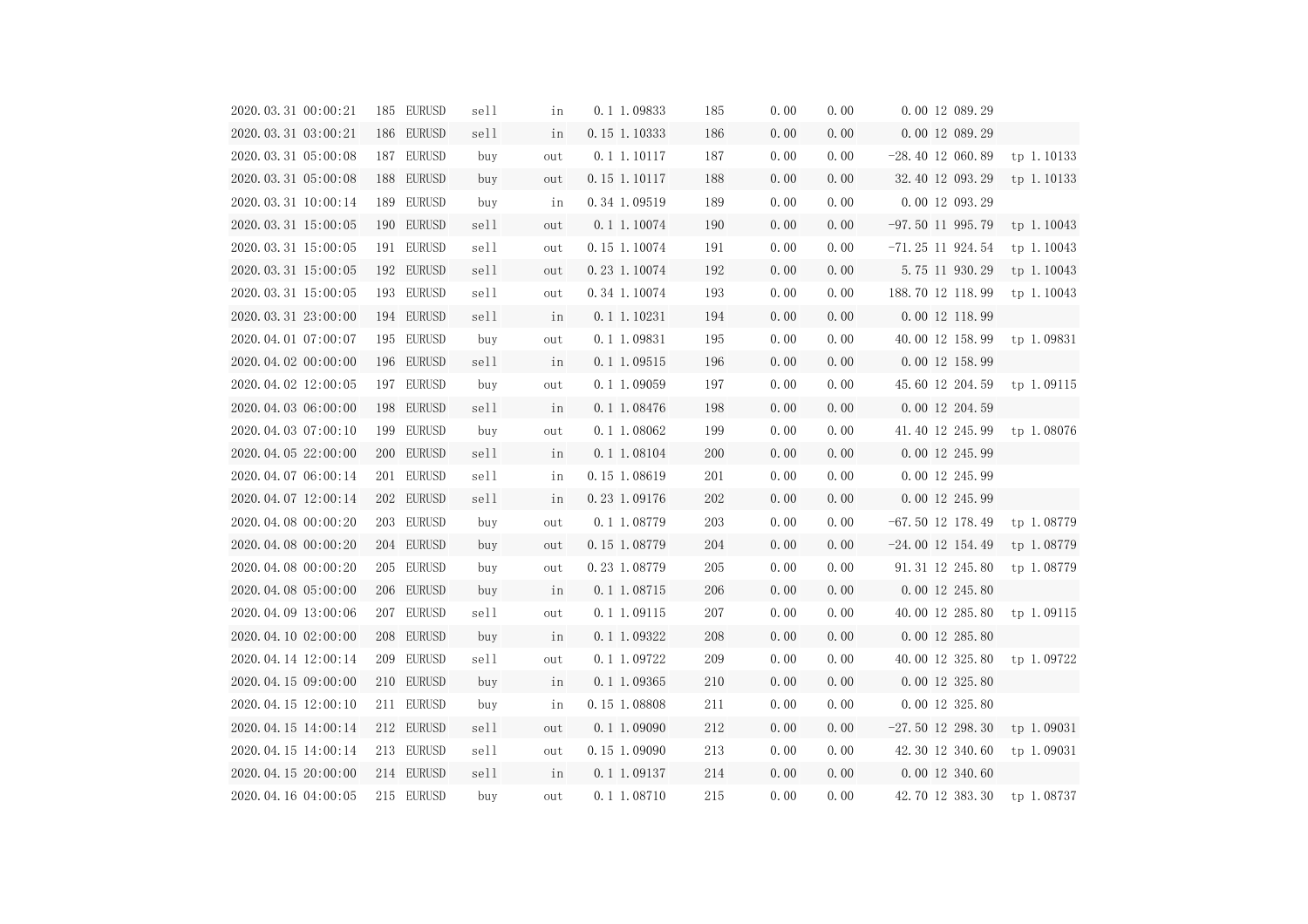| 2020.04.17 04:00:00 | 216 EURUSD | sell | in  | 0.1 1.08667     | 216 | 0.00 | 0.00 | 0.00 12 383.30                |            |
|---------------------|------------|------|-----|-----------------|-----|------|------|-------------------------------|------------|
| 2020.04.17 07:00:14 | 217 EURUSD | buy  | out | $0.1$ 1.08241   | 217 | 0.00 | 0.00 | 42.60 12 425.90 tp 1.08267    |            |
| 2020.04.17 17:00:00 | 218 EURUSD | sell | in  | $0.1\ 1.08672$  | 218 | 0.00 | 0.00 | 0.00 12 425.90                |            |
| 2020.04.20 15:00:00 | 219 EURUSD | buy  | in  | 0.1 1.08851     | 219 | 0.00 | 0.00 | 0.00 12 425.90                |            |
| 2020.04.21 02:00:20 | 220 EURUSD | buy  | in  | 0.15 1.08351    | 220 | 0.00 | 0.00 | 0.00 12 425.90                |            |
| 2020.04.21 08:00:02 | 221 EURUSD | buy  | out | 0.1 1.08268     | 221 | 0.00 | 0.00 | 40.40 12 466.30 tp 1.08272    |            |
| 2020.04.21 13:00:10 | 222 EURUSD | sell | out | $0.1 \ 1.08553$ | 222 | 0.00 | 0.00 | $-29.80$ 12 436.50            | tp 1.08551 |
| 2020.04.21 13:00:10 | 223 EURUSD | sell | out | 0.15 1.08553    | 223 | 0.00 | 0.00 | 30.30 12 466.80 tp 1.08551    |            |
| 2020.04.23 00:00:00 | 224 EURUSD | sell | in  | $0.1 \ 1.08063$ | 224 | 0.00 | 0.00 | 0.00 12 466.80                |            |
| 2020.04.23 10:00:02 | 225 EURUSD | buy  | out | 0.1 1.07643     | 225 | 0.00 | 0.00 | 42.00 12 508.80 tp 1.07663    |            |
| 2020.04.24 16:00:00 | 226 EURUSD | sell | in  | $0.1 \ 1.07972$ | 226 | 0.00 | 0.00 | 0.00 12 508.80                |            |
| 2020.04.27 05:00:26 | 227 EURUSD | sell | in  | 0.15 1.08472    | 227 | 0.00 | 0.00 | 0.00 12 508.80                |            |
| 2020.04.27 16:00:15 | 228 EURUSD | buy  | out | 0.1 1.08272     | 228 | 0.00 | 0.00 | $-30.00$ 12 478.80 tp 1.08272 |            |
| 2020.04.27 16:00:15 | 229 EURUSD | buy  | out | 0.15 1.08272    | 229 | 0.00 | 0.00 | 30.00 12 508.80 tp 1.08272    |            |
| 2020.04.27 19:00:00 | 230 EURUSD | buy  | in  | $0.1 \ 1.08365$ | 230 | 0.00 | 0.00 | 0.00 12 508.80                |            |
| 2020.04.28 09:00:13 | 231 EURUSD | sell | out | 0.1 1.08765     | 231 | 0.00 | 0.00 | 40.00 12 548.80 tp 1.08765    |            |
| 2020.04.28 19:00:00 | 232 EURUSD | buy  | in  | $0.1 \ 1.08397$ | 232 | 0.00 | 0.00 | 0.00 12 548.80                |            |
| 2020.04.29 18:00:13 | 233 EURUSD | sell | out | 0.1 1.08797     | 233 | 0.00 | 0.00 | 40.00 12 588.80 tp 1.08797    |            |
| 2020.05.01 03:00:00 | 234 EURUSD | buy  | in  | $0.1 \ 1.09488$ | 234 | 0.00 | 0.00 | 0.00 12 588.80                |            |
| 2020.05.01 10:00:08 | 235 EURUSD | sell | out | 0.1 1.09901     | 235 | 0.00 | 0.00 | 41.30 12 630.10 tp 1.09888    |            |
| 2020.05.03 23:00:00 | 236 EURUSD | buy  | in  | 0.1 1.09605     | 236 | 0.00 | 0.00 | 0.00 12 630.10                |            |
| 2020.05.04 14:00:14 | 237 EURUSD | buy  | in  | 0.15 1.09079    | 237 | 0.00 | 0.00 | $0.00$ 12 630.10              |            |
| 2020.05.05 08:00:10 | 238 EURUSD | buy  | in  | 0.23 1.08459    | 238 | 0.00 | 0.00 | 0.00 12 630.10                |            |
| 2020.05.06 08:00:21 | 239 EURUSD | buy  | in  | 0.34 1.07956    | 239 | 0.00 | 0.00 | 0.00 12 630.10                |            |
| 2020.05.07 22:00:00 | 240 EURUSD | sell | in  | 0.1 1.08315     | 240 | 0.00 | 0.00 | 0.00 12 630.10                |            |
| 2020.05.08 01:00:20 | 241 EURUSD | sell | out | $0.1$ 1.08504   | 241 | 0.00 | 0.00 | $-110.10$ 12 520.00           | tp 1.08504 |
| 2020.05.08 01:00:20 | 242 EURUSD | sell | out | 0.15 1.08504    | 242 | 0.00 | 0.00 | $-86.25$ 12 433.75            | tp 1.08504 |
| 2020.05.08 01:00:20 | 243 EURUSD | sell | out | 0.23 1.08504    | 243 | 0.00 | 0.00 | 10.35 12 444.10               | tp 1.08504 |
| 2020.05.08 01:00:20 | 244 EURUSD | sell | out | 0.34 1.08504    | 244 | 0.00 | 0.00 | 186.32 12 630.42              | tp 1.08504 |
| 2020.05.08 10:00:00 | 245 EURUSD | buy  | in  | 0.1 1.08458     | 245 | 0.00 | 0.00 | 0.00 12 630.42                |            |
| 2020.05.12 00:00:19 | 246 EURUSD | buy  | in  | 0.15 1.07958    | 246 | 0.00 | 0.00 | 0.00 12 630.42                |            |

| )              |            |
|----------------|------------|
| )              | tp 1.08267 |
| )              |            |
| )              |            |
| )              |            |
| )              | tp 1.08272 |
| )              | tp 1.08551 |
| )              | tp 1.08551 |
| )              |            |
| )              | tp 1.07663 |
| )              |            |
| )              |            |
| )              | tp 1.08272 |
| )              | tp 1.08272 |
| $\mathbf{)}$   |            |
| )              | tp 1.08765 |
| $\mathbf{)}$   |            |
| )              | tp 1.08797 |
| $\overline{)}$ |            |
| )              | tp 1.09888 |
| $\mathbf{)}$   |            |
| )              |            |
| )              |            |
| )              |            |
| )              |            |
| )              | tp 1.08504 |
| ;              | tp 1.08504 |
| )              | tp 1.08504 |
| $\frac{1}{2}$  | tp 1.08504 |
| )<br>,         |            |
| )<br>,         |            |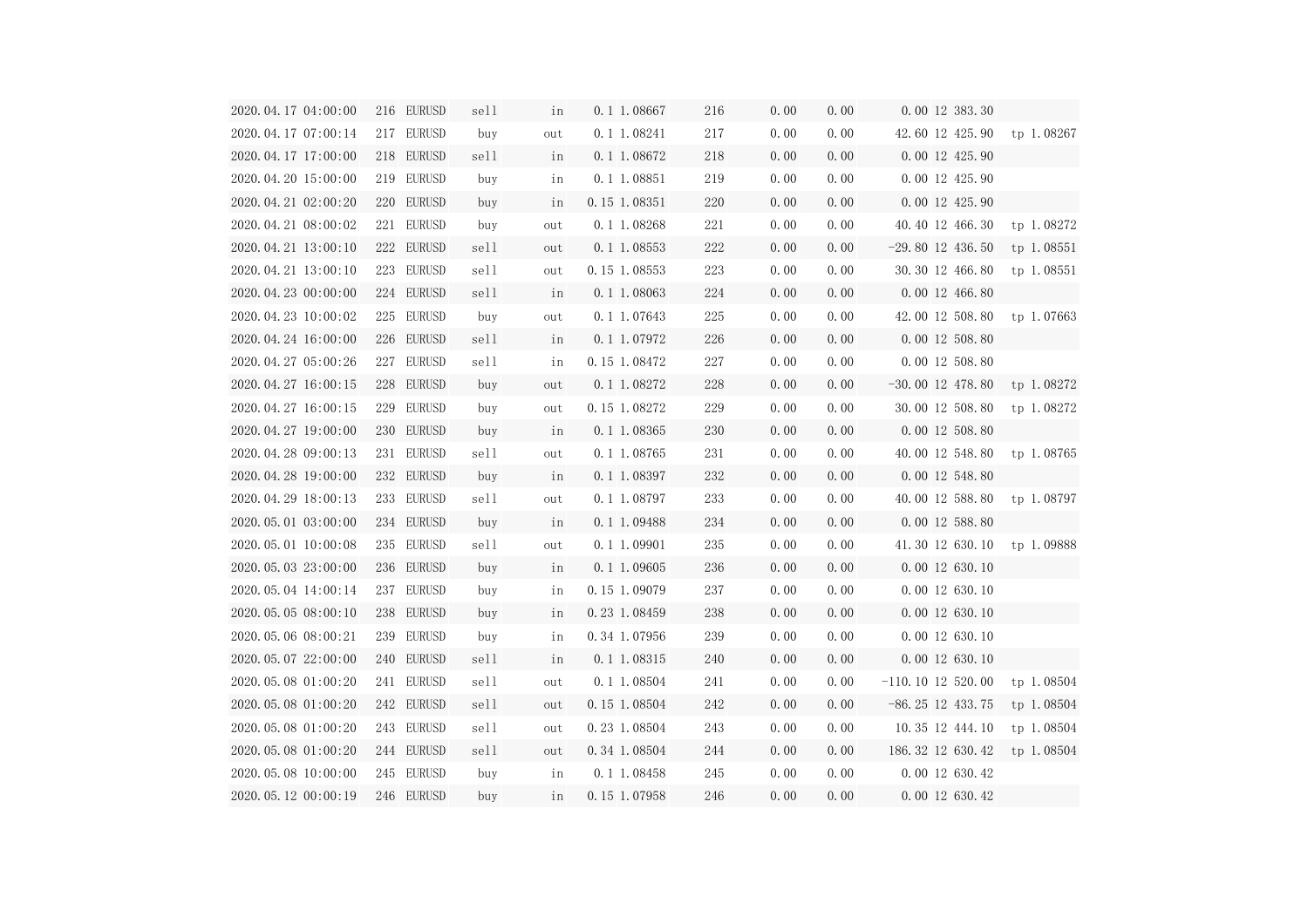| 2020.05.12 00:00:21 | 247 EURUSD | buy  | out | 0.1 1.07884      | 247 | 0.00 | 0.00 | 43.10 12 673.52 tp 1.07915     |            |
|---------------------|------------|------|-----|------------------|-----|------|------|--------------------------------|------------|
| 2020.05.12 05:00:43 | 248 EURUSD | sell | out | $0.1 \ 1.08173$  | 248 | 0.00 | 0.00 | $-28.50$ 12 645.02             | tp 1.08158 |
| 2020.05.12 05:00:43 | 249 EURUSD | sell | out | 0.15 1.08173     | 249 | 0.00 | 0.00 | 32.25 12 677.27 tp 1.08158     |            |
| 2020.05.12 09:00:00 | 250 EURUSD | sell | in  | 0.1 1.08202      | 250 | 0.00 | 0.00 | 0.00 12 677.27                 |            |
| 2020.05.12 13:00:10 | 251 EURUSD | sell | in  | 0.15 1.08702     | 251 | 0.00 | 0.00 | 0.00 12 677.27                 |            |
| 2020.05.12 21:00:42 | 252 EURUSD | buy  | out | $0.1$ 1.08501    | 252 | 0.00 | 0.00 | $-29.90$ 12 647.37 tp 1.08502  |            |
| 2020.05.12 21:00:42 | 253 EURUSD | buy  | out | 0.15 1.08501     | 253 | 0.00 | 0.00 | 30.15 12 677.52                | tp 1.08502 |
| 2020.05.15 02:00:00 | 254 EURUSD | sell | in  | 0.1 1.08025      | 254 | 0.00 | 0.00 | 0.00 12 677.52                 |            |
| 2020.05.18 11:00:00 | 255 EURUSD | buy  | in  | 0.1 1.08159      | 255 | 0.00 | 0.00 | 0.00 12 677.52                 |            |
| 2020.05.18 13:00:10 | 256 EURUSD | sell | out | $0.1 \ 1.08569$  | 256 | 0.00 | 0.00 | 41.00 12 718.52 tp 1.08559     |            |
| 2020.05.18 13:00:10 | 257 EURUSD | sell | in  | 0.15 1.08569     | 257 | 0.00 | 0.00 | 0.00 12 718.52                 |            |
| 2020.05.18 15:00:10 | 258 EURUSD | sell | in  | 0.23 1.09139     | 258 | 0.00 | 0.00 | 0.00 12 718.52                 |            |
| 2020.05.19 06:00:00 | 259 EURUSD | buy  | in  | 0.1 1.09197      | 259 | 0.00 | 0.00 | 0.00 12 718.52                 |            |
| 2020.05.19 10:00:16 | 260 EURUSD | sell | out | $0.1 \ 1.09597$  | 260 | 0.00 | 0.00 | 40.00 12 758.52 tp 1.09597     |            |
| 2020.05.19 10:00:16 | 261 EURUSD | sell | in  | 0.34 1.09654     | 261 | 0.00 | 0.00 | 0.00 12 758.52                 |            |
| 2020.05.20 01:00:00 | 262 EURUSD | buy  | in  | $0.1 \ 1.09423$  | 262 | 0.00 | 0.00 | 0.00 12 758.52                 |            |
| 2020.05.20 13:00:14 | 263 EURUSD | sell | out | 0.1 1.09838      | 263 | 0.00 | 0.00 | 41.50 12 800.02 tp 1.09823     |            |
| 2020.05.21 05:00:00 | 264 EURUSD | buy  | in  | $0.1 \, 1.09647$ | 264 | 0.00 | 0.00 | 0.00 12 800.02                 |            |
| 2020.05.21 12:18:41 | 265 EURUSD | sell | out | 0.1 1.10048      | 265 | 0.00 | 0.00 | 40.10 12 840.12 tp 1.10047     |            |
| 2020.05.21 19:00:00 | 266 EURUSD | buy  | in  | $0.1 \ 1.09596$  | 266 | 0.00 | 0.00 | 0.00 12 840.12                 |            |
| 2020.05.22 07:53:59 | 267 EURUSD | buy  | out | 0.1 1.09109      | 267 | 0.00 | 0.00 | $-108.40$ 12 731.72 tp 1.09112 |            |
| 2020.05.22 07:53:59 | 268 EURUSD | buy  | out | $0.15$ 1.09109   | 268 | 0.00 | 0.00 | $-81.00$ 12 650.72 tp 1.09112  |            |
| 2020.05.22 07:53:59 | 269 EURUSD | buy  | out | $0.23$ 1.09109   | 269 | 0.00 | 0.00 | 6.90 12 657.62                 | tp 1.09112 |
| 2020.05.22 07:53:59 | 270 EURUSD | buy  | out | 0.34 1.09109     | 270 | 0.00 | 0.00 | 185.30 12 842.92               | tp 1.09112 |
| 2020.05.22 07:58:00 | 271 EURUSD | buy  | in  | 0.15 1.09096     | 271 | 0.00 | 0.00 | 0.00 12 842.92                 |            |
| 2020.05.25 02:00:00 | 272 EURUSD | sell | in  | $0.1 \ 1.08943$  | 272 | 0.00 | 0.00 | 0.00 12 842.92                 |            |
| 2020.05.26 06:18:05 | 273 EURUSD | sell | out | 0.1 1.09296      | 273 | 0.00 | 0.00 | $-30.00$ 12 812.92             | tp 1.09296 |
| 2020.05.26 06:18:05 | 274 EURUSD | sell | out | 0.15 1.09296     | 274 | 0.00 | 0.00 | 30.00 12 842.92                | tp 1.09296 |
| 2020.05.26 08:34:40 | 275 EURUSD | sell | in  | 0.15 1.09444     | 275 | 0.00 | 0.00 | 0.00 12 842.92                 |            |
| 2020.05.26 18:59:39 | 276 EURUSD | sell | in  | 0.23 1.09947     | 276 | 0.00 | 0.00 | 0.00 12 842.92                 |            |
| 2020.05.27 04:56:32 | 277 EURUSD | buy  | out | 0.1 1.09581      | 277 | 0.00 | 0.00 | $-63.80$ 12 779.12             | tp 1.09581 |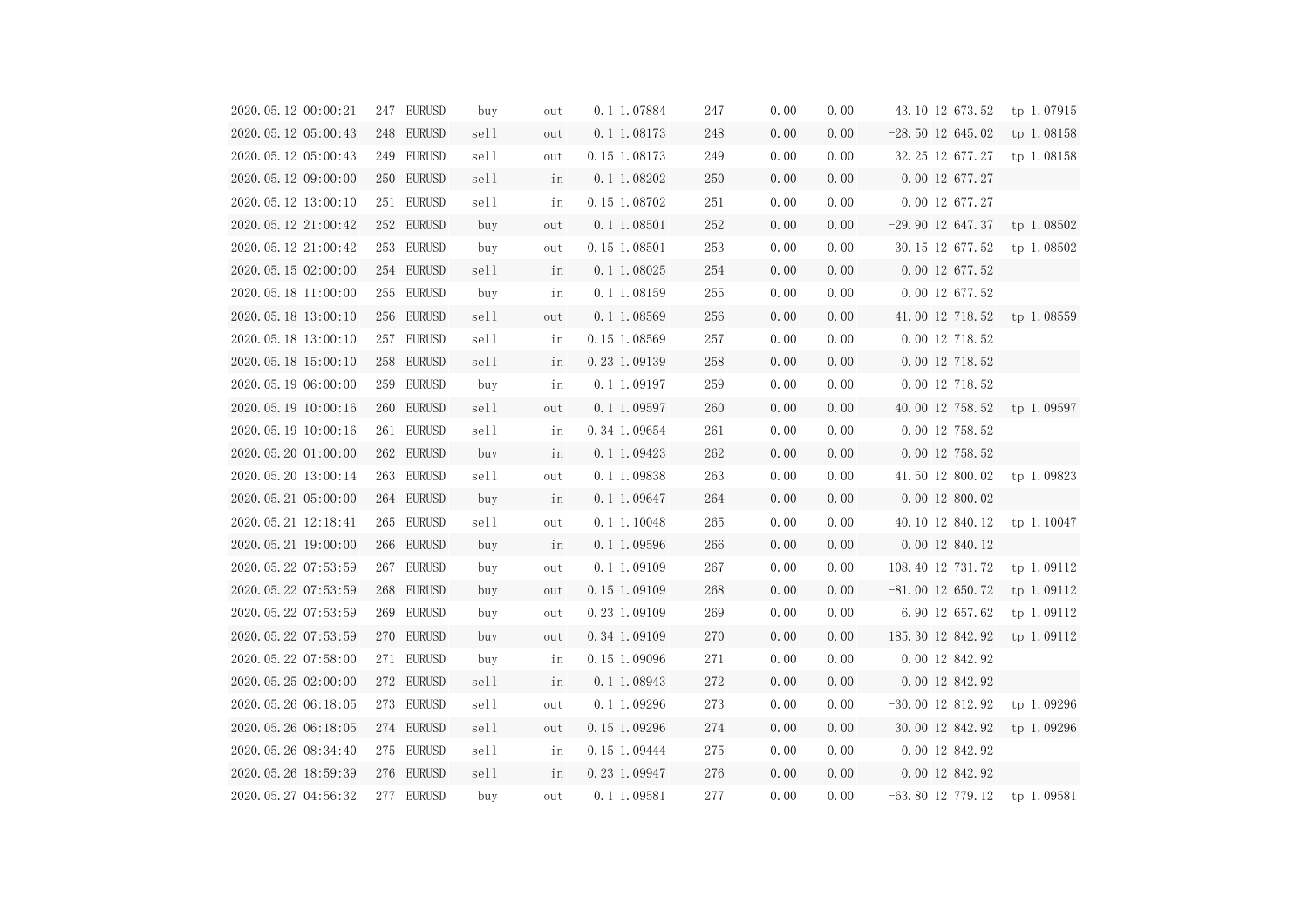| 2020.05.27 04:56:32            | 278 EURUSD | buy  | out | 0.15 1.09581    | 278 | 0.00 | 0.00 | $-20.55$ 12 758.57 tp 1.09581 |  |
|--------------------------------|------------|------|-----|-----------------|-----|------|------|-------------------------------|--|
| 2020.05.27 04:56:32            | 279 EURUSD | buy  | out | 0.23 1.09581    | 279 | 0.00 | 0.00 | 84.18 12 842.75 tp 1.09581    |  |
| 2020.05.27 06:00:00            | 280 EURUSD | buy  | in  | 0.1 1.09626     | 280 | 0.00 | 0.00 | 0.00 12 842.75                |  |
| 2020.05.27 09:45:42            | 281 EURUSD | sell | out | 0.1 1.10036     | 281 | 0.00 | 0.00 | 41.00 12 883.75 tp 1.10026    |  |
| 2020.05.27 19:00:00            | 282 EURUSD | buy  | in  | 0.1 1.09941     | 282 | 0.00 | 0.00 | 0.00 12 883.75                |  |
| 2020.05.28 01:53:36            | 283 EURUSD | sell | out | 0.1 1.10342     | 283 | 0.00 | 0.00 | 40.10 12 923.85 tp 1.10341    |  |
| 2020.05.28 08:00:00            | 284 EURUSD | buy  | in  | 0.1 1.10082     | 284 | 0.00 | 0.00 | 0.00 12 923.85                |  |
| 2020.05.28 14:15:21            | 285 EURUSD | sell | out | 0.1 1.10482     | 285 | 0.00 | 0.00 | 40.00 12 963.85 tp 1.10482    |  |
| 2020.05.29 20:00:00            | 286 EURUSD | buy  | in  | 0.1 1.11000     | 286 | 0.00 | 0.00 | 0.00 12 963.85                |  |
| 2020.06.01 15:02:16            | 287 EURUSD | sell | out | 0.1 1.11401     | 287 | 0.00 | 0.00 | 40.10 13 003.95 tp 1.11400    |  |
| 2020.06.02 05:00:00            | 288 EURUSD | buy  | in  | 0.1 1.11260     | 288 | 0.00 | 0.00 | 0.00 13 003.95                |  |
| 2020.06.02 08:31:40            | 289 EURUSD | sell | out | 0.1 1.11661     | 289 | 0.00 | 0.00 | 40.10 13 044.05 tp 1.11660    |  |
| 2020.06.02 22:00:00            | 290 EURUSD | buy  | in  | 0.1 1.11683     | 290 | 0.00 | 0.00 | 0.00 13 044.05                |  |
| 2020.06.03 03:52:35            | 291 EURUSD | sell | out | 0.1 1.12083     | 291 | 0.00 | 0.00 | 40.00 13 084.05 tp 1.12083    |  |
| 2020.06.04 02:00:00            | 292 EURUSD | buy  | in  | 0.1 1.12205     | 292 | 0.00 | 0.00 | 0.00 13 084.05                |  |
| 2020.06.04 11:56:00            | 293 EURUSD | sell | out | 0.1 1.12688     | 293 | 0.00 | 0.00 | 48.30 13 132.35 tp 1.12605    |  |
| 2020.06.04 11:56:00            | 294 EURUSD | buy  | in  | 0.1 1.12696     | 294 | 0.00 | 0.00 | 0.00 13 132.35                |  |
| 2020.06.04 12:36:41            | 295 EURUSD | buy  | in  | 0.15 1.12196    | 295 | 0.00 | 0.00 | 0.00 13 132.35                |  |
| 2020.06.04 12:47:43            | 296 EURUSD | sell | out | 0.1 1.12399     | 296 | 0.00 | 0.00 | $-29.70$ 13 102.65 tp 1.12396 |  |
| 2020.06.04 12:47:43            | 297 EURUSD | sell | out | 0.15 1.12399    | 297 | 0.00 | 0.00 | 30.45 13 133.10 tp 1.12396    |  |
| 2020.06.05 04:00:00            | 298 EURUSD | buy  | in  | 0.1 1.13395     | 298 | 0.00 | 0.00 | 0.00 13 133.10                |  |
| 2020.06.05 06:19:15 299 EURUSD |            | sell | out | 0.1 1.13800     | 299 | 0.00 | 0.00 | 40.50 13 173.60 tp 1.13795    |  |
| 2020.06.05 14:00:00            | 300 EURUSD | buy  | in  | $0.1 \ 1.12976$ | 300 | 0.00 | 0.00 | 0.00 13 173.60                |  |
| 2020.06.09 08:17:32            | 301 EURUSD | buy  | in  | 0.15 1.12467    | 301 | 0.00 | 0.00 | 0.00 13 173.60                |  |
| 2020.06.09 09:30:39            | 302 EURUSD | sell | out | $0.1$ 1.12671   | 302 | 0.00 | 0.00 | $-30.50$ 13 143.10 tp 1.12671 |  |
| 2020.06.09 09:30:39            | 303 EURUSD | sell | out | 0.15 1.12671    | 303 | 0.00 | 0.00 | 30.60 13 173.70 tp 1.12671    |  |
| 2020.06.09 17:00:00            | 304 EURUSD | sell | in  | 0.1 1.13416     | 304 | 0.00 | 0.00 | 0.00 13 173.70                |  |
| 2020.06.10 01:00:00            | 305 EURUSD | buy  | in  | 0.1 1.13401     | 305 | 0.00 | 0.00 | 0.00 13 173.70                |  |
| 2020.06.10 11:20:21            | 306 EURUSD | sell | out | 0.1 1.13813     | 306 | 0.00 | 0.00 | 41.20 13 214.90 tp 1.13801    |  |
| 2020.06.10 18:07:59            | 307 EURUSD | sell | in  | 0.15 1.13921    | 307 | 0.00 | 0.00 | 0.00 13 214.90                |  |
| 2020.06.10 19:03:32            | 308 EURUSD | buy  | out | 0.1 1.13709     | 308 | 0.00 | 0.00 | $-29.30$ 13 185.60 tp 1.13719 |  |
|                                |            |      |     |                 |     |      |      |                               |  |

| 7 | tp 1.09581 |
|---|------------|
| ; | tp 1.09581 |
| ; |            |
| , | tp 1.10026 |
| ; |            |
| ; | tp 1.10341 |
| ; |            |
| ; | tp 1.10482 |
| , |            |
| ; | tp 1.11400 |
| , |            |
| ; | tp 1.11660 |
| , |            |
| ; | tp 1.12083 |
| ) |            |
| ; | tp 1.12605 |
| , |            |
| ; |            |
| , | tp 1.12396 |
| ) | tp 1.12396 |
| ) |            |
| ) | tp 1.13795 |
| ۱ |            |
| ) |            |
| ) | tp 1.12671 |
| ) | tp 1.12671 |
| ) |            |
| ) |            |
| ) | tp 1.13801 |
| J |            |
| ) | tp 1.13719 |